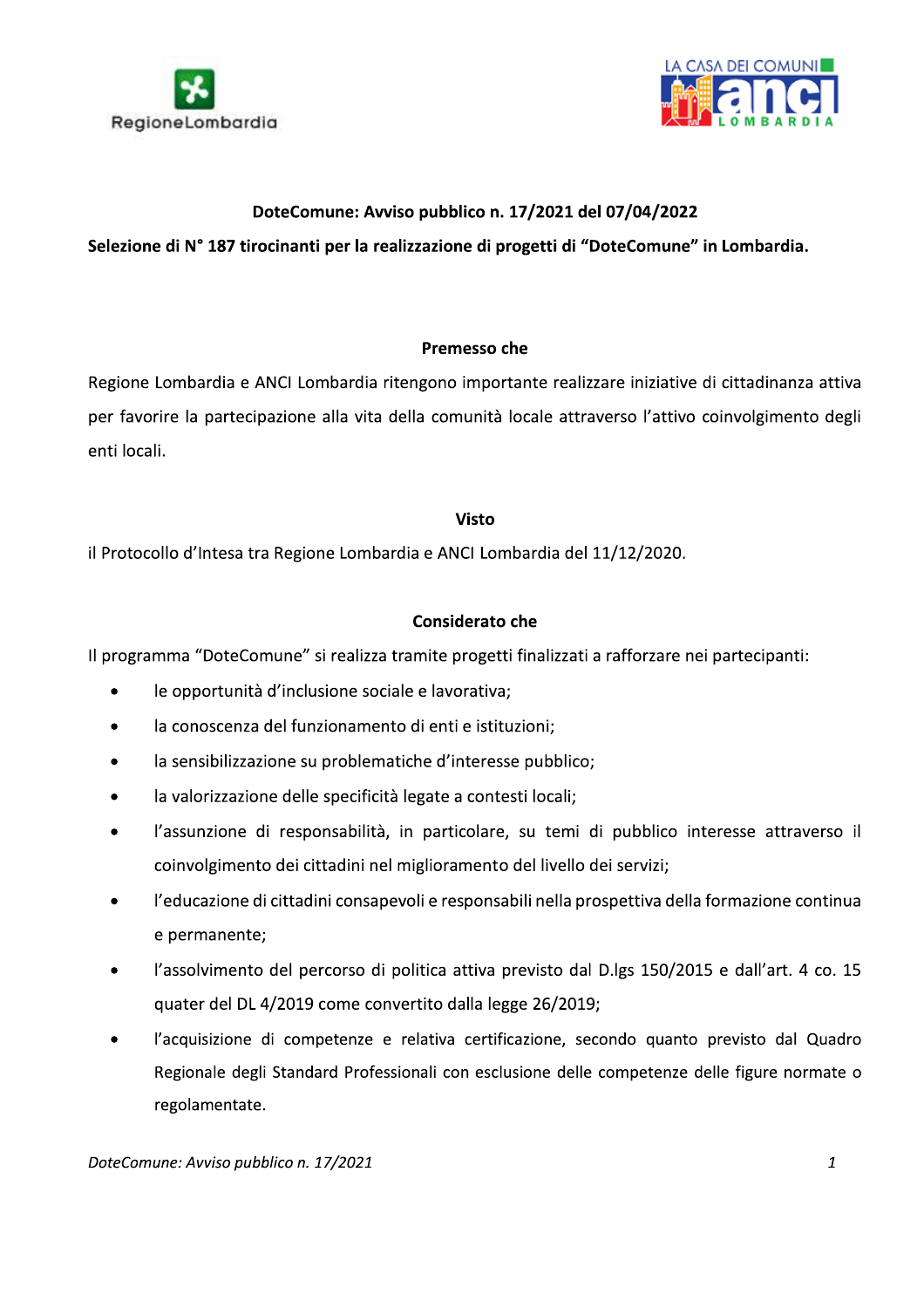



- **Example 19 And CASA DEI COMUNI<br>
RegioneLombardia<br>
Considerato che<br>
ANCI Lombardia, per raggiungere le finalità indicate, ritiene opportuno:<br>
a) riferirsi ai principi del 'sistema dote', quale modalità e strumento più adeg** 
	- -
		- promuovere la collaborazione fra istituzioni sussidiarie orizzontali e verticali nell'organizzazione di iniziative formative e tirocini in aree d'intervento e servizi rivolti alla cittadinanza:
		- realizzare tali percorsi con le regole di svolgimento coerenti con la legislazione nazionale e la regolamentazione e programmazione regionale in tema di formazione;
		- sperimentare, presso gli enti locali, la realizzazione di nuove modalità formative, rivolte alla valorizzazione delle esperienze dei cittadini, al riconoscimento e alla certificazione delle competenze acquisite sul campo, nonché alla definizione dei relativi standard di servizio nell'ambito del sistema dote:
		- verificare e valutare l'impatto della sperimentazione sia in relazione alla corrispondenza tra obiettivi posti e risultati raggiunti a livello territoriale, sia in merito alla validità del sistema d'incontro tra domanda e offerta, anche rispetto alle attività formative già realizzate sul territorio.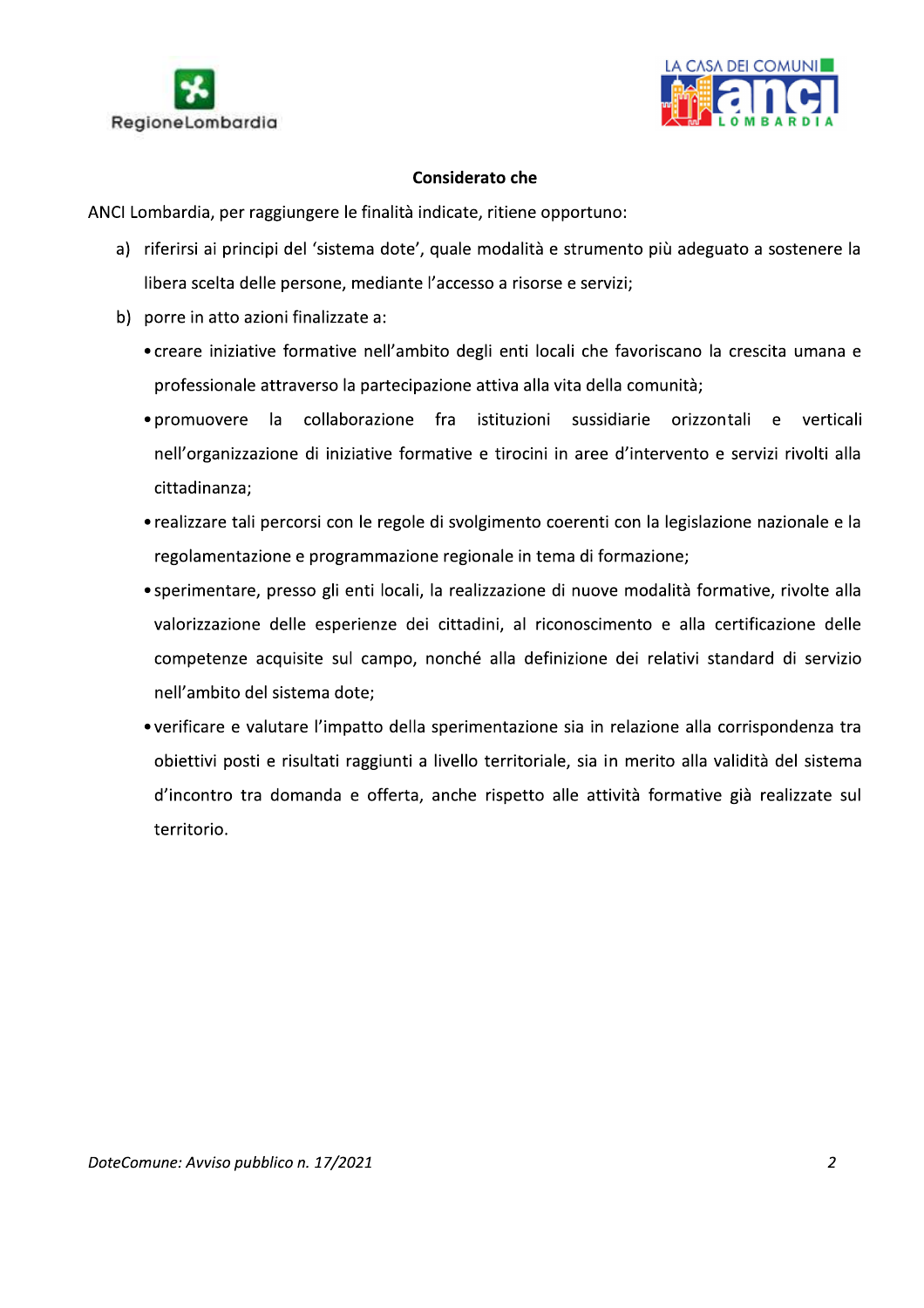



#### **Visti**

- Il Dlgs 150/2015 che ha disciplinato il riordino della normativa in materia di servizi per il lavoro e di politiche attive, tra cui le procedure per il rilascio e la conferma dello stato di disoccupazione;

- la Legge Regionale 28 settembre 2006, n. 22 "Il mercato del lavoro in Lombardia";

- la Legge Regionale 6 agosto 2007, n.19 "Norme sul sistema educativo di Istruzione e formazione della Regione Lombardia";

- la Legge Regionale 5 ottobre 2015, n. 30 "Qualità, innovazione ed internazionalizzazione nei sistemi di istruzione, formazione e lavoro in Lombardia. Modifiche alle II.rr. 19/2007 sul sistema di istruzione e formazione e 22/2006 sul mercato del lavoro";

- il D.D.U.O. n. 11809 del 23.12.2015 "Nuovo repertorio regionale delle qualificazioni professionali" e successive modifiche e integrazioni;

- Decreto 5 gennaio 2021 del Ministero del Lavoro e delle Politiche Sociali "Disposizioni per l'adozione delle linee guida per l'interoperatività degli enti pubblici titolari del sistema nazionale di certificazione delle competenze";

- il D.D.U.O. n. 12453 del 20.12.2012 "Approvazione delle indicazioni regionali per l'offerta formativa relativa a percorsi professionalizzanti di formazione continua, permanente, di specializzazione, abilitante e regolamentata";

- la deliberazione del Consiglio regionale X/169 del 22.10.2013 ad oggetto "Risoluzione concernente azioni di formazione continua e permanente volta all'inserimento o reinserimento di disoccupati o inoccupati over 50 nel tessuto produttivo";

- la DGR 7763 del 17/01/2018 "Indirizzi Regionali in materia di tirocini";

- il d.d.s. 6286 del 07/05/2018 "Indirizzi regionali in materia di tirocini - Disposizioni attuative";

- il DL 4/2019 come modificato dalla L 26/2019;

- la Deliberazione di Regione Lombardia nº XI/3926 seduta del 30/11/2020 "Schema di protocollo d'intesa tra Regione Lombardia ed ANCI Lombardia per la realizzazione del programma DoteComune  $2021"$ :

- il D.D.U.O. n. 259 del 18.01.2020 "Approvazione del programma attuativo DoteComune 2021 presentato da Anci Lombardia.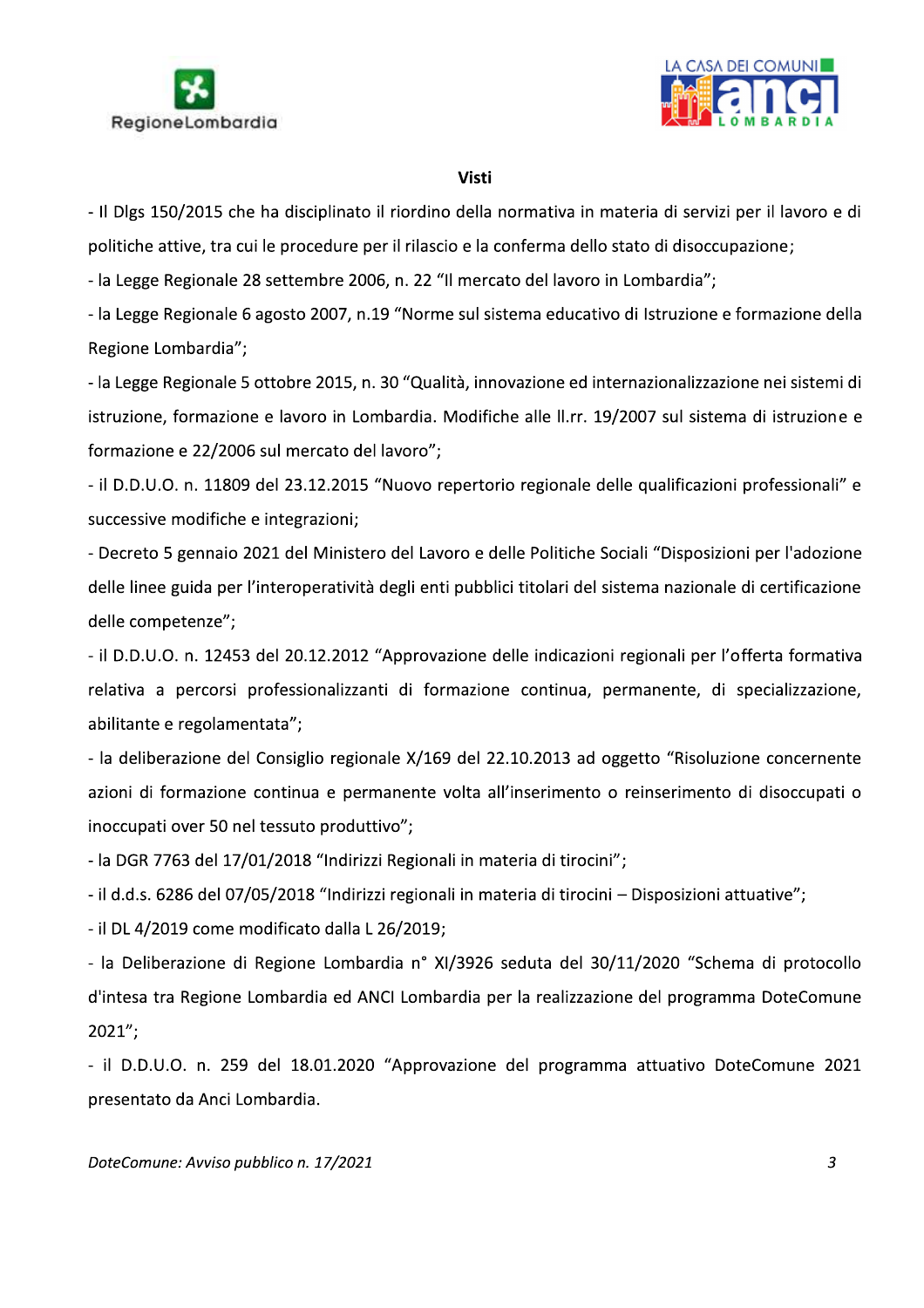



Tutto ciò premesso,

# Articolo 1

# (Oggetto)

Il presente avviso pubblico 17/2021 è finalizzato all'assegnazione di N° 187 progetti di tirocinio disponibili presso i seguenti Enti Ospitanti e attivabili dal 12 Maggio 2022:

| <b>Tabella A</b><br>DoteComune - Avviso 17/2021 |                  |               |                                                                                                                                                                                                                          |                                                                                                                                                                                                                                                                                                                                                                              |
|-------------------------------------------------|------------------|---------------|--------------------------------------------------------------------------------------------------------------------------------------------------------------------------------------------------------------------------|------------------------------------------------------------------------------------------------------------------------------------------------------------------------------------------------------------------------------------------------------------------------------------------------------------------------------------------------------------------------------|
| <b>Ente Ospitante</b>                           | Num.<br>Progetti | <b>Durata</b> | <b>Presentazione</b><br>delle domande                                                                                                                                                                                    | <b>Note</b>                                                                                                                                                                                                                                                                                                                                                                  |
| <b>COMUNE DI</b><br><b>AGRATE BRIANZA (MB)</b>  | 1                | 12<br>mesi    | <b>Ufficio Protocollo</b><br>Via San Paolo, 24 - 20864<br>Agrate Brianza (MB)                                                                                                                                            | Per informazioni:<br>Tel. 039 6051203 - 039 6051273<br>Fax 039 6051230<br>salvatore.comi@comune.agratebrianza.mb.it<br>annamaria.stivala@comune.agratebrianza.m<br>b.it<br>Area di intervento:<br>tirocinio in area tecnica - Settore LL.PP.<br>(Cod. ABZ172112S01)                                                                                                          |
| <b>COMUNE DI</b><br><b>ARCORE (MB)</b>          | 4                | 12<br>mesi    | <b>Ufficio Protocollo</b><br>Largo V. Vela, 1 - 20862<br>Arcore (MB)<br>Per posta certificata:<br>comune.arcore@pec.regione.lombardia.it<br>(solo per messaggi provenienti da casella<br>di posta certificata personale) | Per informazioni:<br>Tel. 039 6017326<br>urp@comune.arcore.mb.it<br>Area Biblioteca<br>Tel. 039 6133735<br>ilaria.mandelli@comune.arcore.mb.it<br>Area di intervento:<br>- 2 tirocini in area Comunicazione (URP e<br>Demografici) (Cod. ARC172112S01)<br>- 1 tirocinio in area Finanziaria<br>(Cod. ARC172112S03)<br>-1 tirocinio in area Biblioteca<br>(Cod. ARC172112S04) |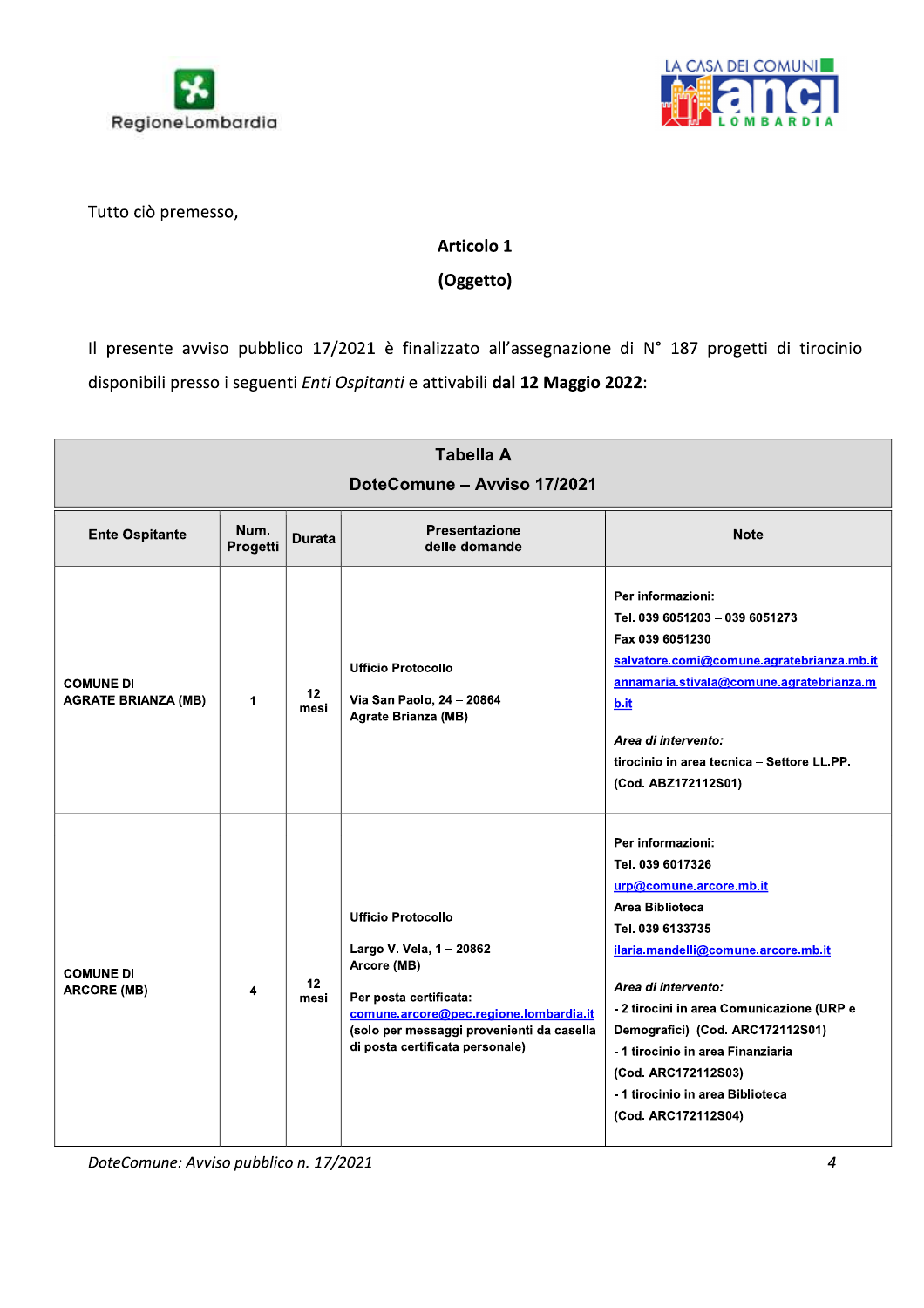



| <b>Ente Ospitante</b>                               | Num.<br>Progetti | <b>Durata</b>           | <b>Presentazione</b><br>delle domande                                                                                                                                                                                                                                                                                                                                       | <b>Note</b>                                                                                                                                                                                                                                              |
|-----------------------------------------------------|------------------|-------------------------|-----------------------------------------------------------------------------------------------------------------------------------------------------------------------------------------------------------------------------------------------------------------------------------------------------------------------------------------------------------------------------|----------------------------------------------------------------------------------------------------------------------------------------------------------------------------------------------------------------------------------------------------------|
| <b>COMUNE DI</b><br><b>ARESE (MI)</b>               | 1                | 12<br>mesi              | <b>Ufficio Protocollo</b><br>Via Roma, 2 - 20044<br>Arese (MI)                                                                                                                                                                                                                                                                                                              | Per informazioni:<br>Tel. 02 93527222 - 02 93527253<br>elisabetta ubezio@comune.arese.mi.it<br>cristina parini@comune.arese.mi.it<br>Area di intervento:<br>tirocinio in area Gestione Ambientale e<br>Recupero del Territorio<br>(Cod. ARS172112S01)    |
| <b>COMUNE DI</b><br><b>AZZANO SAN PAOLO</b><br>(BG) | 1                | 12 <sub>2</sub><br>mesi | Settore Servizi Demografici<br>P.zza IV Novembre, 23 - 24052<br>Azzano San Paolo (BG)<br>Per posta certificata:<br>servizidemograficiazzanosp@pec.it<br>(solo per messaggi provenienti da casella<br>di posta certificata personale)<br>E' possibile presentare domanda anche<br>da E-mail ordinaria all'indirizzo:<br>servizio.demografico@comune.azzanosa<br>npaolo.bg.it | Per informazioni:<br>Tel. 035 532287 - 035 532221<br>Fax 035 4511105<br>servizio.demografico@comune.azzanosanpa<br>olo.bg.it<br>servizidemograficiazzanosp@pec.it<br>Area di intervento:<br>tirocinio in area Servizi Demografici<br>(Cod. AZN172112S01) |
| <b>COMUNE DI</b><br><b>BARZIO (LC)</b>              | 2                | 12<br>mesi              | <b>Ufficio Protocollo</b><br>Via A. Manzoni, 12 - 23816<br>Barzio (LC)                                                                                                                                                                                                                                                                                                      | Per informazioni:<br>Tel. 0341 996125<br>segreteria@comune.barzio.lc.it<br>Area di intervento:<br>- 1 tirocinio in area Amministrativa<br>(Cod. BRZ172112S01)<br>-1 tirocinio in area Biblioteca<br>(Cod. BRZ172112S01)                                  |
| <b>COMUNE DI</b><br><b>BERNATE TICINO (MI)</b>      | 1                | 12 <sub>2</sub><br>mesi | <b>Ufficio Protocollo</b><br>P.zza della Pace - 20010<br><b>Bernate Ticino (MI)</b>                                                                                                                                                                                                                                                                                         | Per informazioni:<br>Tel. 02 9754002 Int.8<br>edilizia@comune.bernateticino.mi.it<br>affarigenerali@comune.bernateticino.mi.it<br>Area di intervento:<br>tirocinio in area Tecnica<br>(Cod. BTT172112S01)                                                |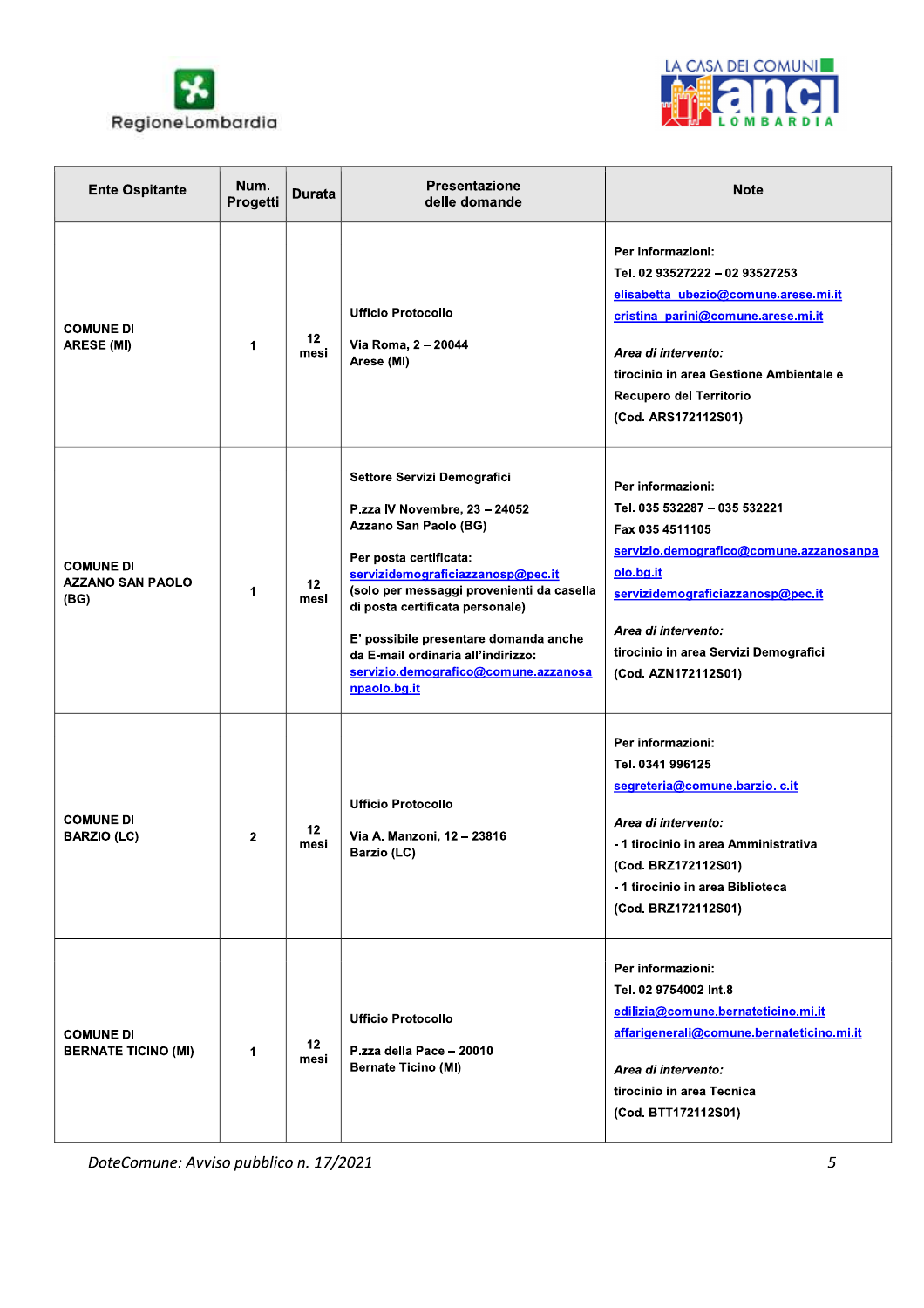



| <b>Ente Ospitante</b>                    | Num.<br>Progetti | <b>Durata</b>            | <b>Presentazione</b><br>delle domande                                                                                                                                                                                                               | <b>Note</b>                                                                                                                                                                                                                                            |
|------------------------------------------|------------------|--------------------------|-----------------------------------------------------------------------------------------------------------------------------------------------------------------------------------------------------------------------------------------------------|--------------------------------------------------------------------------------------------------------------------------------------------------------------------------------------------------------------------------------------------------------|
| <b>COMUNE DI</b><br><b>BESOZZO (VA)</b>  | 1                | 12 <sup>12</sup><br>mesi | <b>Ufficio Protocollo</b><br>Via Mazzini, 4 - 21023<br>Besozzo (VA)                                                                                                                                                                                 | Per informazioni:<br>Tel. 0332 970195 - Fax 0332 970178<br>protocollo@comune.besozzo.va.it<br>comune.besozzo.va@halleycert.it<br>Area di intervento:<br>tirocinio in area Lavori Pubblici, servizio<br>Tecnico / Amministrativo<br>(Cod. BSZ172112S01) |
| <b>COMUNE DI</b><br><b>BOLLATE (MI)</b>  | 1                | 12 <sup>2</sup><br>mesi  | Per posta certificata:<br>comune.bollate@legalmail.it<br>(solo per messaggi provenienti da casella<br>di posta certificata personale)<br>E' possibile presentare domanda anche<br>da E-mail ordinaria all'indirizzo:<br>comune.bollate@legalmail.it | Per informazioni:<br>Tel. 02 35005310 - 02 35005489<br>personale@comune.bollate.mi.it<br>Area di intervento:<br>tirocinio in area Amministrativa<br>(Cod. BLT172112S01)                                                                                |
| <b>COMUNE DI</b><br><b>BREMBATE (BG)</b> | 1                | 12<br>mesi               | <b>Ufficio Protocollo</b><br>P.zza don Todeschini, 2 - 24041<br><b>Brembate (BG)</b><br>Per posta certificata:<br>protocollo brembate@legalmail.it<br>(solo per messaggi provenienti da casella<br>di posta certificata personale)                  | Per informazioni:<br>Tel. . 035 4816023<br>daniela stancheris@comune.brembate.bg.it<br>Area di intervento:<br>tirocinio in area amministrativa presso<br>Ufficio Protocollo / Servizi Demografici.<br>(Cod. BMT172112S01)                              |
| <b>COMUNE DI</b><br><b>BRIOSCO (MB)</b>  | 1                | 6<br>mesi                | <b>Ufficio Protocollo</b><br>Via Roma, 4 - 20836<br><b>Briosco (MB)</b>                                                                                                                                                                             | Per informazioni:<br>Tel. 0362 95002 - Fax 362 958620<br>ragioneria@comune.briosco.mb.it<br>Area di intervento:<br>tirocinio in area Amministrativa / Informatica<br>presso Ufficio Segreteria / Protocollo<br>(Cod. BRS172106S01)                     |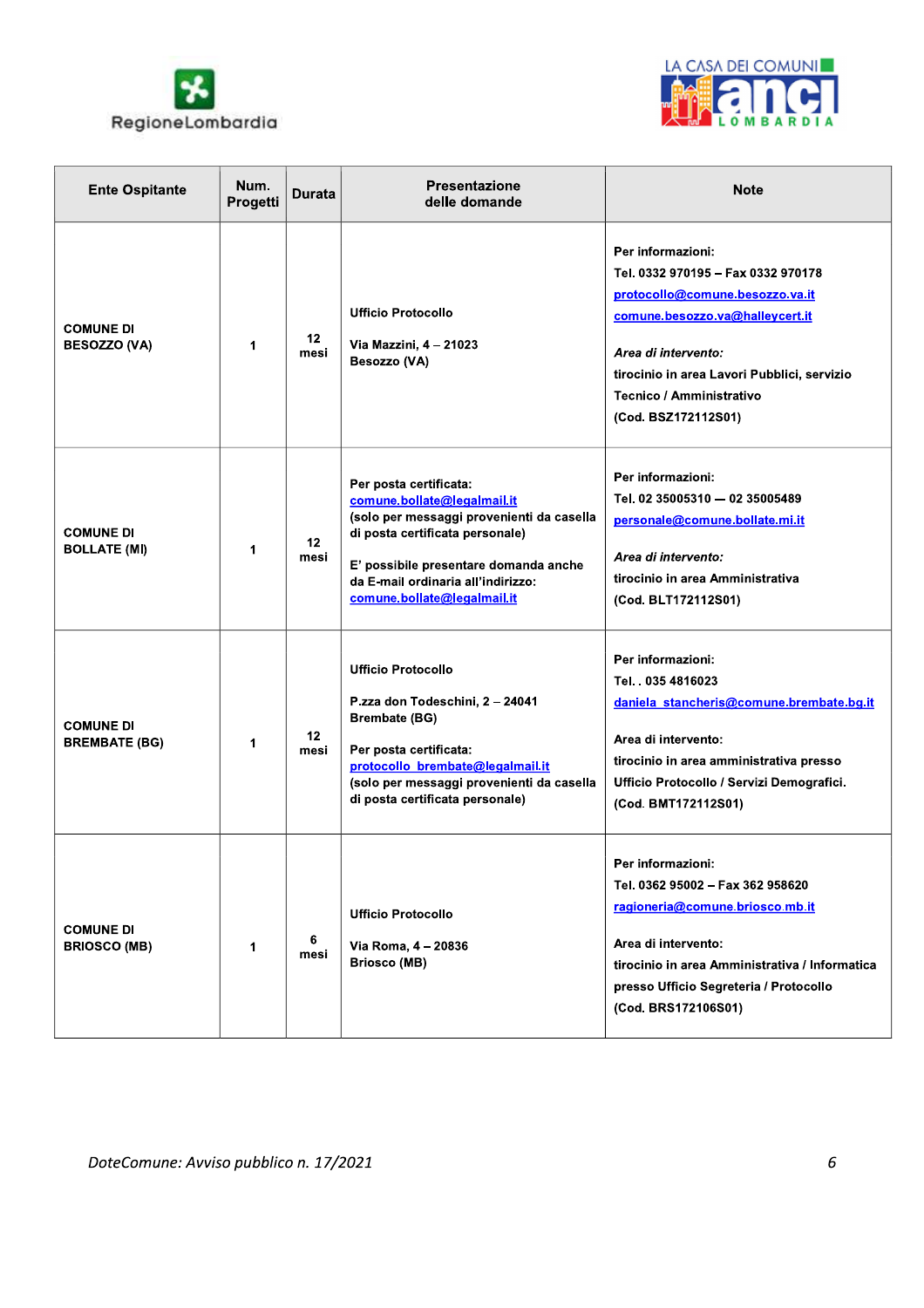



| <b>Ente Ospitante</b>                                | Num.<br>Progetti | <b>Durata</b> | <b>Presentazione</b><br>delle domande                                                                                                                                                                                                                    | <b>Note</b>                                                                                                                                                                                                                                                                                                                                                                                                                                                                                                                                                                                                                                                        |
|------------------------------------------------------|------------------|---------------|----------------------------------------------------------------------------------------------------------------------------------------------------------------------------------------------------------------------------------------------------------|--------------------------------------------------------------------------------------------------------------------------------------------------------------------------------------------------------------------------------------------------------------------------------------------------------------------------------------------------------------------------------------------------------------------------------------------------------------------------------------------------------------------------------------------------------------------------------------------------------------------------------------------------------------------|
| <b>COMUNE DI</b><br><b>BUSTO ARSIZIO (VA)</b>        | 6                | 6<br>mesi     | <b>Ufficio Protocollo</b><br>Via Fratelli d'Italia, 12 - 20152<br><b>Busto Arsizio (VA)</b><br>Per posta certificata:<br>protocollo@comune.bustoarsizio.va.legal<br>mail.it (solo per messaggi provenienti da<br>casella di posta certificata personale) | Per informazioni:<br>Tel. 0331 390224 - Fax 0331 390314<br>personale@comune.bustoarsizio.va.it<br>Area di intervento:<br>- 1 tirocinio presso Biblioteca<br>(Cod. BSA172106S01)<br>- 1 tirocinio presso Settore 3: Servizi Generali<br>e Cimiteriali - Ambiente Ecologia - Sicurezza<br>(Cod. BSA172106S02)<br>- 1 tirocinio presso Settore 4: Risorse<br>Finanziarie Ufficio Economato – Ufficio<br>Tributi (Cod. BSA172106S03)<br>- 1 tirocinio presso Settore 6: Sportello Unico<br>Edilizia – Patrimonio (Cod. BSA172106S04)<br>- 1 tirocinio presso URP - Ufficio Stampa<br>(Cod. BSA172106S05)<br>- 1 tirocinio presso Polizia Locale<br>(Cod. BSA172106S06) |
| <b>COMUNE DI</b><br><b>CAIRATE (VA)</b>              | 1                | 12<br>mesi    | <b>Ufficio Protocollo</b><br>Via Monastero, 10 - 21050<br>Cairate (VA)<br>Per posta certificata:<br>segreteria.comunecairate@halleycert.it<br>(solo per messaggi provenienti da casella<br>di posta certificata personale)                               | Per informazioni:<br>Tel. 0331 362201 Int.3<br>ufficio.tecnico@comune.cairate.va.it<br>Area di intervento:<br>tirocinio in area Amministrativa presso<br>settore Edilizia e Urbanistica<br>(Cod. CAI172112S01)                                                                                                                                                                                                                                                                                                                                                                                                                                                     |
| <b>COMUNE DI</b><br><b>CAPIAGO INTIMIANO</b><br>(CO) | 1                | 12<br>mesi    | <b>Ufficio Protocollo</b><br>Via Serenza, 7 - 22070<br>Capiago Intimiano (CO)                                                                                                                                                                            | Per informazioni:<br>Tel. 031 4630337 - Fax 031 4630350<br>ragioneria@comune.capiago-intimiano.co.it<br>Area di intervento:<br>tirocinio in area Ufficio Ragioneria<br>(Cod. CPG172112S01)                                                                                                                                                                                                                                                                                                                                                                                                                                                                         |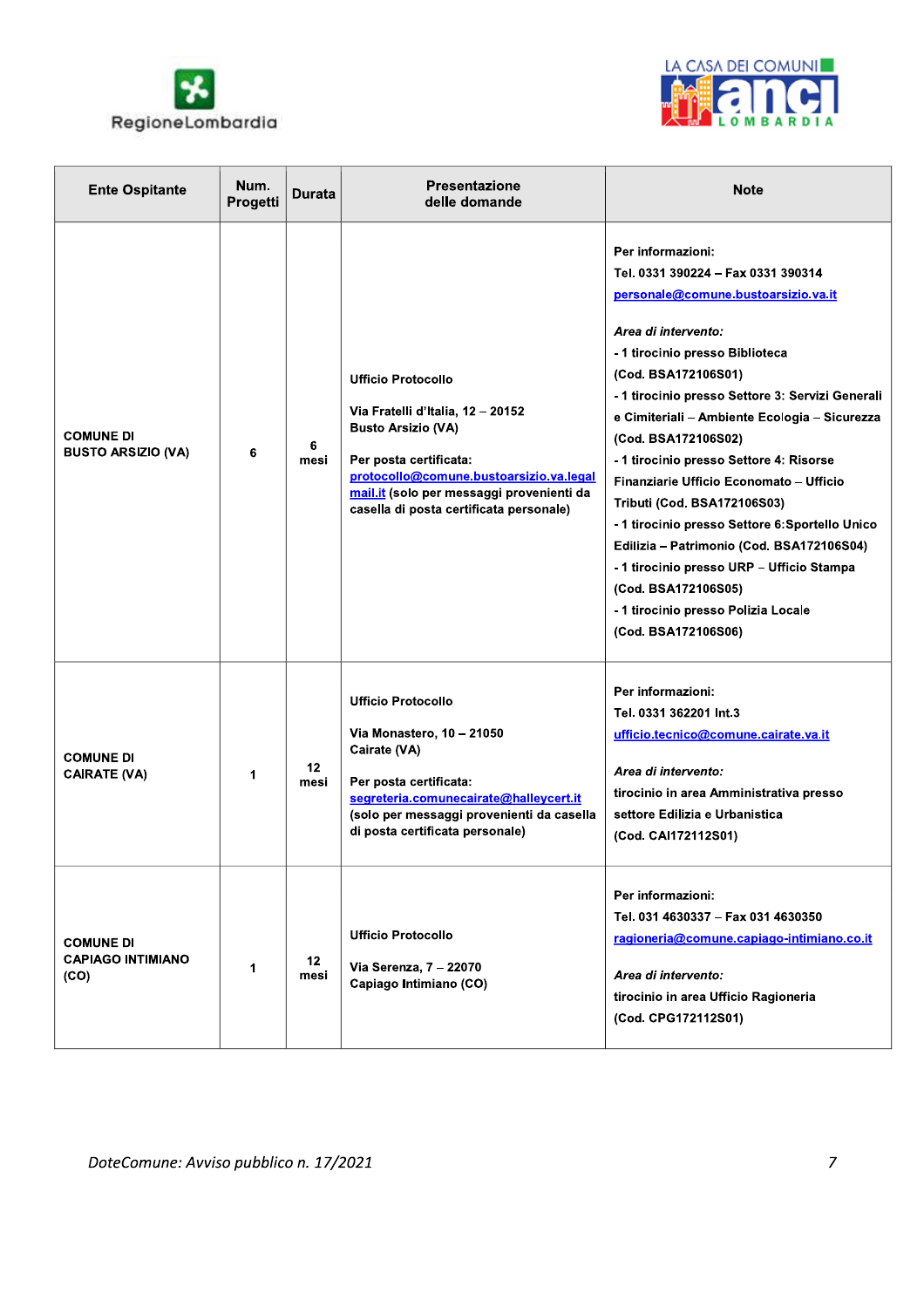



| <b>Ente Ospitante</b>                                           | Num.<br>Progetti | <b>Durata</b>   | Presentazione<br>delle domande                                                                                                                                                                                                                                                                                                                                             | <b>Note</b>                                                                                                                                                                                                                                                            |
|-----------------------------------------------------------------|------------------|-----------------|----------------------------------------------------------------------------------------------------------------------------------------------------------------------------------------------------------------------------------------------------------------------------------------------------------------------------------------------------------------------------|------------------------------------------------------------------------------------------------------------------------------------------------------------------------------------------------------------------------------------------------------------------------|
| <b>COMUNE DI</b><br><b>CAPRIATE SAN</b><br><b>GERVASIO (BG)</b> | $\mathbf{2}$     | 12<br>mesi      | <b>Ufficio Protocollo</b><br>P.zza della Vittoria, 4 - 24042<br><b>Capriate San Gervasio (BG)</b>                                                                                                                                                                                                                                                                          | Per informazioni:<br>Tel. 02 920991280 - 02 920991231<br>protocollo@comune.capriate-san-<br>gervasio.bg.it<br>Area di intervento:<br>- 1 tirocinio in area Affari Generali<br>(Cod. CGS172112S01)<br>- 1 tirocinio in area Servizi alla Persona<br>(Cod. CGS172112S02) |
| <b>COMUNE DI</b><br><b>CARDANO AL CAMPO</b><br>(VA)             | 1                | $12 \,$<br>mesi | <b>Ufficio Protocollo</b><br>P.zza Mazzini, 19 - 21010<br>Cardano al Campo (VA)<br>Per posta certificata:<br>protocollo@cert.comune.cardanoalcamp<br>o.va.it<br>(solo per messaggi provenienti da casella<br>di posta certificata personale)<br>E' possibile presentare domanda anche<br>da E-mail ordinaria all'indirizzo:<br>protocollo@comune.cardanoalcampo.va.i<br>ţ. | Per informazioni:<br>Tel. 0331 266222 (Ufficio Anagrafe)<br>demografici@comune.cardanoalcampo.va.it<br>Area di intervento:<br>tirocinio in area Amministrativa: Servizi<br>Demografici (Cod. CAC172112S01)                                                             |
| <b>COMUNE DI</b><br><b>CASNATE CON</b><br><b>BERNATE (CO)</b>   | 1                | 6<br>mesi       | <b>Ufficio Protocollo</b><br>P.zza San Carlo, 1 - 22070<br>Casnate con Bernate (CO)                                                                                                                                                                                                                                                                                        | Per informazioni:<br>Tel. 031 457211<br>segreteria@comune.casnateconbernate.co.it<br>Area di intervento:<br>tirocinio in area Amministrativa<br>(Cod. CCB172106S01)                                                                                                    |
| <b>COMUNE DI</b><br><b>CASSANO MAGNAGO</b><br>(VA)              | 1                | 12<br>mesi      | <b>Ufficio Protocollo</b><br>Via A. Volta, 4 - 21012<br>Cassano Magnago (VA)<br>E' possibile presentare domanda anche<br>da E-mail ordinaria all'indirizzo:<br>protocollo@cassano-magnago.it                                                                                                                                                                               | Per informazioni:<br>Tel. 0331 283344 - 0331 283345 - 0331283347<br>polizialocale@cassano-magnago.it<br>Area di intervento:<br>tirocinio in area Polizia Locale<br>(Cod. CSM172112S01)                                                                                 |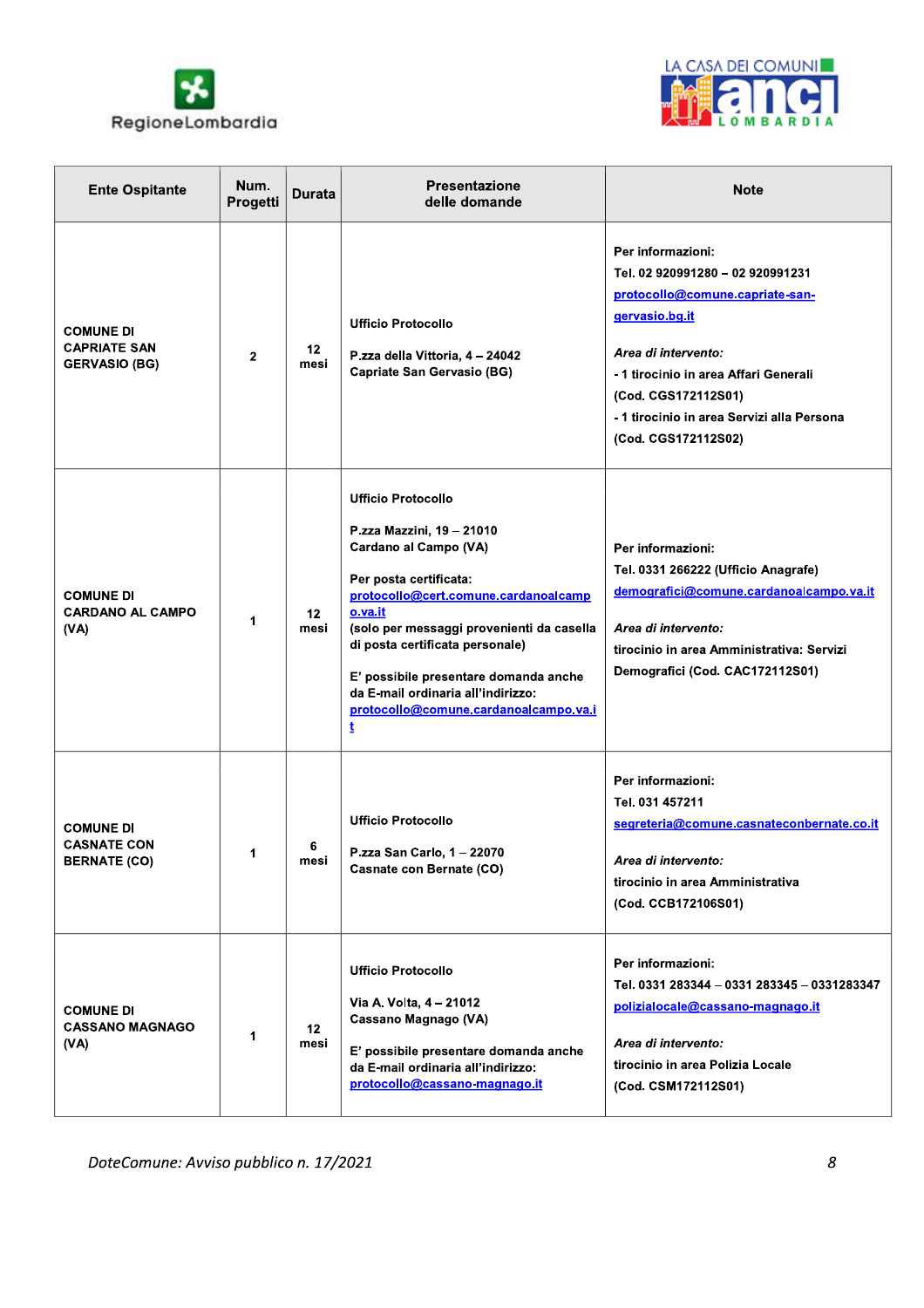



| <b>Ente Ospitante</b>                        | Num.<br>Progetti | <b>Durata</b>            | <b>Presentazione</b><br>delle domande                                                                                                                                                                                                                                                                                                 | <b>Note</b>                                                                                                                                                                                                                                                   |
|----------------------------------------------|------------------|--------------------------|---------------------------------------------------------------------------------------------------------------------------------------------------------------------------------------------------------------------------------------------------------------------------------------------------------------------------------------|---------------------------------------------------------------------------------------------------------------------------------------------------------------------------------------------------------------------------------------------------------------|
| <b>COMUNE DI</b><br><b>CASTELCOVATI (BS)</b> | 1                | 12 <sup>12</sup><br>mesi | <b>Ufficio Protocollo</b><br>(previo appuntamento dal lunedì al<br>venerdì dalle ore 09.00 alle 12.00)<br>Tel. 030 7080319 Int. 4<br>Via Chiari, 60 - 25030<br>Castelcovati (BS)<br>Per posta certificata:<br>protocollo@pec.comune.castelcovati.bs.i<br>(solo per messaggi provenienti da casella<br>di posta certificata personale) | Per informazioni:<br>Tel. 030 7080319 Int. 2 - 3 - Fax 030 7080304<br>amministrativo@comune.castelcovati.bs.it<br>Area di intervento:<br>tirocinio in area Trasversale / Ufficio -<br>Area Amministrativa Generale<br>(Cod. CSC172112S01)                     |
| <b>COMUNE DI</b><br><b>CASTELLANZA (VA)</b>  | 1                | 12<br>mesi               | <b>Ufficio Protocollo</b><br>Viale Rimembranze, 4 - 21053<br>Castellanza (VA)                                                                                                                                                                                                                                                         | Per informazioni:<br>Tel. 0331 5262237 - Fax 0331 501049<br>ragioneria@comune.castellanza.va.it<br>Area di intervento:<br>tirocinio in area Ragioneria / Tributi<br>(Cod. CST172112S01)                                                                       |
| <b>COMUNE DI</b><br><b>CASTELLEONE (CR)</b>  | 1                | 9<br>mesi                | <b>Ufficio Protocollo</b><br>P.zza Comune, 3 - 26012<br>Castelleone (CR)                                                                                                                                                                                                                                                              | Per informazioni:<br>Tel. 0374 356323<br>info@comune.castelleone.cr.it<br>Area di intervento:<br>tirocinio in area Sociale<br>(Cod. CTL172109S01)                                                                                                             |
| <b>COMUNE DI</b><br><b>CASTELLEONE (CR)</b>  | $\mathbf{2}$     | 12 <sub>2</sub><br>mesi  | <b>Ufficio Protocollo</b><br>P.zza Comune, 3 - 26012<br>Castelleone (CR)                                                                                                                                                                                                                                                              | Per informazioni:<br>Tel. 0374 356323<br>info@comune.castelleone.cr.it<br>Area di intervento:<br>- 1 tirocinio presso Settore Economico<br>Finanziario (Cod. CTL172112S02)<br>- 1 tirocinio presso Settore Amministrativo -<br>Biblioteca (Cod. CTL172112S03) |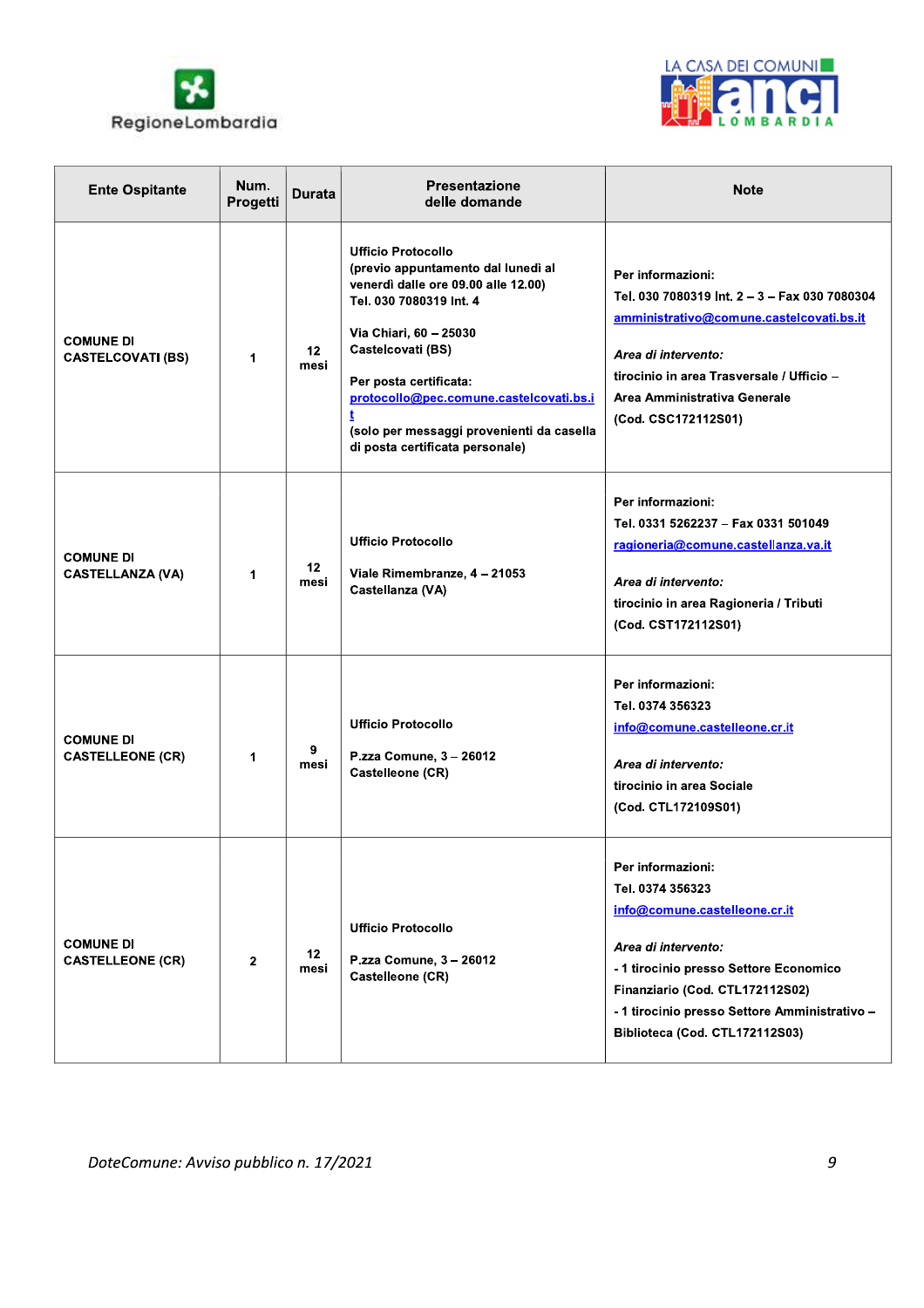



| <b>Ente Ospitante</b>                          | Num.<br>Progetti | <b>Durata</b>            | <b>Presentazione</b><br>delle domande                                                                                                                                                                                                  | <b>Note</b>                                                                                                                                                                                                                                     |
|------------------------------------------------|------------------|--------------------------|----------------------------------------------------------------------------------------------------------------------------------------------------------------------------------------------------------------------------------------|-------------------------------------------------------------------------------------------------------------------------------------------------------------------------------------------------------------------------------------------------|
| <b>COMUNE DI</b><br><b>CASTEL MELLA (BS)</b>   | 1                | 12<br>mesi               | <b>Ufficio Protocollo</b><br>P.zza Unità d'Italia, 3 - 25030<br>Castel Mella (BS)<br>Per posta certificata:<br>protocollo@pec.comune.castelmella.bs.it<br>(solo per messaggi provenienti da casella<br>di posta certificata personale) | Per informazioni:<br>Tel. 030 2550872 - Fax 030 2550892<br>rmari@comune.castelmella.bs.it<br>Area di intervento:<br>tirocinio in area Servizi Tecnici e Territoriali<br>(Cod. CTM172112S01)                                                     |
| <b>COMUNE DI</b><br><b>CERNOBBIO (CO)</b>      | 1                | 6<br>mesi                | <b>Ufficio Protocollo</b><br>Via Regina, 23 - 22012<br>Cernobbio (CO)<br>E' possibile presentare domanda da E-<br>mail ordinaria all'indirizzo:<br>info@comune.cernobbio.co.it                                                         | Per informazioni:<br>Tel. 031 343237 - Fax 031 343211<br>ufficio.staff@comune.cernobbio.co.it<br>Area di intervento:<br>tirocinio in area Promozione Turistica,<br>Culturale Sportiva presso ufficio staff del<br>sindaco (Cod. CNB172106S01)   |
| <b>COMUNE DI</b><br><b>CERNOBBIO (CO)</b>      | 1                | 12 <sup>12</sup><br>mesi | <b>Ufficio Protocollo</b><br>Via Regina, 23 - 22012<br>Cernobbio (CO)<br>E' possibile presentare domanda da E-<br>mail ordinaria all'indirizzo:<br>info@comune.cernobbio.co.it                                                         | Per informazioni:<br>Tel. 031 343250 - Fax 031 343211<br>ufficio.cultura@comune.cernobbio.co.it<br>Area di intervento:<br>tirocinio in area Promozione Turistica,<br>Culturale Sportiva presso Museo di Villa<br>Bernasconi (Cod. CNB172112S02) |
| <b>COMUNE DI</b><br><b>CESANO BOSCONE (MI)</b> | 3                | 12<br>mesi               | E' possibile presentare domanda da E-<br>mail ordinaria all'indirizzo:<br>selezionepersonale@comune.cesano-<br>boscone.mi.it                                                                                                           | Per informazioni:<br>Tel. 02 48694555 - 02 48694554<br>selezionepersonale@comune.cesanoboscon<br>e.mi.it<br>Area di intervento:<br>3 tirocini in area Amministrativa<br>(Cod. CES172112S01)                                                     |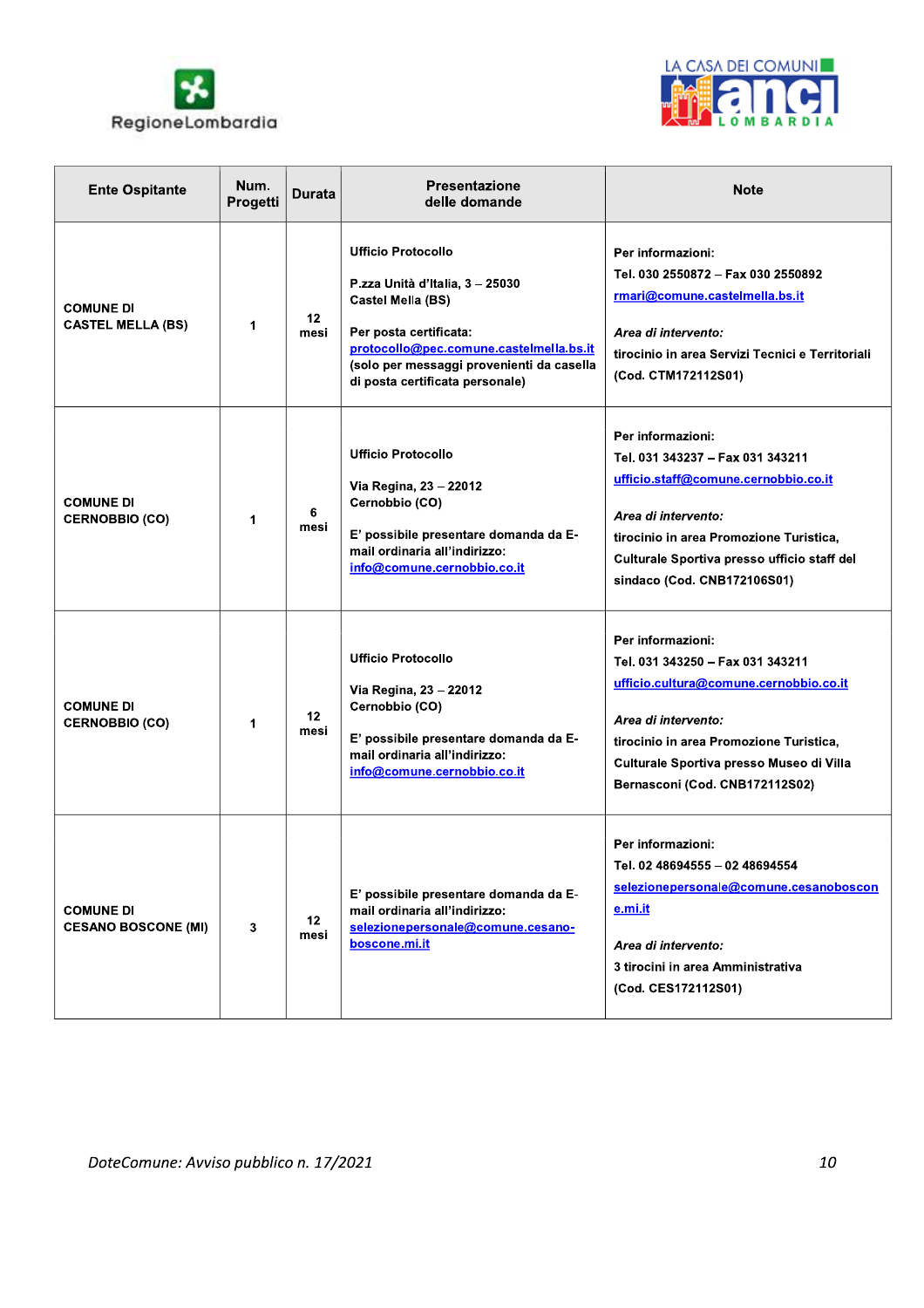



| <b>Ente Ospitante</b>                                | Num.<br>Progetti | <b>Durata</b>           | <b>Presentazione</b><br>delle domande                                                                                                                                                                                       | <b>Note</b>                                                                                                                                                                                                                                                      |
|------------------------------------------------------|------------------|-------------------------|-----------------------------------------------------------------------------------------------------------------------------------------------------------------------------------------------------------------------------|------------------------------------------------------------------------------------------------------------------------------------------------------------------------------------------------------------------------------------------------------------------|
| <b>COMUNE DI</b><br><b>CISANO BERGAMASCO</b><br>(BG) | 1                | 12<br>mesi              | <b>Ufficio Protocollo</b><br>P.zza Caduti Per La Patria - 24034<br>Cisano Bergamasco (BG)                                                                                                                                   | Per informazioni:<br>Tel. 035 4387807<br>ragioneria@comune.cisano.bg.it<br>Area di intervento:<br>tirocinio in area Finanziaria<br>(Cod. CBM172112S01)                                                                                                           |
| <b>COMUNE DI</b><br><b>COLOGNE (BS)</b>              | 1                | 12<br>mesi              | <b>Ufficio Protocollo</b><br>P.zza Garibaldi, 31 - 25033<br>Cologne (BS)                                                                                                                                                    | Per informazioni:<br>Tel. 030 7058105<br>responsabilesociale@comune.cologne.bs.it<br>Area di intervento:<br>tirocinio in area Servizi alla Persona -<br>Biblioteca (Cod. COL172112S01)                                                                           |
| <b>COMUNE DI</b><br><b>CORMANO (MI)</b>              | 3                | 6<br>mesi               | Ufficio Relazione con il Pubblico<br>P.zza Scurati - 20032<br>Cormano (MI)                                                                                                                                                  | Per informazioni:<br>Tel. 02 66324234 - 02 66324226<br>stefania.dragone@comune.cormano.mi.it<br>Area di intervento:<br>- 2 tirocini in area Polizia Locale / Commercio<br>(Cod. CMN172106S01)<br>- 1 tirocinio in area Servizi Finanziari<br>(Cod. CMN172106S03) |
| <b>COMUNE DI</b><br><b>CORNAREDO (MI)</b>            | $\mathbf{2}$     | 12 <sub>2</sub><br>mesi | <b>Ufficio Protocollo</b><br>P.zza Libertà, 24 - 20007<br>Cornaredo (MI)<br>Per posta certificata:<br>protocollo@pec.comune.cornaredo.mi.it<br>(solo per messaggi provenienti da casella<br>di posta certificata personale) | Per informazioni:<br>Tel. 02 93263255<br>ragioneria@comune.cornaredo.mi.it<br>Area di intervento:<br>2 tirocini in area Finanziaria<br>(Cod. CRN172112S01)                                                                                                       |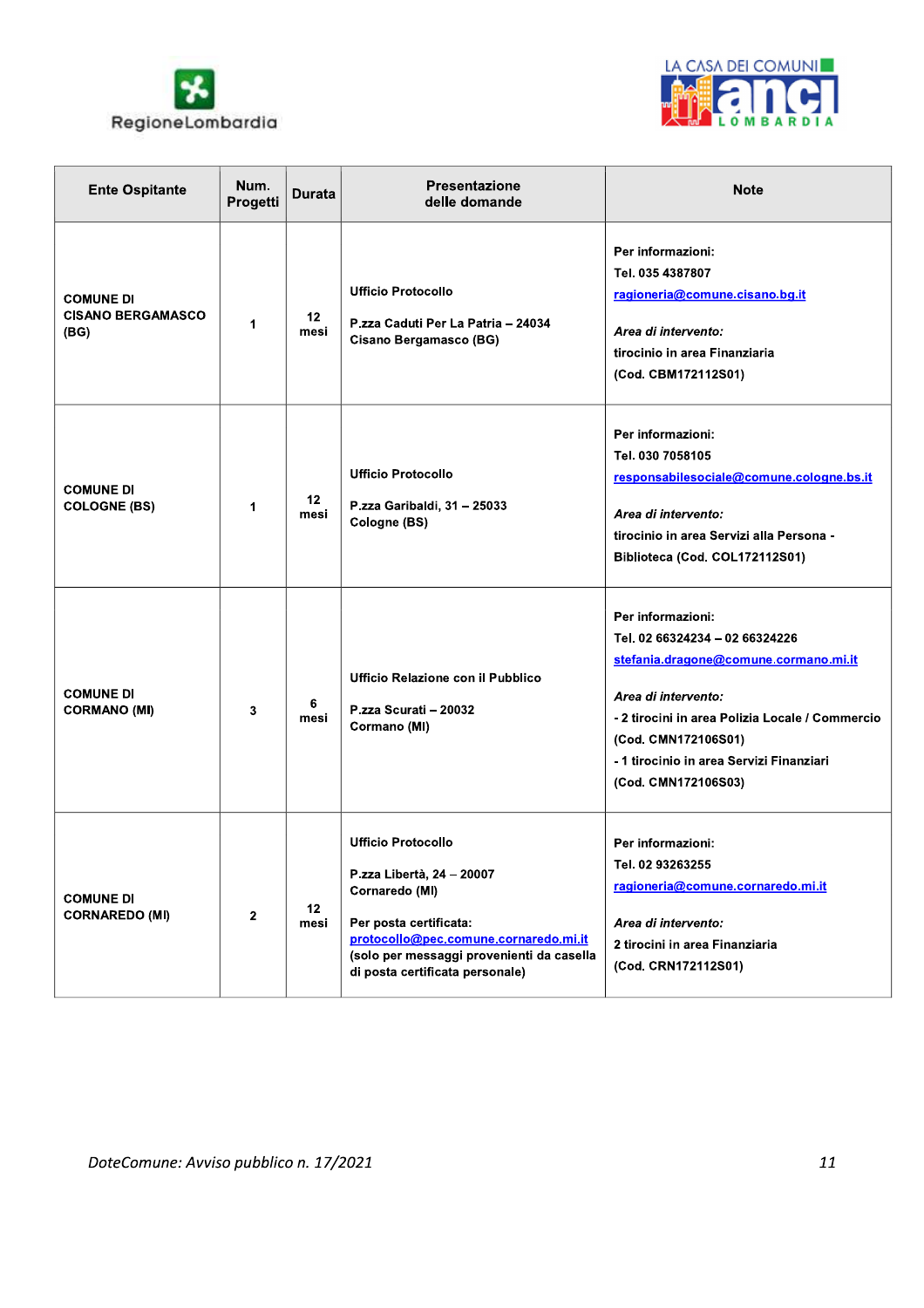



| <b>Ente Ospitante</b>                          | Num.<br>Progetti | <b>Durata</b> | <b>Presentazione</b><br>delle domande                                                                                                                           | <b>Note</b>                                                                                                                                                                                                                              |
|------------------------------------------------|------------------|---------------|-----------------------------------------------------------------------------------------------------------------------------------------------------------------|------------------------------------------------------------------------------------------------------------------------------------------------------------------------------------------------------------------------------------------|
| <b>COMUNE DI</b><br><b>CORNATE D'ADDA (MB)</b> | 1                | 12<br>mesi    | E' possibile presentare domanda,<br>esclusivamente tramite E-mail o posta<br>certificata personale solo all'indirizzo:<br>comune.cornatedadda@cert.legalmail.it | Per informazioni:<br>Tel. 039 6874258<br>Area di intervento:<br>tirocinio in area Sociale<br>(Cod. CNA172112S01)                                                                                                                         |
| <b>COMUNE DI</b><br><b>CORSICO (MI)</b>        | 3                | 12<br>mesi    | <b>Ufficio Protocollo</b><br>Via Roma, 18 - 20094<br>Corsico (MI)                                                                                               | Per informazioni:<br>Tel. 02 4480238<br>a.musto@comune.corsico.mi.it<br>Area di intervento:<br>- 2 tirocini in area Servizi Demografici<br>(Cod. CRC172112S01)<br>-1 tirocinio in area Polizia locale<br>(Cod. CRC172112S03)             |
| <b>COMUNE DI</b><br><b>CORTE FRANCA (BS)</b>   | $\mathbf{2}$     | 12<br>mesi    | <b>Ufficio Protocollo</b><br>P.zza Franciacorta, 1 - 25040<br>Corte Franca (BS)                                                                                 | Per informazioni:<br>Tel. 030 984488 - Fax 030 984535<br>comune@comune.cortefranca.bs.it<br>Area di intervento:<br>- 1 tirocinio in area Anagrafe<br>(Cod. CFR172112S01)<br>- 1 tirocinio in area Ufficio Tecnico<br>(Cod. CFR172112S02) |
| <b>COMUNE DI</b><br><b>CORTENOVA (LC)</b>      | 1                | 12<br>mesi    | <b>Ufficio Protocollo</b><br>P.zza Umberto I°, 5 - 23813<br>Cortenova (LC)                                                                                      | Per informazioni:<br>Tel. 0341 901110 - 0341 901372<br>info@comune.cortenova.lc.it<br>Area di intervento:<br>tirocinio in area Demografica - Protocollo -<br>Segreteria (Cod. CTV172112S01)                                              |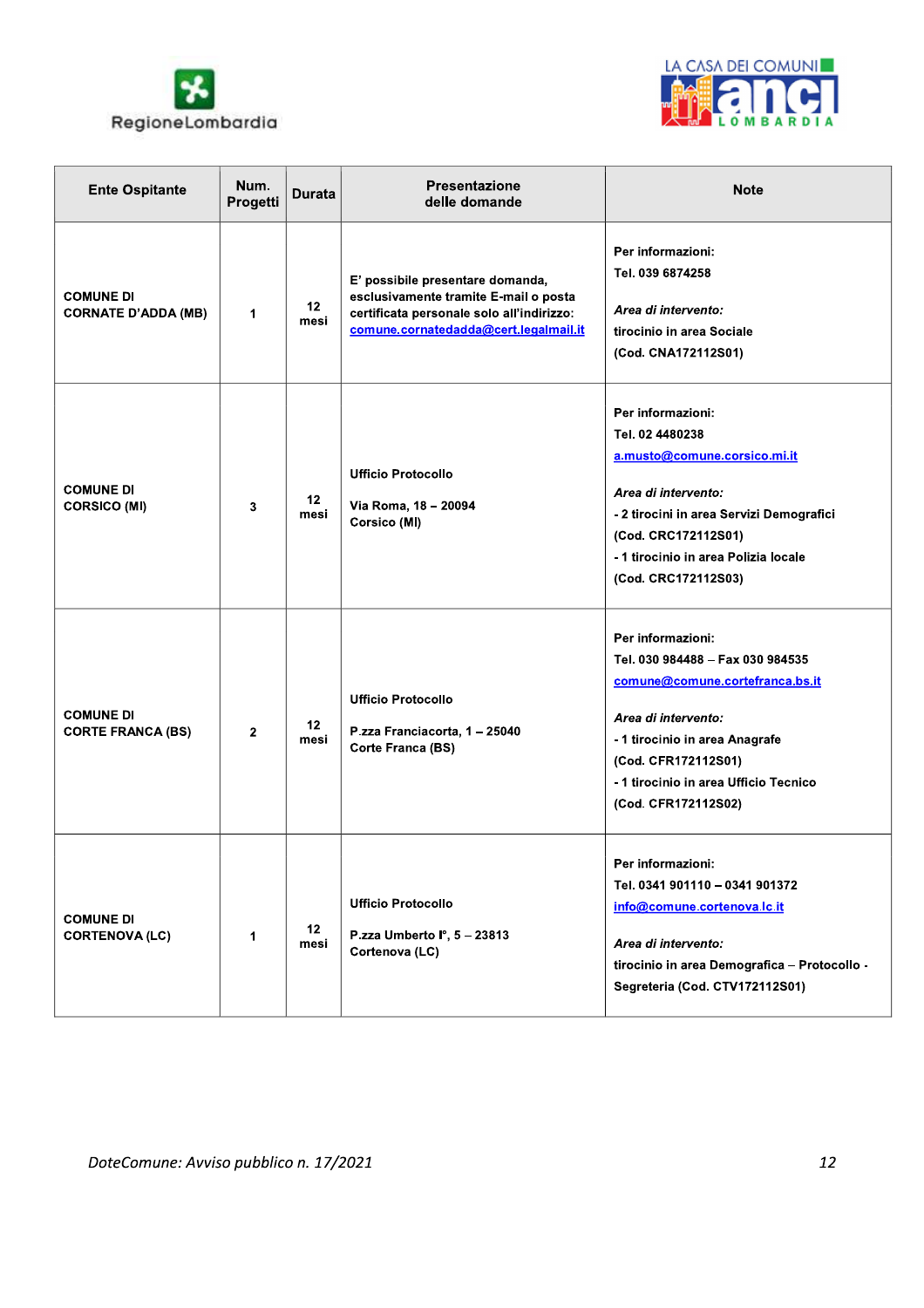



| <b>Ente Ospitante</b>                                         | Num.<br>Progetti | <b>Durata</b>           | <b>Presentazione</b><br>delle domande                                                                                                                                                                                                                                                                                                                              | <b>Note</b>                                                                                                                                                                                           |
|---------------------------------------------------------------|------------------|-------------------------|--------------------------------------------------------------------------------------------------------------------------------------------------------------------------------------------------------------------------------------------------------------------------------------------------------------------------------------------------------------------|-------------------------------------------------------------------------------------------------------------------------------------------------------------------------------------------------------|
| <b>COMUNE DI</b><br><b>COSIO VALTELLINO</b><br>(SO)           | 1                | 9<br>mesi               | <b>Ufficio Protocollo</b><br>P.zza S. Ambrogio, 21 - 23013<br><b>Cosio Valtellino (SO)</b>                                                                                                                                                                                                                                                                         | Per informazioni:<br>Tel. 0342 634138 - Fax 0342 634142<br>affarigenerali@comune.cosiovaltellino.so.it<br>Area di intervento:<br>tirocinio in area Contabile / Ufficio<br>(Cod. CSV172109S01)         |
| <b>COMUNE DI</b><br><b>CUGGIONO (MI)</b>                      | 1                | 6<br>mesi               | <b>Ufficio Protocollo</b><br>P.zza XXV Aprile, 4 - 20012<br>Cuggiono (MI)<br>Per posta certificata:<br>comune.cuggiono@postecert.it<br>(solo per messaggi provenienti da casella<br>di posta certificata personale)<br>E' possibile presentare domanda anche<br>da E-mail ordinaria all'indirizzo:<br>protocollo@comune.cuggiono.mi.it                             | Per informazioni:<br>Tel. 02 97263218 - Fax 02 97240569<br>ufficiopersonale@comune.cuggiono.mi.it<br>Area di intervento:<br>tirocinio in area Trasversale / Ufficio<br>Biblioteca (Cod. CGN172106S01) |
| <b>COMUNE DI</b><br><b>DESENZANO DEL</b><br><b>GARDA (BS)</b> | 1                | 12 <sup>2</sup><br>mesi | <b>Ufficio Protocollo</b><br>Via Carducci, 4 - 25015<br>Desenzano del Garda (BS)<br>Per posta certificata:<br>protocollo@pec.comune.desenzano.bres<br>cia.it (solo per messaggi provenienti da<br>casella di posta certificata personale)<br>E' possibile presentare domanda anche<br>da E-mail ordinaria all'indirizzo:<br>protocollo@comune.desenzano.brescia.it | Per informazioni:<br>Tel. 030 9120737<br>servizisociali@comune.desenzano.brescia.it<br>Area di intervento:<br>tirocinio in area Servizi alla Persona - Ufficio<br>Servizi Sociali (Cod. DDG172112S01) |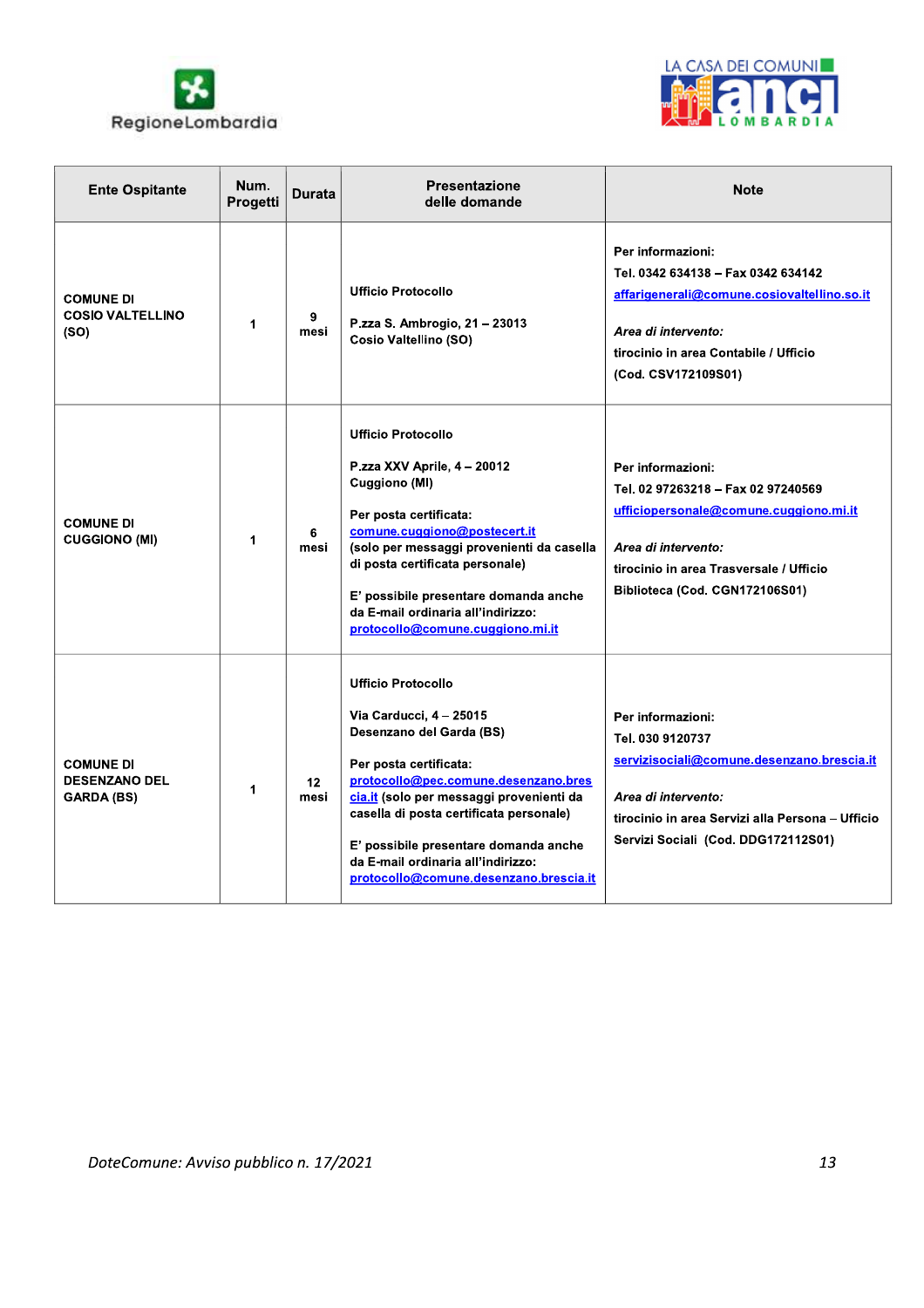



| <b>Ente Ospitante</b>                                          | Num.<br>Progetti | Durata                  | <b>Presentazione</b><br>delle domande                                                                                                                                                                                                                                                                                                                                                                | <b>Note</b>                                                                                                                                                                                                                                                                                                   |
|----------------------------------------------------------------|------------------|-------------------------|------------------------------------------------------------------------------------------------------------------------------------------------------------------------------------------------------------------------------------------------------------------------------------------------------------------------------------------------------------------------------------------------------|---------------------------------------------------------------------------------------------------------------------------------------------------------------------------------------------------------------------------------------------------------------------------------------------------------------|
| <b>COMUNE DI</b><br><b>DESIO (MB)</b>                          | $\mathbf{2}$     | 12 <sub>2</sub><br>mesi | Ufficio Protocollo (previo appuntamento<br>telefonico 0362 392500)<br>P.zza Giovanni Paolo II, Ingresso A -<br>20832<br>Desio (MB)<br>Per posta certificata:<br>protocollo.comune.desio@legalmail.it<br>(solo per messaggi provenienti da casella<br>di posta certificata personale)<br>E' possibile presentare domanda anche<br>da E-mail ordinaria all'indirizzo:<br>protocollo@comune.desio.mb.it | Per informazioni:<br>Tel. 0362 392268 - 0362 392271<br>personale@comune.desio.mb.it<br>Area di intervento:<br>- 1 tirocinio in area Tecnica presso Settore<br>Governo del Territorio(Cod. DES172112S01)<br>- 1 tirocinio in area Affari Generali presso<br>Settore Servizi Demografici<br>(Cod. DES172112S02) |
| <b>COMUNE DI</b><br><b>GARBAGNATE</b><br><b>MILANESE (MI)</b>  | 1                | 12<br>mesi              | <b>Ufficio Protocollo</b><br>P.zza Alcide de Gasperi, 1 - 20024<br>Garbagnate Milanese (MI)<br>E' possibile presentare domanda anche<br>da E-mail ordinaria all'indirizzo:<br>protocollo@comune.garbagnate-<br>milanese.mi.it                                                                                                                                                                        | Per informazioni:<br>Tel. 02 78618263<br>educazione@comune.garbagnate-<br>milanese.mi.it<br>Area di intervento:<br>tirocinio in area Tecnico / Manutentiva<br>(Cod. GBM172112S01)                                                                                                                             |
| <b>COMUNE DI</b><br><b>GARBAGNATE</b><br><b>MONASTERO (LC)</b> | 1                | 6<br>mesi               | <b>Ufficio Protocollo</b><br>Viale Brianza, 8 - 23846<br>Garbagnate Monastero (LC)                                                                                                                                                                                                                                                                                                                   | Per informazioni:<br>Tel. 031 850032 - Fax 031 870054<br>info@comune.garbagnate-monastero.lc.it<br>Area di intervento:<br>tirocinio in area Contabile, Segreteria, Ufficio<br>Personale (Cod. GRB172106S01)                                                                                                   |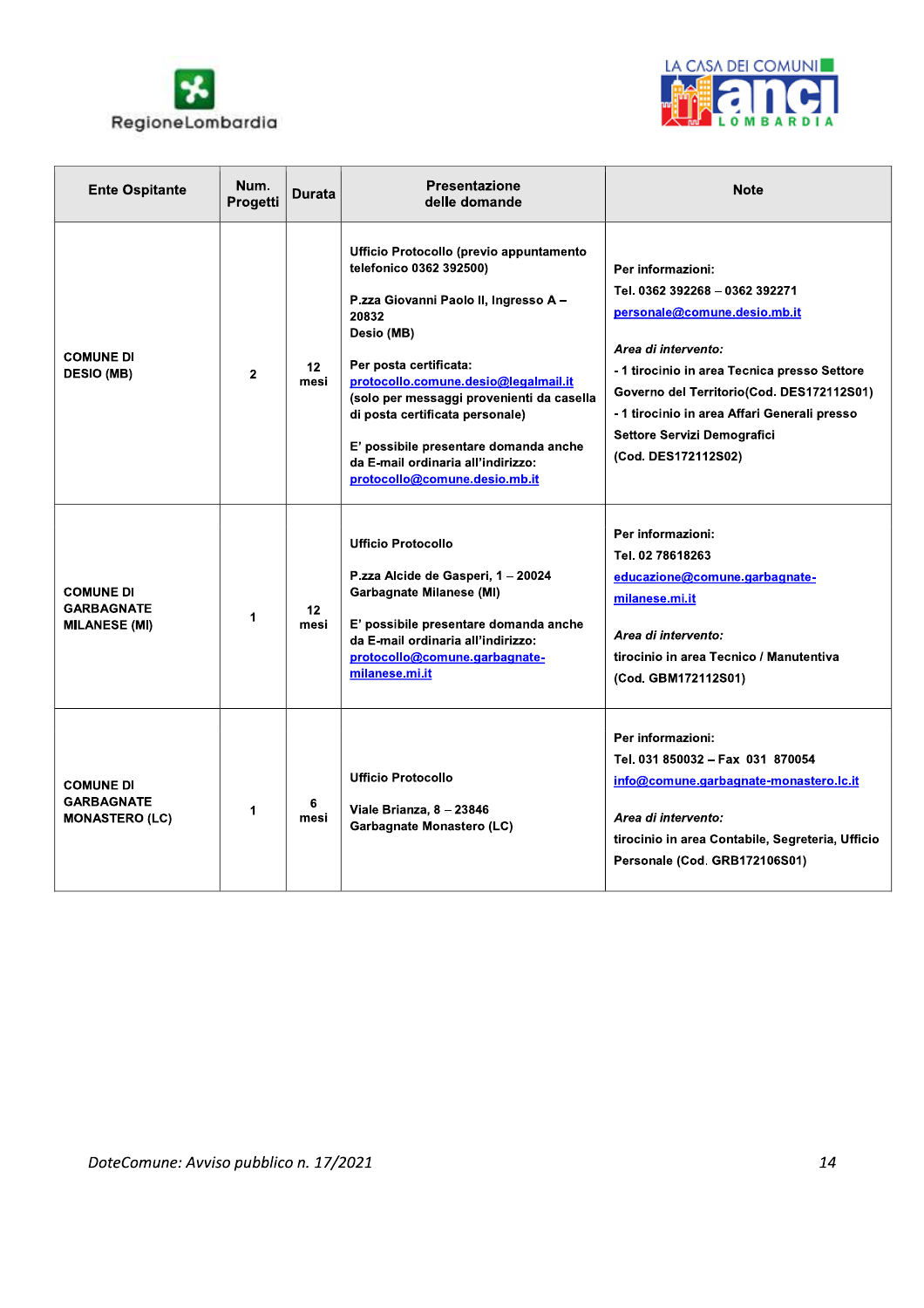



| <b>Ente Ospitante</b>                                 | Num.<br>Progetti | <b>Durata</b>           | <b>Presentazione</b><br>delle domande                                                                                                                                                                                                                                                                                                                                                                                 | <b>Note</b>                                                                                                                                                                                                                                                                                                                                                  |
|-------------------------------------------------------|------------------|-------------------------|-----------------------------------------------------------------------------------------------------------------------------------------------------------------------------------------------------------------------------------------------------------------------------------------------------------------------------------------------------------------------------------------------------------------------|--------------------------------------------------------------------------------------------------------------------------------------------------------------------------------------------------------------------------------------------------------------------------------------------------------------------------------------------------------------|
| <b>COMUNE DI</b><br><b>GIUSSANO (MB)</b>              | 1                | 12 <sub>2</sub><br>mesi | <b>Ufficio Protocollo</b><br>(previo appuntamento da lunedì a venerdì<br>dalle 08.30 alle 12.15)<br>Piazzale Aldo Moro, 1 - 20833<br>Giussano (MB)<br>Per posta certificata:<br>protocollo@pec.comune.giussano.mb.it<br>(solo per messaggi provenienti da casella<br>di posta certificata personale)<br>È possibile presentare domanda anche<br>da email ordinaria all'indirizzo:<br>dotecomune@comune.giussano.mb.it | Per informazioni o appuntamenti:<br>Tel. 0362 358260 - 0362 358276<br>(da lunedì a venerdì dalle 08.30 alle 12.15)<br>dotecomune@comune.giussano.mb.it<br>Area di intervento:<br>tirocinio in area Amministrativa<br>(Cod. GSN172112S01)<br>Per altre informazioni consultare il sito<br>www.comune.giussano.mb.it<br>alla sezione "Gare, concorsi e avvisi" |
| <b>COMUNE DI</b><br><b>GRAVEDONA ED UNITI</b><br>(CO) | $\mathbf{2}$     | 12<br>mesi              | <b>Ufficio Protocollo</b><br>P.zza San Rocco - 22015<br>Gravedona ed Uniti (CO)                                                                                                                                                                                                                                                                                                                                       | Per informazioni:<br>Tel. 0344 85291 Int.23 - Fax 0344 85453<br>i.bellini@comune.gravedonaeduniti.co.it<br>Area di intervento:<br>- 1 tirocinio presso Ufficio Anagrafe<br>(Cod. GUT172112S01)<br>- 1 tirocinio presso Ufficio Tecnico<br>(Cod. GUT172112S02)                                                                                                |
| <b>COMUNE DI</b><br><b>GUSSAGO (BS)</b>               | 1                | 12<br>mesi              | <b>Ufficio Protocollo</b><br>Via Peracchia, 3 - 25064<br>Gussago (BS)                                                                                                                                                                                                                                                                                                                                                 | Per informazioni:<br>Tel. 030 2522919 - Fax 030 2520911<br>protocollo@comune.gussago.bs.it<br>ufficiosegreteria@comune.gussago.bs.it<br>Area di intervento:<br>tirocinio in area Amministrativa<br>(Cod. GSG172112S01)                                                                                                                                       |
| <b>COMUNE DI</b><br><b>INTROBIO (LC)</b>              | 1                | 12<br>mesi              | <b>Ufficio Protocollo</b><br>Via Vittorio Emanuele II, 14 - 23815<br>Introbio (LC)                                                                                                                                                                                                                                                                                                                                    | Per informazioni:<br>Tel. 0341 980219<br>info@comune.introbio.lc.it<br>Area di intervento:<br>tirocinio in area Amministrativa<br>(Cod. ITB172112S01)                                                                                                                                                                                                        |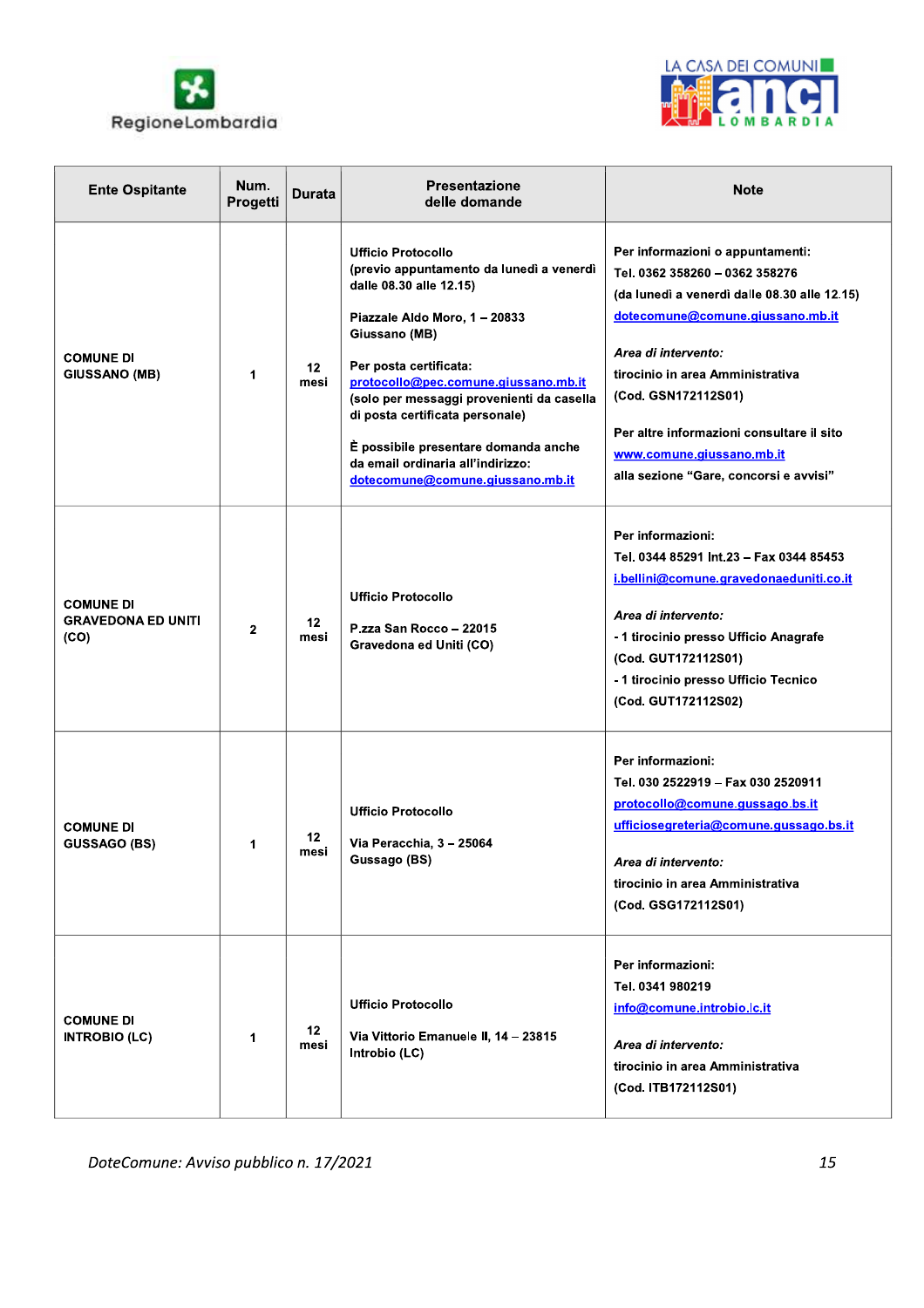



| <b>Ente Ospitante</b>                     | Num.<br>Progetti | <b>Durata</b>           | Presentazione<br>delle domande                                                                                                                                                              | <b>Note</b>                                                                                                                                                                                                                                                                                                                  |
|-------------------------------------------|------------------|-------------------------|---------------------------------------------------------------------------------------------------------------------------------------------------------------------------------------------|------------------------------------------------------------------------------------------------------------------------------------------------------------------------------------------------------------------------------------------------------------------------------------------------------------------------------|
| <b>COMUNE DI</b><br><b>INVERIGO (CO)</b>  | 1                | 12 <sub>2</sub><br>mesi | <b>Ufficio Protocollo</b><br>Via E. Fermi, 1 - 22044<br>Inverigo (CO)                                                                                                                       | Per informazioni:<br>Tel. 031 3594237 - Fax 031 608961<br>g.gallo@comune.inverigo.co.it<br>Area di intervento:<br>tirocinio in area Servizi alla Persona -<br>Cultura e Biblioteca (Cod. INV172112S01)                                                                                                                       |
| <b>COMUNE DI</b><br><b>INZAGO (MI)</b>    | 2                | 12 <sub>2</sub><br>mesi | <b>Ufficio Protocollo</b><br>Via Piola, 10 - 20065<br>Inzago (MI)                                                                                                                           | Per informazioni:<br>Biblioteca:<br>Tel. 02 954398228<br>chiara.demaron@comune.inzago.mi.it<br>Servizi Sociali:<br>Tel. 02 954398246<br>sabrina.sacchi@comune.inzago.mi.it<br>Area di intervento:<br>- 1 tirocinio in area Biblioteca<br>(Cod. IZG172112S01)<br>- 1 tirocinio in area Servizi Sociali<br>(Cod. IZG172112S02) |
| <b>COMUNE DI</b><br><b>ISPRA (VA)</b>     | 1                | 12 <sup>2</sup><br>mesi | <b>Ufficio Protocollo</b><br>Via Milite Ignoto, 31 - 21027<br>Ispra (VA)<br>È possibile presentare domanda anche<br>da email ordinaria all'indirizzo:<br>postaprotocollo@comune.ispra.va.it | Per informazioni:<br>Tel. 0332 7833200 - Fax 0332 7833200<br>tecnico@comune.ispra.va.it<br>Area di intervento:<br>tirocinio in area Tecnica (Cod. ISP172112S01)                                                                                                                                                              |
| <b>COMUNE DI</b><br><b>LARDIRAGO (PV)</b> | 1                | 12 <sub>2</sub><br>mesi | <b>Ufficio Protocollo</b><br>Via Vittorio Emanuele II, 5-27016<br>Lardirago (PV)                                                                                                            | Per informazioni:<br>Cell. 351 6943086<br>anagrafe@comune.lardirago.pv.it<br>ragioneria@comune.lardirago.pv.it<br>Area di intervento:<br>tirocinio in area Amministrativa<br>(Cod. LDG172112S01)                                                                                                                             |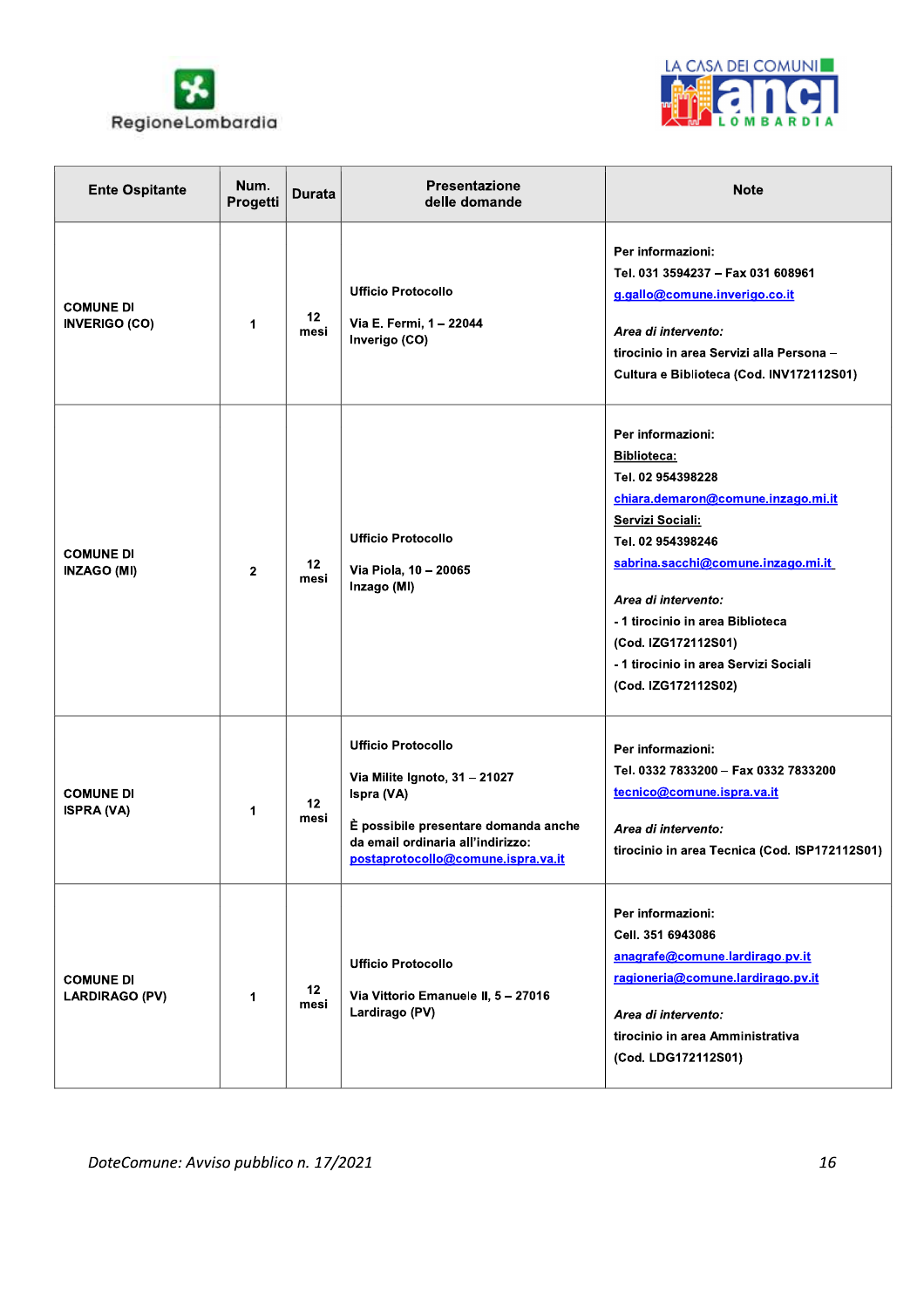



| <b>Ente Ospitante</b>                   | Num.<br>Progetti | <b>Durata</b> | Presentazione<br>delle domande                                                                                                                                                                              | <b>Note</b>                                                                                                                                                                                                                                                                                                                                                                                                                                                                                                                                                                                                                                                                                                                                                                                                                                                                                                                                                                                                                                                                                                   |
|-----------------------------------------|------------------|---------------|-------------------------------------------------------------------------------------------------------------------------------------------------------------------------------------------------------------|---------------------------------------------------------------------------------------------------------------------------------------------------------------------------------------------------------------------------------------------------------------------------------------------------------------------------------------------------------------------------------------------------------------------------------------------------------------------------------------------------------------------------------------------------------------------------------------------------------------------------------------------------------------------------------------------------------------------------------------------------------------------------------------------------------------------------------------------------------------------------------------------------------------------------------------------------------------------------------------------------------------------------------------------------------------------------------------------------------------|
| <b>COMUNE DI</b><br><b>LESMO (MB)</b>   | 3                | 12<br>mesi    | <b>Ufficio Protocollo</b><br>Via V. Veneto, 15 - 20855<br>Lesmo (MB)<br>Per posta certificata:<br>comune.lesmo@legalmail.it<br>(solo per messaggi provenienti da casella<br>di posta certificata personale) | Per informazioni:<br>Tel. 0396 985503<br>m.chiusi@comune.lesmo.mb.it<br>Area di intervento:<br>3 tirocini in area Trasversale / Ufficio<br>(Cod. LSM172112S01)                                                                                                                                                                                                                                                                                                                                                                                                                                                                                                                                                                                                                                                                                                                                                                                                                                                                                                                                                |
| <b>COMUNE DI</b><br><b>LISSONE (MB)</b> | 12               | 12<br>mesi    | <b>Ufficio Protocollo</b><br>Via Gramsci, 21 - 20851<br>Lissone (MB)                                                                                                                                        | Per informazioni:<br>Tel. 039 7397250 - Fax 039 7397274<br>risorseumane@comune.lissone.mb.it<br>Area di intervento:<br>- 2 tirocini in area trasversale / ufficio: Servizi<br>Demografici (Cod. LSS172112S01)<br>- 1 tirocinio in area trasversale / ufficio:<br>Ufficio Segreteria / Messi<br>(Cod. LSS172112S03)<br>- 1 tirocinio in area trasversale / ufficio:<br>Ufficio Segreteria / Protocollo<br>(Cod. LSS172112S04)<br>- 1 tirocinio in area trasversale / ufficio:<br>Ufficio Cultura / Sportello Associazioni<br>(Cod. LSS172112S05)<br>- 2 tirocini in area trasversale / ufficio: Polizia<br>Locale (Cod. LSS172112S06)<br>-1 tirocinio in area Ambiente / Verde<br>(Cod. LSS172112S08)<br>- 1 tirocinio in area trasversale / ufficio:<br>Ufficio Gestione e Manutenzione Immobili<br>Comunali (Cod. LSS172112S09)<br>- 1 tirocinio in area trasversale / ufficio:<br>Ufficio Edilizia Privata (Cod. LSS172112S10)<br>- 1 tirocinio in area trasversale / ufficio:<br>Ufficio SUAP (Cod. LSS172112S11)<br>- 1 tirocinio come operatore contabile presso<br>Ufficio Bilancio (Cod. LSS172112S12) |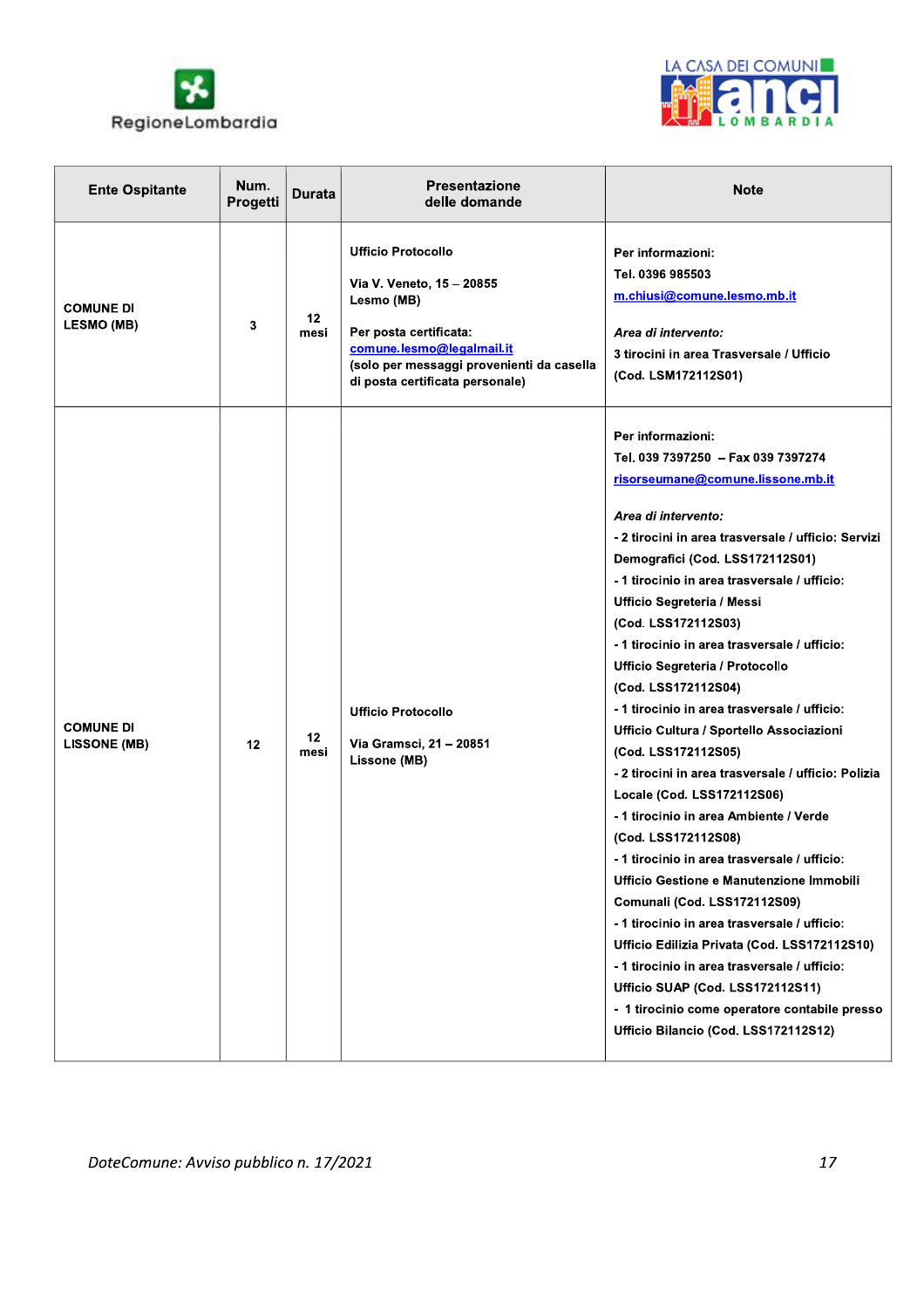



| <b>Ente Ospitante</b>                              | Num.<br>Progetti | <b>Durata</b>   | <b>Presentazione</b><br>delle domande                                                                                                                                                              | <b>Note</b>                                                                                                                                                                                                                       |
|----------------------------------------------------|------------------|-----------------|----------------------------------------------------------------------------------------------------------------------------------------------------------------------------------------------------|-----------------------------------------------------------------------------------------------------------------------------------------------------------------------------------------------------------------------------------|
| <b>COMUNE DI</b><br><b>LOCATE VARESINO</b><br>(CO) | 1                | 9<br>mesi       | <b>Ufficio Protocollo</b><br>Via Parini, 1 - 22070<br>Locate Varesino (CO)<br>È possibile presentare domanda anche<br>da e-mail ordinaria all'indirizzo:<br>segreteria@comune.locatevaresino.co.it | Per informazioni:<br>Tel. 0331 830148 - Fax 0331 821330<br>segreteria@comune.locatevaresino.co.it<br>servizisociali@comune.locatevaresino.co.it<br>Area di intervento:<br>tirocinio in area Amministrativa<br>(Cod. LVS172109S01) |
| <b>COMUNE DI</b><br>LOMAZZO (CO)                   | 1                | 12<br>mesi      | <b>Ufficio Protocollo</b><br>P.zza IV Novembre, 4 - 22074<br>Lomazzo (CO)                                                                                                                          | Per informazioni:<br>Tel. 02 96941202 - Fax 02 96779146<br>responsabile.affarigenerali@comune.lomazz<br>o.co.it<br>Area di intervento:<br>tirocinio in area Amministrativa<br>(Ufficio Segreteria) (Cod. LMZ172112S01)            |
| <b>COMUNE DI</b><br><b>LUNGAVILLA (PV)</b>         | 1                | $12 \,$<br>mesi | <b>Ufficio Protocollo</b><br>P.zza Capitano Albini, 3 - 27053<br>Lungavilla (PV)                                                                                                                   | Per informazioni:<br>Tel. 0383 76130 - 0383 76628<br>costa@comune.lungavilla.pv.it<br>Area di intervento:<br>tirocinio in area Tecnica<br>(Cod. LGV172112S01)                                                                     |
| <b>COMUNE DI</b><br>LURAGO D'ERBA (CO)             | 1                | 6<br>mesi       | <b>Ufficio Segreteria</b><br>Via Roma, 56 - 22040<br>Lurago d'Erba (CO)                                                                                                                            | Per informazioni:<br>Tel. 031 3599548 - Fax 031 3599540<br>segreteria@comune.luragoderba.co.it<br>Area di intervento:<br>tirocinio in area Settore Economico<br>Finanziario (Cod. LRG172106S01)                                   |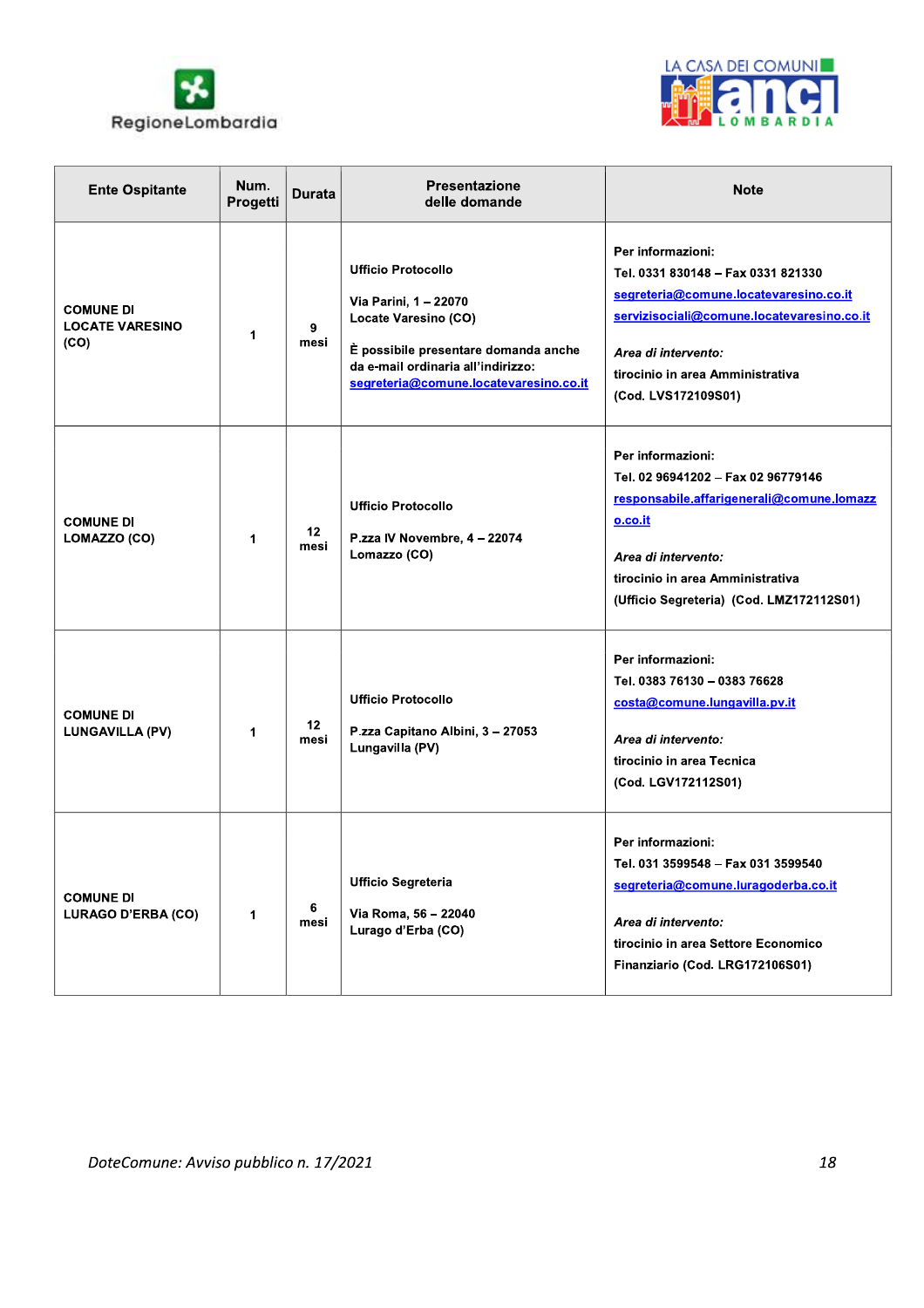



| <b>Ente Ospitante</b>                                 | Num.<br>Progetti | <b>Durata</b> | <b>Presentazione</b><br>delle domande                                                                                                                                                                                      | <b>Note</b>                                                                                                                                                                                                                                                         |
|-------------------------------------------------------|------------------|---------------|----------------------------------------------------------------------------------------------------------------------------------------------------------------------------------------------------------------------------|---------------------------------------------------------------------------------------------------------------------------------------------------------------------------------------------------------------------------------------------------------------------|
| <b>COMUNE DI</b><br>LURAGO D'ERBA (CO)                | 1                | 12<br>mesi    | <b>Ufficio Segreteria</b><br>Via Roma, 56 - 22040<br>Lurago d'Erba (CO)                                                                                                                                                    | Per informazioni:<br>Tel. 031 3599548 - Fax 031 3599540<br>segreteria@comune.luragoderba.co.it<br>pierangela@comune.luragoderba.co.it<br>Area di intervento:<br>tirocinio in area Settore Amministrativo e<br>Affari Generali (Cod. LRG172112S02)                   |
| <b>COMUNE DI</b><br><b>MAGENTA (MI)</b>               | $\mathbf{2}$     | 6<br>mesi     | <b>Ufficio Protocollo</b><br>P.zza C. Formenti, 1 - 20013<br>Magenta (MI)<br>Per posta certificata:<br>protocollo@pec.comune.magenta.mi.it<br>(solo per messaggi provenienti da casella<br>di posta certificata personale) | Per informazioni:<br>Tel. 02 9735201 - 02 9735434<br>segreteria@comune.magenta.mi.it<br>Area di intervento:<br>- 1 tirocinio in area Trasversale / Ufficio -<br>Contabile (Cod. MGT172106S01)<br>- 1 tirocinio presso Settore Polizia Locale<br>(Cod. MGT172106S02) |
| <b>COMUNE DI</b><br><b>MAGNAGO (MI)</b>               | 1                | 12<br>mesi    | <b>Ufficio Protocollo</b><br>P.zza Italia, 1 - 20020<br>Magnago (MI)                                                                                                                                                       | Per informazioni:<br>Tel. 0331 658305<br>info@comune.magnago.mi.it<br>Area di intervento:<br>tirocinio in area Polizia Locale: ambito<br>amministrativo (Cod. MGN172112S01)                                                                                         |
| <b>COMUNE DI</b><br><b>MANDELLO DEL LARIO</b><br>(LC) | 1                | 12<br>mesi    | <b>Ufficio Protocollo</b><br>P.zza Leonardo da Vinci, 6 - 23826<br>Mandello del Lario (LC)                                                                                                                                 | Per informazioni:<br>Tel. 0341 708231 - 0341 708222<br>str.3@mandellolario.it<br>II.pp@mandellolario.it<br>Area di intervento:<br>tirocinio in area Edilizia Privata<br>(Cod. MDL172112S01)                                                                         |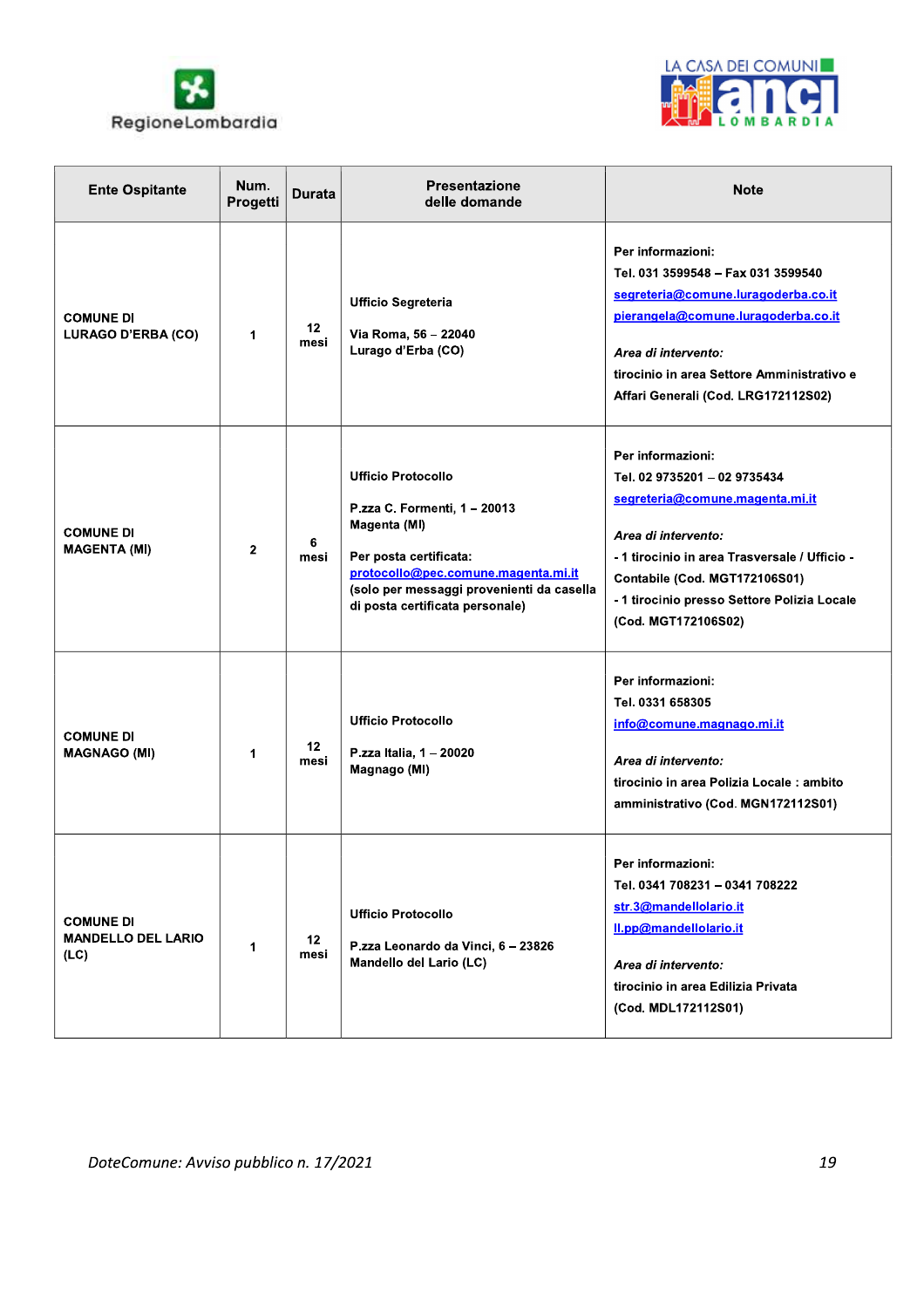



| <b>Ente Ospitante</b>                                | Num.<br>Progetti | <b>Durata</b>   | <b>Presentazione</b><br>delle domande                                                                                                                                                                                                           | <b>Note</b>                                                                                                                                                                                                                                                                                                                                                       |
|------------------------------------------------------|------------------|-----------------|-------------------------------------------------------------------------------------------------------------------------------------------------------------------------------------------------------------------------------------------------|-------------------------------------------------------------------------------------------------------------------------------------------------------------------------------------------------------------------------------------------------------------------------------------------------------------------------------------------------------------------|
| <b>COMUNE DI</b><br><b>MANERBA DEL GARDA</b><br>(BS) | 3                | $12 \,$<br>mesi | <b>Ufficio Protocollo</b><br>P.zza Garibaldi, 25 - 25080<br>Manerba del Garda (BS)<br>Per posta certificata:<br>protocollo@pec.comune.manerbadelgard<br>a.bs.it<br>(solo per messaggi provenienti da casella<br>di posta certificata personale) | Per informazioni:<br>Tel. 0365 659815 - Fax 0365 659802<br>segreteria@comune.manerbadelgarda.bs.it<br>Area di intervento:<br>- 1 tirocinio in area Economico – finanziaria<br>(Cod. MDG172112S01)<br>- 1 tirocinio in area Urbanistica, edilizia<br>privata e manutenzioni<br>(Cod. MDG172112S02)<br>- 1 tirocinio in area Affari generali<br>(Cod. MDG172112S03) |
| <b>COMUNE DI</b><br><b>MANERBIO (BS)</b>             | $\mathbf{2}$     | 12<br>mesi      | <b>Ufficio Protocollo</b><br>P.zza C. Battisti, 1 - 25025<br>Manerbio (BS)                                                                                                                                                                      | Per informazioni:<br>Tel. 030 9387236<br>segrdir@comune.manerbio.bs.it<br>Area di intervento:<br>- 2 tirocini in area Amministrativa e<br>Finanziaria (Cod. MNB172112S01)                                                                                                                                                                                         |
| <b>COMUNE DI</b><br><b>MAPELLO (BG)</b>              | 3                | 12<br>mesi      | <b>Ufficio Protocollo</b><br>P.zza IV Novembre, 1 - 24030<br>Mapello (BG)                                                                                                                                                                       | Per informazioni:<br>Tel. 035 4652533 - Fax 035 4652501<br>scuola@comune.mapello.bg.it<br>Area di intervento:<br>3 tirocini in area Trasversale / Ufficio (uno<br>presso Demografici, uno presso Polizia<br>Locale e uno presso Ufficio Tecnico)<br>(Cod. MPL172112S01)                                                                                           |
| <b>COMUNE DI</b><br><b>MAZZANO (BS)</b>              | 1                | $12 \,$<br>mesi | <b>Ufficio Protocollo</b><br>Viale della Resistenza, 20 - 25080<br>Mazzano (BS)                                                                                                                                                                 | Per informazioni:<br>Tel. 030 2121960 - Fax 030 212191<br>protocollo@comune.mazzano.bs.it<br>segreteria@comune.mazzano.bs.it<br>Area di intervento:<br>tirocinio in area Trasversale / Ufficio<br>(Cod. MZN172112S01)                                                                                                                                             |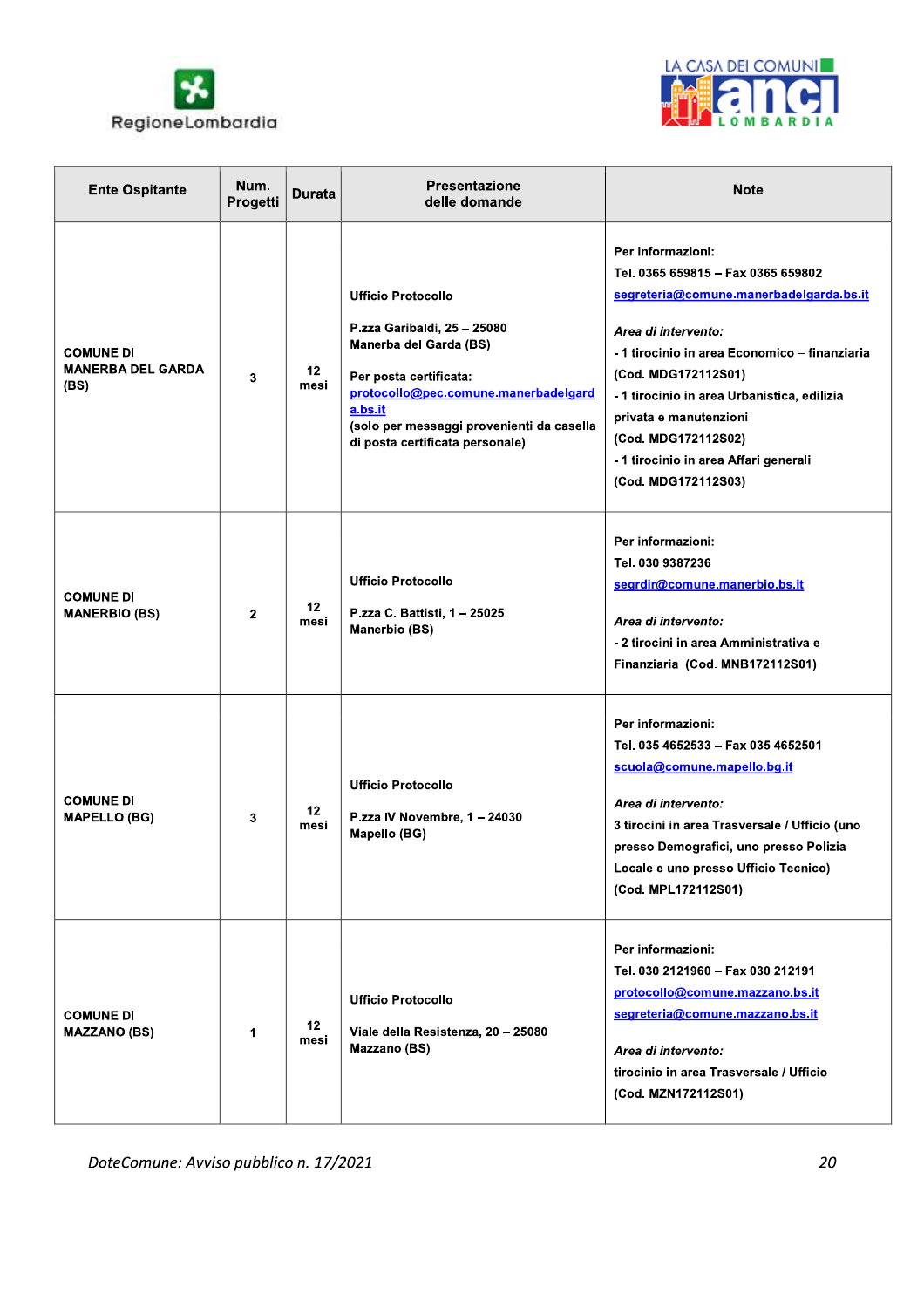



| <b>Ente Ospitante</b>                    | Num.<br>Progetti | <b>Durata</b> | <b>Presentazione</b><br>delle domande                                                                                                                                                                        | <b>Note</b>                                                                                                                                                                                   |
|------------------------------------------|------------------|---------------|--------------------------------------------------------------------------------------------------------------------------------------------------------------------------------------------------------------|-----------------------------------------------------------------------------------------------------------------------------------------------------------------------------------------------|
| <b>COMUNE DI</b><br><b>MEDA (MB)</b>     | 1                | 12<br>mesi    | <b>Ufficio Protocollo</b><br>P.zza Municipio, 4 - 20821<br>Meda (MB)<br>È possibile presentare domanda anche<br>da email ordinaria all'indirizzo:<br>posta@comune.meda.mb.it                                 | Per informazioni:<br>Tel. 0362 186581<br>biblioteca@comune.meda.mb.it<br>Area di intervento:<br>tirocinio in area Biblioteca<br>(Cod. MED172112S01)                                           |
| <b>COMUNE DI</b><br><b>MENAGGIO (CO)</b> | 1                | 12<br>mesi    | <b>Ufficio Protocollo</b><br>Via Lusardi, 26 - 22017<br>Menaggio (CO)                                                                                                                                        | Per informazioni:<br>Tel. 0344 364314 - Fax 0344 364317<br>ufficio.segreteria@comune.menaggio.co.it<br>Area di intervento:<br>tirocinio in area Servizi Socio Sanitari<br>(Cod. MNG172112S01) |
| <b>COMUNE DI</b><br><b>MERONE (CO)</b>   | 1                | 3<br>mesi     | <b>Ufficio Protocollo</b><br>Via Appiani, 22 - 22046<br>Merone (CO)                                                                                                                                          | Per informazioni:<br>Tel. 031 650000 Int. 2<br>affarigenerali@comune.merone.co.it<br>Area di intervento:<br>tirocinio in area Tecnica<br>(Cod. MRN172103S01)                                  |
| <b>COMUNE DI</b><br><b>MISINTO (MB)</b>  | 1                | 12<br>mesi    | <b>Ufficio Protocollo</b><br>P.zza P. Mosca, 9 - 20826<br>Misinto (MB)                                                                                                                                       | Per informazioni:<br>Tel. 02 96721010<br>info@comune.misinto.mb.it<br>Area di intervento:<br>tirocinio in area Servizi Istituzionali Ufficio<br>Protocollo (Cod. MST172112S01)                |
| <b>COMUNE DI</b><br><b>MONVALLE (VA)</b> | 1                | 12<br>mesi    | <b>Ufficio Protocollo</b><br>P.zza Marconi, 8 - 21020<br>Monvalle (VA)<br>Per posta certificata:<br>monvalle.va@legalmail.it<br>(solo per messaggi provenienti da casella<br>di posta certificata personale) | Per informazioni:<br>Tel. 0332 799507<br>sociale@comune.monvalle.va.it<br>Area di intervento:<br>tirocinio in area Amministrazione, Cultura,<br>Sociale (Cod. MVL172112S01)                   |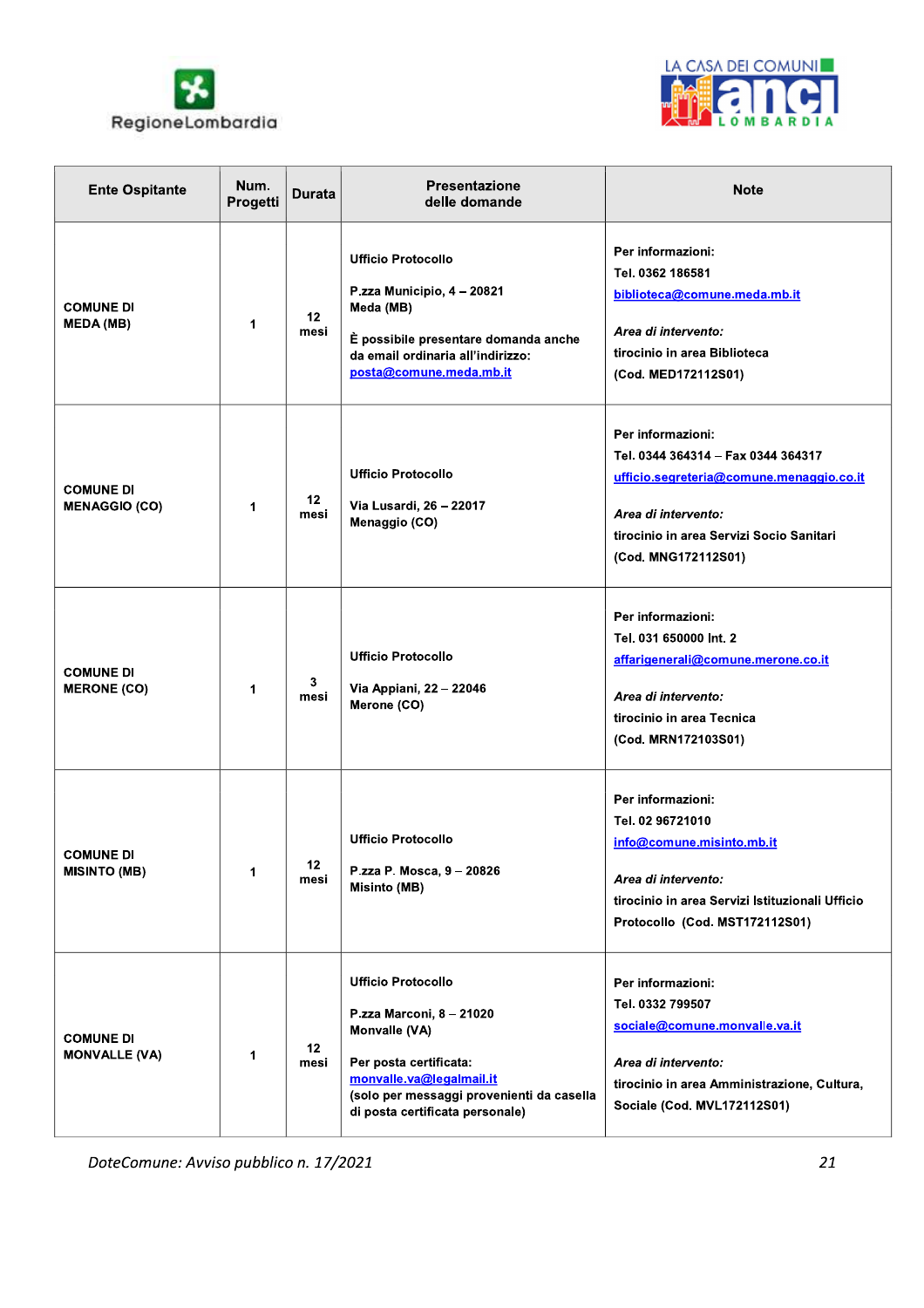



| <b>Ente Ospitante</b>                              | Num.<br>Progetti | <b>Durata</b> | <b>Presentazione</b><br>delle domande                                                                                                                                                                                                                                                                                                      | <b>Note</b>                                                                                                                                                                                                                                            |
|----------------------------------------------------|------------------|---------------|--------------------------------------------------------------------------------------------------------------------------------------------------------------------------------------------------------------------------------------------------------------------------------------------------------------------------------------------|--------------------------------------------------------------------------------------------------------------------------------------------------------------------------------------------------------------------------------------------------------|
| <b>COMUNE DI</b><br><b>MUGGIO' (MB)</b>            | $\mathbf{2}$     | 12<br>mesi    | <b>Ufficio Protocollo</b><br>P.zza Matteotti, 1 - 20835<br>Muggiò (MB)<br>Per posta certificata:<br>comune.muggio@pec.regione.lombardia.<br>it (solo per messaggi provenienti da<br>casella di posta certificata personale)<br>È possibile presentare domanda anche<br>da email ordinaria all'indirizzo:<br>protocollo@comune.muggio.mb.it | Per informazioni:<br>Tel. 039 2709415 - Fax 039 792985<br>protocollo@comune.muggio.mb.it<br>Area di intervento:<br>- 1 tirocinio presso Biblioteca Civica<br>(Cod. MUG172112S01)<br>- 1 tirocinio in area Tecnica / Manutentiva<br>(Cod. MUG172112S02) |
| <b>COMUNE DI</b><br><b>OLGIATE COMASCO</b><br>(CO) | 3                | 9<br>mesi     | <b>Ufficio Protocollo</b><br>P.zza Volta, 1 - 22077<br><b>Olgiate Comasco (CO)</b>                                                                                                                                                                                                                                                         | Per informazioni:<br>Tel. 031 994624 - Fax 031 944792<br>urp@comune.olgiate-comasco.co.it<br>Area di intervento:<br>- 2 tirocini in area Amministrativa<br>(Cod. OCM172109S01)<br>- 1 tirocinio presso Asilo Nido<br>(Cod. OCM172109S03)               |
| <b>COMUNE DI</b><br><b>ORZINUOVI (BS)</b>          | 1                | 12<br>mesi    | <b>Ufficio Protocollo</b><br>Via A. da Brescia, 2 - 25034<br>Orzinuovi (BS)                                                                                                                                                                                                                                                                | Per informazioni:<br>Tel. 030 9942215<br>eventi@comune.orzinuovi.bs.it<br>respsociali@comune.orzinuovi.bs.it<br>Area di intervento:<br>tirocinio in area Sociale<br>(Cod. ORZ172112S01)                                                                |
| <b>COMUNE DI</b><br><b>OSIO SOPRA (BG)</b>         | 1                | 12<br>mesi    | <b>Ufficio Protocollo</b><br>P.zza Garibaldi, 1 - 24040<br>Osio Sopra (BG)                                                                                                                                                                                                                                                                 | Per informazioni:<br>Tel. 035 500121 Int.200 - Fax 035 501628<br>affarigenerali@comune.osiosopra.bg.it<br>Area di intervento:<br>tirocinio in area Amministrativa<br>(Cod. OSO172112S01)                                                               |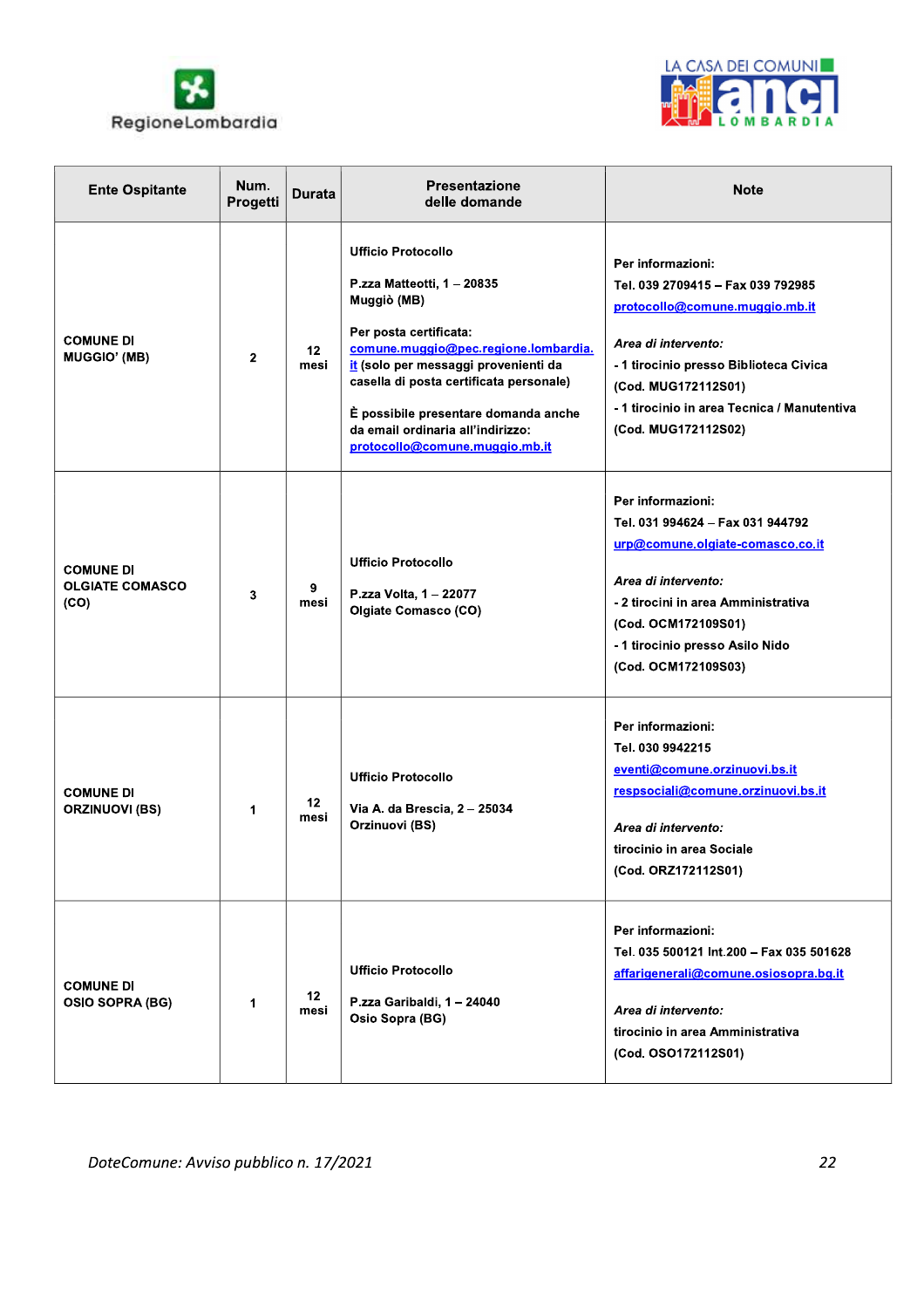



| <b>Ente Ospitante</b>                              | Num.<br>Progetti | <b>Durata</b>   | <b>Presentazione</b><br>delle domande                                                                                                                                                                                                           | <b>Note</b>                                                                                                                                                                                                                                                                                                                                                                                                           |
|----------------------------------------------------|------------------|-----------------|-------------------------------------------------------------------------------------------------------------------------------------------------------------------------------------------------------------------------------------------------|-----------------------------------------------------------------------------------------------------------------------------------------------------------------------------------------------------------------------------------------------------------------------------------------------------------------------------------------------------------------------------------------------------------------------|
| <b>COMUNE DI</b><br><b>OSPITALETTO (BS)</b>        | $\mathbf{2}$     | 12<br>mesi      | <b>Ufficio Protocollo</b><br>Via Rizzi, 24 - 25035<br><b>Ospitaletto (BS)</b>                                                                                                                                                                   | Per informazioni:<br>Tel. 030 6841221 - 030 6841224<br>segreteria@comune.ospitaletto.bs.it<br>Area di intervento:<br>2 tirocini in area Servizi Demografici<br>(Cod. OTT172112S01)                                                                                                                                                                                                                                    |
| <b>COMUNE DI</b><br><b>PADERNO DUGNANO</b><br>(MI) | 1                | 6<br>mesi       | <b>Ufficio Protocollo</b><br>Via A. Grandi, 15 - 20037<br>Paderno Dugnano (MI)<br>Per posta certificata:<br>comune.paderno-<br>dugnano@pec.regione.lombardia.it<br>(solo per messaggi provenienti da casella<br>di posta certificata personale) | Per informazioni:<br>Tel. 02 91004462 - 02 91004495<br>Fax 02 91004406<br>urp@comune.paderno-dugnano.mi.it<br>Area di intervento:<br>tirocinio in area Polizia Locale / SUAP<br>(Cod. PDG172106S01)                                                                                                                                                                                                                   |
| <b>COMUNE DI</b><br><b>PADERNO DUGNANO</b><br>(MI) | $\mathbf{2}$     | 9<br>mesi       | <b>Ufficio Protocollo</b><br>Via A. Grandi, 15 - 20037<br>Paderno Dugnano (MI)<br>Per posta certificata:<br>comune.paderno-<br>dugnano@pec.regione.lombardia.it (solo<br>per messaggi provenienti da casella di<br>posta certificata personale) | Per informazioni:<br>Tel. 02 91004462 - 02 91004495<br>Fax 02 91004406<br>urp@comune.paderno-dugnano.mi.it<br>Area di intervento:<br>- 1 tirocinio in area Servizi alla Persona e<br>Sviluppo Organizzativo e Servizi di Front<br>Office (URP) (Cod. PDG172109S02)<br>- 1 tirocinio in area Servizi alla Persona e<br>Sviluppo Organizzativo e Servizi di Front<br>Office (Interventi Sociali)<br>(Cod. PDG172109S03) |
| <b>COMUNE DI</b><br><b>PALAZZO PIGNANO</b><br>(CR) | $\overline{2}$   | $12 \,$<br>mesi | <b>Ufficio Protocollo</b><br>Via Crema, 3 - 26020<br>Palazzo Pignano (CR)                                                                                                                                                                       | Per informazioni:<br>Tel. 0373 975511<br>info@comune.palazzopignano.cr.it<br>Area di intervento:<br>- 1 tirocinio in area Ufficio Segreteria /<br>Protocollo (Cod. PPG172112S01)<br>- 1 tirocinio in area Ufficio Servizi<br>Demografici (Cod. PPG172112S02)                                                                                                                                                          |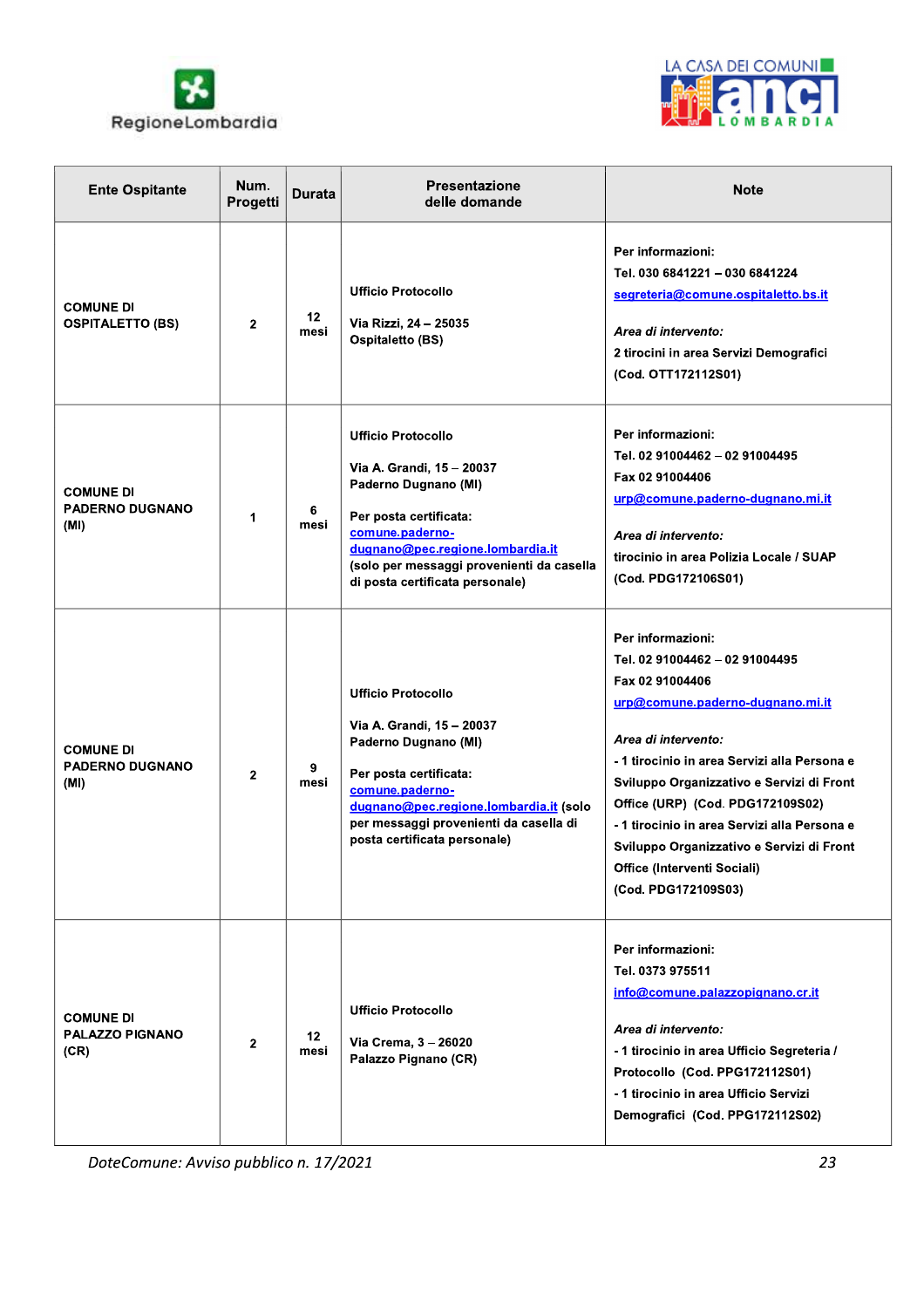



| <b>Ente Ospitante</b>                        | Num.<br>Progetti | <b>Durata</b> | <b>Presentazione</b><br>delle domande                                                                                                                                                                                          | <b>Note</b>                                                                                                                                                                                                                                                                                                 |
|----------------------------------------------|------------------|---------------|--------------------------------------------------------------------------------------------------------------------------------------------------------------------------------------------------------------------------------|-------------------------------------------------------------------------------------------------------------------------------------------------------------------------------------------------------------------------------------------------------------------------------------------------------------|
| <b>COMUNE DI</b><br><b>PANDINO (CR)</b>      | $\mathbf{2}$     | 12<br>mesi    | <b>Ufficio Protocollo</b><br>Via Castello, 15 - 26025<br>Pandino (CR)                                                                                                                                                          | Per informazioni:<br>Tel. 0373 973236<br>l.bassi@comune.pandino.cr.it<br>Area di intervento:<br>2 tirocini in area Servizi Sociali<br>(Cod. PDN172112S01)                                                                                                                                                   |
| <b>COMUNE DI</b><br>PARABIAGO (MI)           | 3                | 12<br>mesi    | <b>Ufficio Protocollo</b><br>P.zza della Vittoria, 7 - 20015<br>Parabiago (MI)<br>Per posta certificata:<br>comune@cert.comune.parabiago.mi.it<br>(solo per messaggi provenienti da casella<br>di posta certificata personale) | Per informazioni:<br>Tel. 0331 406046 - 0331 406044<br>comune@cert.comune.parabiago.mi.it<br>Area di intervento:<br>-1 tirocinio in area Urbanistica Edilizia<br>privata - gestione amministrativa<br>(Cod. PRB172112S01)<br>- 2 tirocini in area Affari Generali - servizi in<br>staff (Cod. PRB172112S02) |
| <b>COMUNE DI</b><br>PLESIO (CO)              | 1                | 12<br>mesi    | <b>Ufficio Protocollo</b><br>Via Alla Grona, 85 - 22010<br>Plesio (CO)<br>Per posta certificata:<br>comune.plesio@pec.regione.lombardia.it<br>(solo per messaggi provenienti da casella<br>di posta certificata personale)     | Per informazioni:<br>Tel. 0344 37065 - Fax 0344 37362<br>ragioneria@comune.plesio.co.it<br>ufficiotecnico@comune.plesio.co.it<br>Area di intervento:<br>- 1 tirocinio in area Amministrativa:<br>protocollo, anagrafe, segreteria<br>(Cod. PLS172112S01)                                                    |
| <b>COMUNE DI</b><br><b>POGGIRIDENTI (SO)</b> | 1                | 6<br>mesi     | <b>Ufficio Protocollo</b><br>Via San Fedele, 52 - 23020<br>Poggiridenti (SO)                                                                                                                                                   | Per informazioni:<br>Tel. 0342 380842<br>info@comune.poggiridenti.so.it<br>Area di intervento:<br>tirocinio in area Tecnico / Manutentiva<br>(Cod. PPR172106S01)                                                                                                                                            |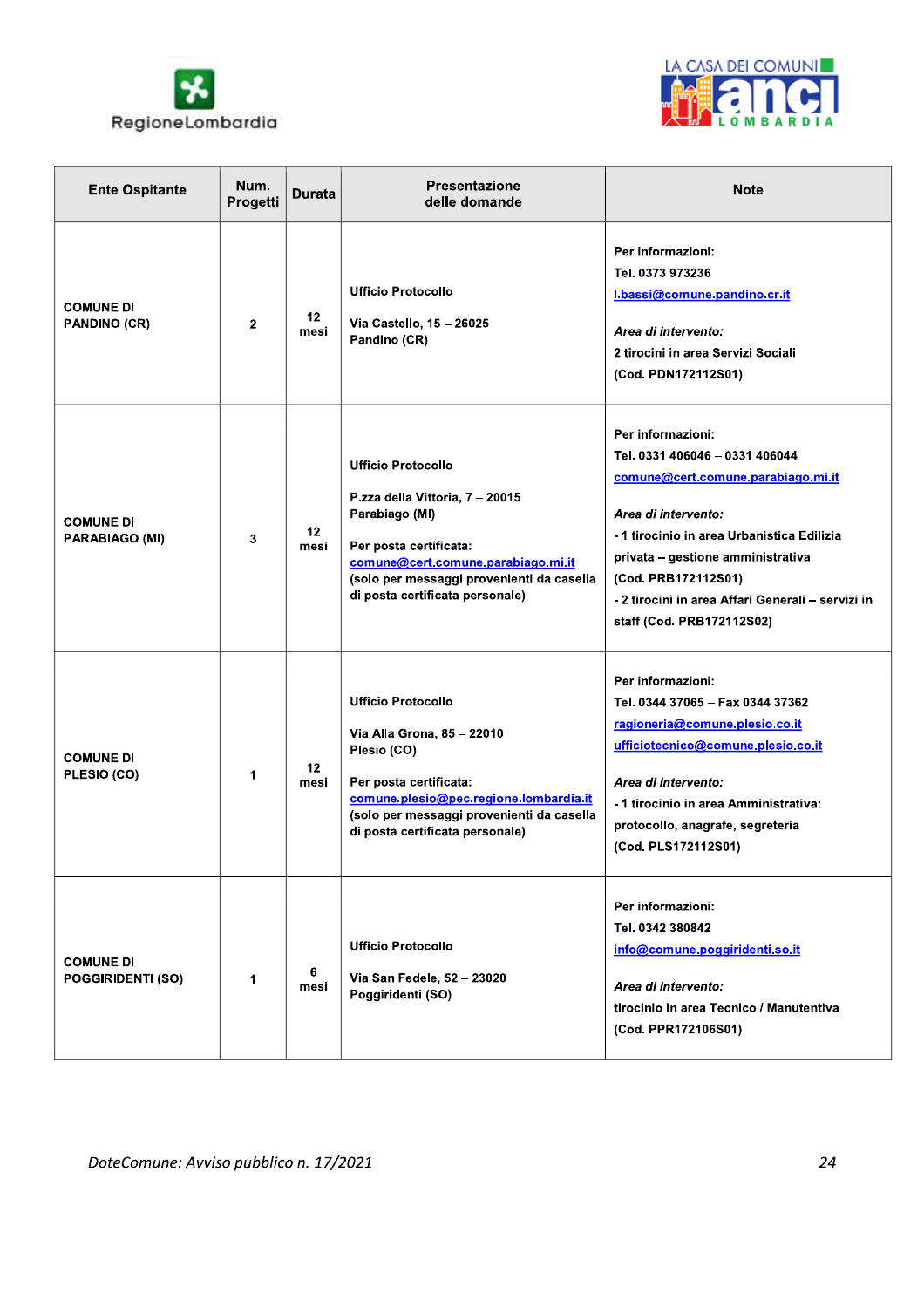



| <b>Ente Ospitante</b>                                         | Num.<br>Progetti | <b>Durata</b> | Presentazione<br>delle domande                                                              | <b>Note</b>                                                                                                                                                                                               |
|---------------------------------------------------------------|------------------|---------------|---------------------------------------------------------------------------------------------|-----------------------------------------------------------------------------------------------------------------------------------------------------------------------------------------------------------|
| <b>COMUNE DI</b><br><b>PUEGNAGO DEL</b><br><b>GARDA (BS)</b>  | $\mathbf{2}$     | 6<br>mesi     | <b>Ufficio Protocollo</b><br>P.zza Beato Don G. Baldo, 1 - 25080<br>Puegnago del Garda (BS) | Per informazioni:<br>Tel. 0365 555302 - Fax 0365 555315<br>segreteria@comune.puegnagodelgarda.bs.it<br>Area di intervento:<br>2 tirocini in area Trasversale / Ufficio<br>(Cod. PGD172106S01)             |
| <b>COMUNE DI</b><br><b>ROMANO DI</b><br><b>LOMBARDIA (BG)</b> | 1                | 12<br>mesi    | <b>Ufficio Protocollo</b><br>P.zza Giuseppe Longhi, 5 - 24058<br>Romano di Lombardia (BG)   | Per informazioni:<br>Tel. 0363 982333 - Fax 0363 982338<br>segreteria.comune.romano@pec.regione.lom<br>bardia.it<br>Area di intervento:<br>tirocinio in area Trasversale / Ufficio<br>(Cod. RML172112S01) |
| <b>COMUNE DI</b><br><b>RONCOLA (BG)</b>                       | 1                | 9<br>mesi     | <b>Ufficio Protocollo</b><br>P.zza Marconi, 4 - 24030<br>Roncola (BG)                       | Per informazioni:<br>Tel. 035 645525 Int.1<br>protocollo@comune.rooncola.bg.it<br>Area di intervento:<br>tirocinio in area Affari Generali / Tributi<br>(Cod. RCL172109S01)                               |
| <b>COMUNE DI</b><br><b>ROVATO (BS)</b>                        | 1                | 6<br>mesi     | <b>Ufficio Protocollo</b><br>Via Lamarmora, 7 - 25038<br>Rovato (BS)                        | Per informazioni:<br>Tel. 030 7713277<br>a.andreis@comune.rovato.bs.it<br>Area di intervento:<br>tirocinio in area Biblioteca<br>(Cod. ROV172106S01)                                                      |
| <b>COMUNE DI</b><br><b>ROVELLASCA (CO)</b>                    | 1                | 12<br>mesi    | <b>Ufficio Protocollo</b><br>P.zza G. Vincenzi, 1 - 22069<br>Rovellasca (CO)                | Per informazioni:<br>Tel. 02 96961816 - Fax 02 96740297<br>segreteria@comune.rovellasca.co.it<br>Area di intervento:<br>tirocinio in area Tributi (Cod. RLS172112S01)                                     |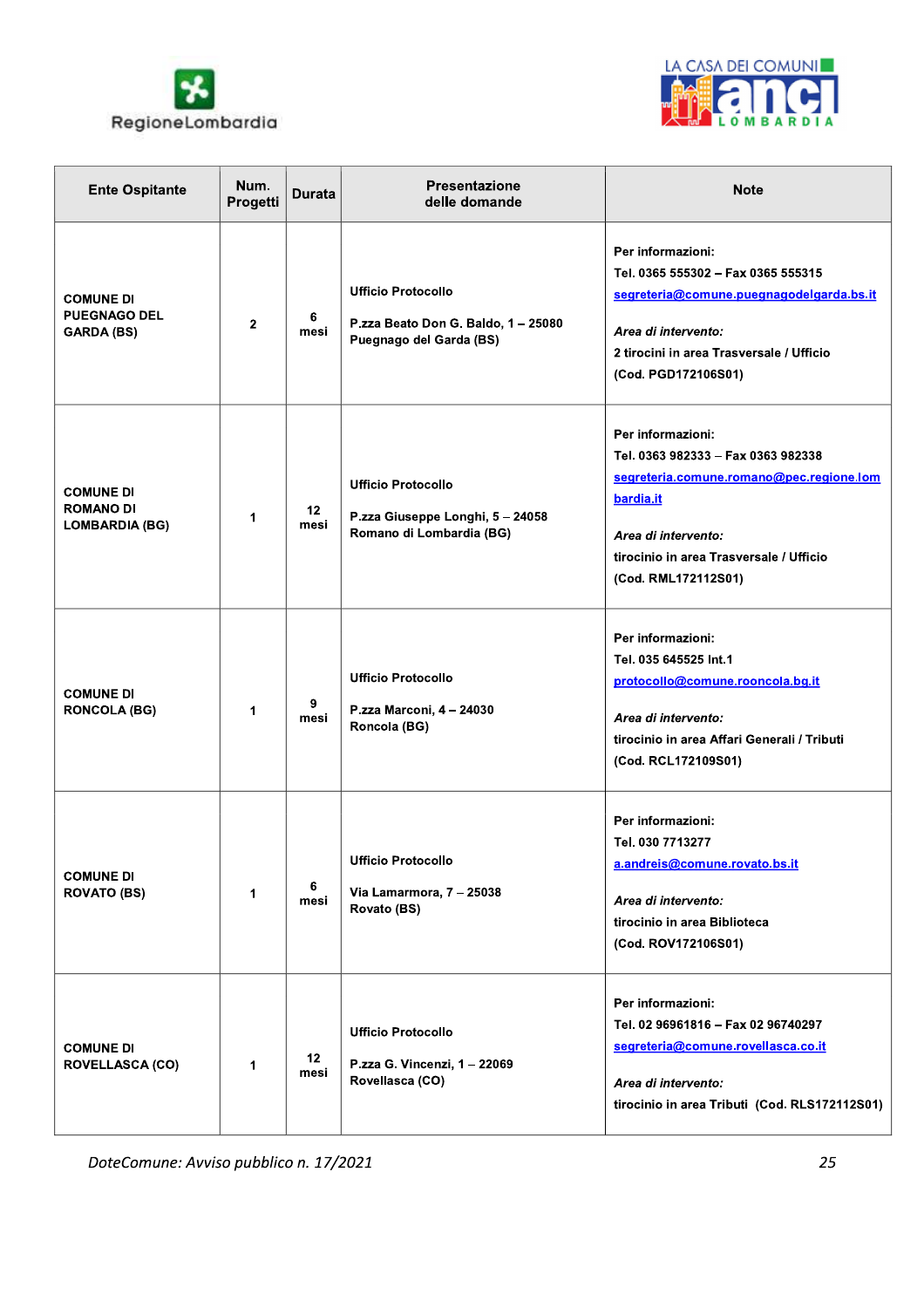



| <b>Ente Ospitante</b>                                            | Num.<br>Progetti | <b>Durata</b>            | <b>Presentazione</b><br>delle domande                                                                                                                                                                                                                                                                                                                  | <b>Note</b>                                                                                                                                                                                                                                                                                           |
|------------------------------------------------------------------|------------------|--------------------------|--------------------------------------------------------------------------------------------------------------------------------------------------------------------------------------------------------------------------------------------------------------------------------------------------------------------------------------------------------|-------------------------------------------------------------------------------------------------------------------------------------------------------------------------------------------------------------------------------------------------------------------------------------------------------|
| <b>COMUNE DI</b><br><b>RUDIANO (BS)</b>                          | 1                | 12 <sup>12</sup><br>mesi | <b>Ufficio Protocollo</b><br>P.zza Martiri della Libertà, 21 - 25030<br><b>Rudiano (BS)</b><br>Per posta certificata:<br>protocollo@pec.comune.rudiano.bs.it<br>(solo per messaggi provenienti da casella<br>di posta certificata personale)<br>È possibile presentare domanda anche<br>da email ordinaria all'indirizzo:<br>info@comune.rudiano.bs.it | Per informazioni:<br>Tel. 030 7060733 - 030 7060754<br>Fax 030 7167539<br>ragioneria@comune.rudiano.bs.it<br>Area di intervento:<br>tirocinio in area Economico Finanziaria<br>(Cod. RDN172112S01)                                                                                                    |
| <b>COMUNE DI</b><br><b>SAN GENESIO ED UNITI</b><br>(PV)          | 1                | 12<br>mesi               | <b>Ufficio Protocollo</b><br>Via Riviera, 23 - 27010<br>San Genesio ed Uniti (PV)                                                                                                                                                                                                                                                                      | Per informazioni:<br>Tel. 0382 586023 - Fax 0382 586163<br>responsabile.ut@comune.sangenesio.pv.it<br>Area di intervento:<br>tirocinio in area Ufficio Tecnico<br>(Cod. SGS172112S01)                                                                                                                 |
| <b>COMUNE DI</b><br><b>SAN GIORGIO SU</b><br><b>LEGNANO (MI)</b> | $\mathbf{2}$     | 12<br>mesi               | <b>Ufficio Protocollo</b><br>P.zza IV Novembre, 7 - 20034<br>San Giorgio su Legnano (MI)                                                                                                                                                                                                                                                               | Per informazioni:<br><b>Area Sociale:</b><br>Tel. 0331 401564<br>serv.persona@sangiorgiosl.org<br>Area Tecnica:<br>Tel. 0331 401564<br>tecnico@sangiorgiosl.org<br>Area di intervento:<br>-1 tirocinio in area Sociale<br>(Cod. SGL172112S01)<br>- 1 tirocinio in area Tecnica<br>(Cod. SGL172112S02) |
| <b>COMUNE DI</b><br><b>SAN GIOVANNI IN</b><br>CROCE (CR)         | 1                | 6<br>mesi                | <b>Ufficio Protocollo</b><br>P.zza del Comune, 1 - 26037<br>San Giovanni in Croce (CR)                                                                                                                                                                                                                                                                 | Per informazioni:<br>Tel. 0375 91001 - Fax 0375 311016<br>protocollo@comune.sangiovanniincroce.cr.it<br>Area di intervento:<br>tirocinio in area Culturale<br>(Cod. SGC172106S01)                                                                                                                     |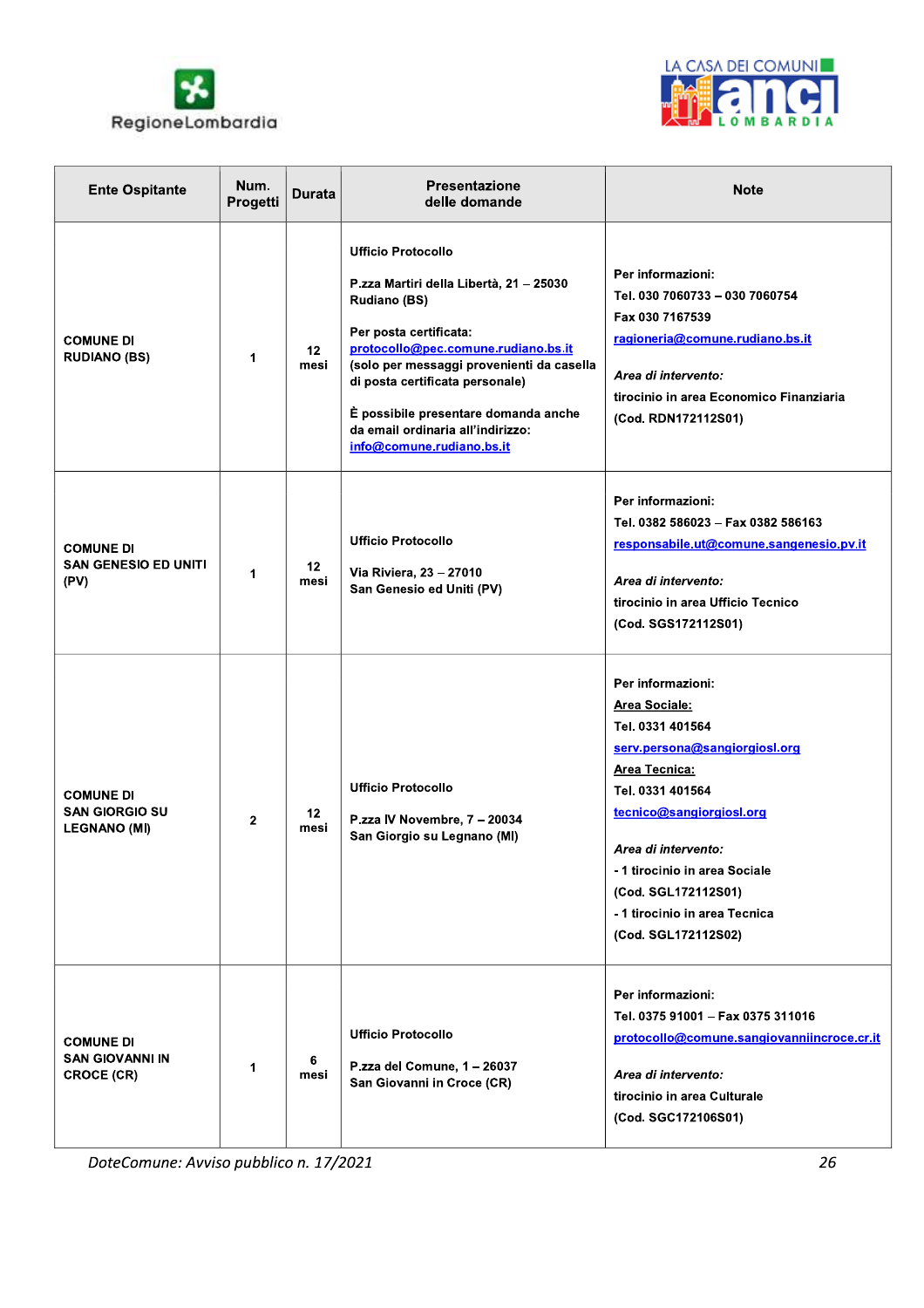



| <b>Ente Ospitante</b>                                           | Num.<br>Progetti | <b>Durata</b> | <b>Presentazione</b><br>delle domande                                                                                                                                                                                                                                                                                                                    | <b>Note</b>                                                                                                                                                                                                                                                                                                                                                                                                                                         |
|-----------------------------------------------------------------|------------------|---------------|----------------------------------------------------------------------------------------------------------------------------------------------------------------------------------------------------------------------------------------------------------------------------------------------------------------------------------------------------------|-----------------------------------------------------------------------------------------------------------------------------------------------------------------------------------------------------------------------------------------------------------------------------------------------------------------------------------------------------------------------------------------------------------------------------------------------------|
| <b>COMUNE DI</b><br><b>SAN GIULIANO</b><br><b>MILANESE (MI)</b> | 6                | 12<br>mesi    | <b>Ufficio Protocollo</b><br>Via E. De Nicola, 2 - 20098<br>San Giuliano Milanese (MI)<br>Per posta certificata:<br>comune.sangiulianomilanese@cert.legal<br>mail.it<br>(solo per messaggi provenienti da casella<br>di posta certificata personale)                                                                                                     | Per informazioni:<br>Tel. 02 98207266<br>massimo.troiani@comune.sangiulianomilane<br><u>se.mi.it</u><br>Area di intervento:<br>- 5 tirocini in area Amministrativa<br>(Cod. SGN172112S01)<br>- 1 tirocinio in area Stampa ed editoria<br>(Cod. SGN172112S06)                                                                                                                                                                                        |
| <b>COMUNE DI</b><br><b>SAN PAOLO D'ARGON</b><br>(BG)            | $\mathbf{2}$     | 12<br>mesi    | <b>Ufficio Protocollo</b><br>P.zza del Filatoio, 3 - 24060<br>San Paolo d'Argon (BG)<br>Per posta certificata:<br>web@pec.comune.sanpaolodargon.bg.it<br>(solo per messaggi provenienti da casella<br>di posta certificata personale)<br>È possibile presentare domanda anche<br>da email ordinaria all'indirizzo:<br>comune@comune.sanpaolodargon.bg.it | Per informazioni:<br>Tel. 035 4253014<br>Area di intervento:<br>2 tirocini in area Trasversale / Ufficio (ambito<br>tecnico e amministrativo)<br>(Cod. SPD172112S01)                                                                                                                                                                                                                                                                                |
| <b>COMUNE DI</b><br>SAREZZO (BS)                                | 4                | 6<br>mesi     | <b>Ufficio Protocollo</b><br>P.zza Battisti, 4 - 25068<br>Sarezzo (BS)                                                                                                                                                                                                                                                                                   | Per informazioni:<br>Tel. 030 8936271 - Fax 030 800155<br>laffranchi.licia@comune.sarezzo.bs.it<br>Area di intervento:<br>- 1 tirocinio in area Amministrativa / Servizio<br>Personale e Servizio Cultura<br>(Cod. SRZ172106S01)<br>- 1 tirocinio in area Territorio / Sportello<br>Unico Edilizia (Cod. SRZ172106S02)<br>- 2 tirocini in area Servizi alla Persona: uno<br>presso RSA comunale e uno presso Servizi<br>Sociali (Cod. SRZ172106S03) |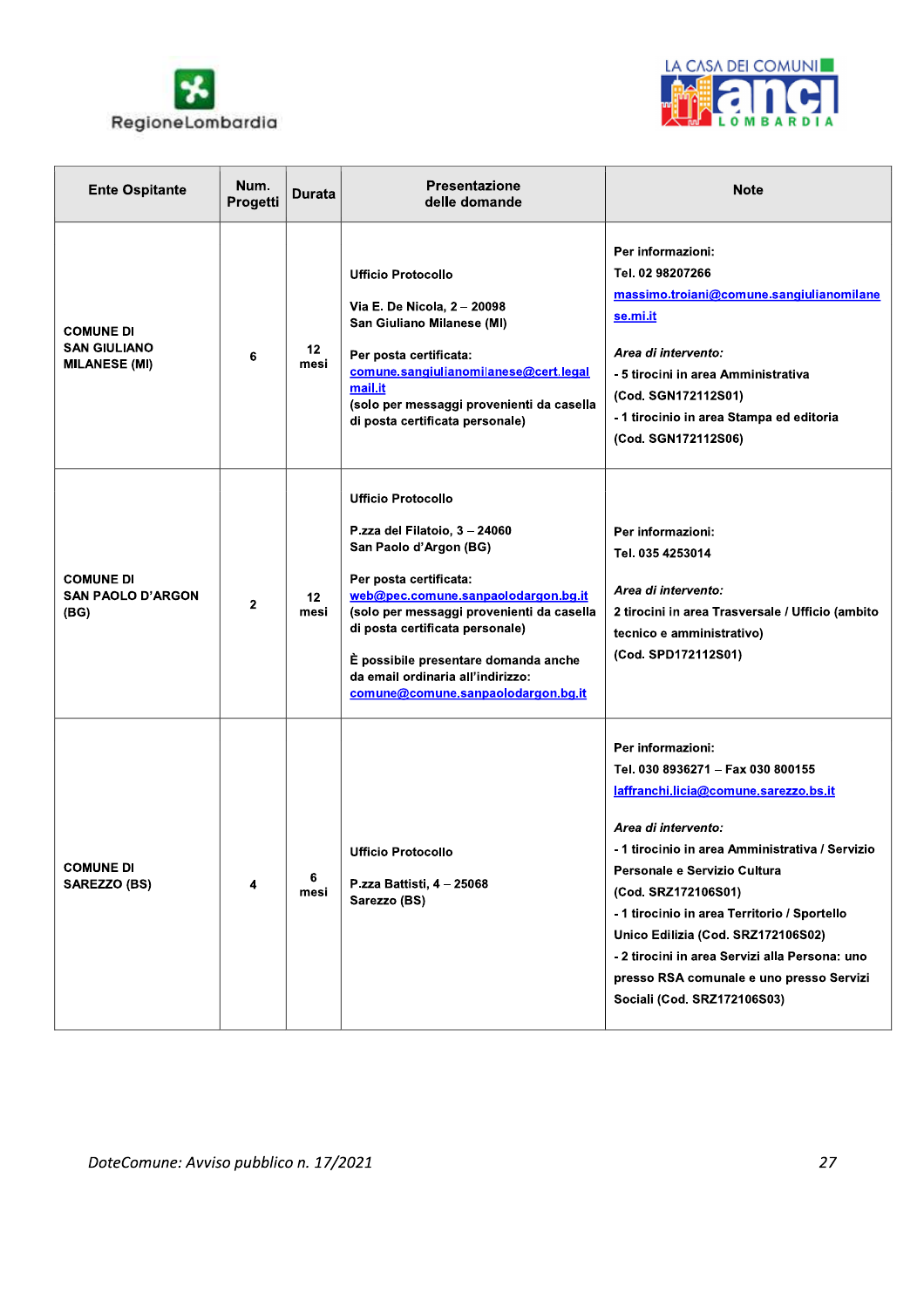



| <b>Ente Ospitante</b>                         | Num.<br>Progetti | Durata     | <b>Presentazione</b><br>delle domande                                                                                                                                                                                                                                                                                                   | <b>Note</b>                                                                                                                                                                                                                                                                                                                                                                                                                         |
|-----------------------------------------------|------------------|------------|-----------------------------------------------------------------------------------------------------------------------------------------------------------------------------------------------------------------------------------------------------------------------------------------------------------------------------------------|-------------------------------------------------------------------------------------------------------------------------------------------------------------------------------------------------------------------------------------------------------------------------------------------------------------------------------------------------------------------------------------------------------------------------------------|
| <b>COMUNE DI</b><br><b>SENNA COMASCO (CO)</b> | 1                | 12<br>mesi | <b>Ufficio Istruzione</b><br>Via Roma, 3 - 22070<br>Senna Comasco (CO)                                                                                                                                                                                                                                                                  | Per informazioni:<br>Tel. 031 460150 Int.1 - Fax 031 462553<br><u>istruzione.comune.sennacomasco.co.it</u><br>Area di intervento:<br>tirocinio in area Servizio Istruzione (servizi<br>scolastici, diritto allo studio, assistenza<br>minori) (Cod. SNN172112S01)                                                                                                                                                                   |
| <b>COMUNE DI</b><br><b>SEREGNO (MB)</b>       | 3                | 9<br>mesi  | <b>Ufficio Protocollo</b><br>Via Umberto I°, 78 - 20831<br>Seregno (MB)<br>Per posta certificata:<br>seregno.protocollo@actaliscertymail.it<br>(solo per messaggi provenienti da casella<br>di posta certificata personale)<br>È possibile presentare domanda anche<br>da email ordinaria all'indirizzo:<br>info.personale@seregno.info | Per informazioni:<br>Tel. 0362 263237 (Servizio Risorse Umane)<br>info.personale@seregno.info<br>Area di intervento:<br>- 1 tirocinio in area Servizi per il Territorio -<br>Sportello Unico Edilizia<br>(Cod. SRG172109S01)<br>-1 tirocinio in area Servizi alla Città e<br>Sviluppo Economico - Servizio SUAP<br>(Cod. SRG172109S02)<br>- 1 tirocinio in area Servizi alla Persona -<br>Servizi per l'abitare (Cod. SRG172109S03) |
| <b>COMUNE DI</b><br><b>SEREGNO (MB)</b>       | $\mathbf{2}$     | 12<br>mesi | <b>Ufficio Protocollo</b><br>Via Umberto I°, 78 - 20831<br>Seregno (MB)<br>Per posta certificata:<br>seregno.protocollo@actaliscertymail.it<br>(solo per messaggi provenienti da casella<br>di posta certificata personale)<br>È possibile presentare domanda anche<br>da email ordinaria all'indirizzo:<br>info.personale@seregno.info | Per informazioni:<br>Tel. 0362 263237 (Servizio Risorse Umane)<br>info.personale@seregno.info<br>Area di intervento:<br>- 1 tirocinio in area Servizi per il Territorio -<br>Servizio Qualità dell'Ambiente<br>(Cod. SRG172112S04)<br>-1 tirocinio in area Servizi alla Persona -<br>Gestione amministrativa<br>(Cod. SRG172112S05)                                                                                                 |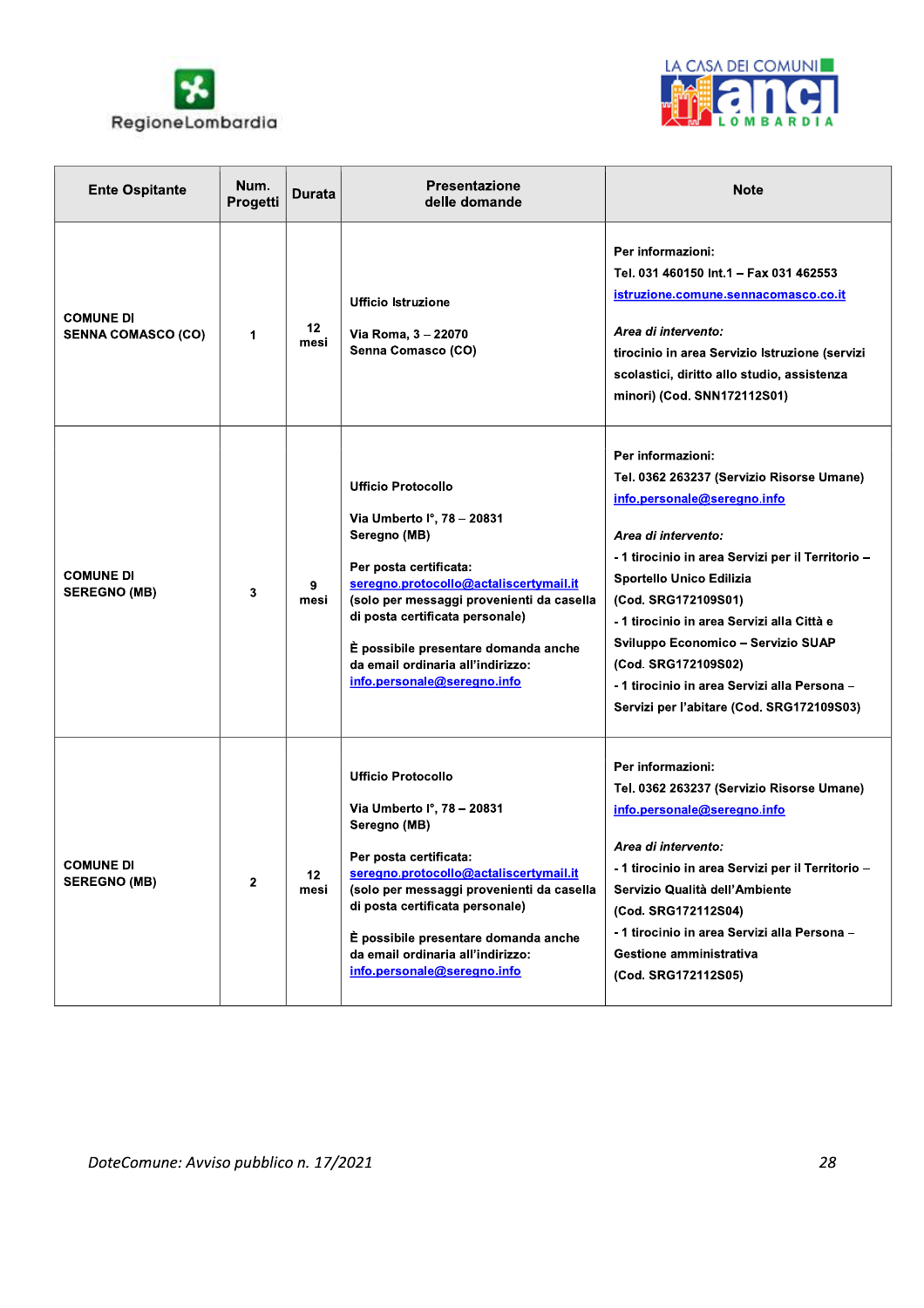



| <b>Ente Ospitante</b>                         | Num.<br>Progetti | <b>Durata</b> | <b>Presentazione</b><br>delle domande                                                                                                                                                 | <b>Note</b>                                                                                                                                                                                                                                                                                      |
|-----------------------------------------------|------------------|---------------|---------------------------------------------------------------------------------------------------------------------------------------------------------------------------------------|--------------------------------------------------------------------------------------------------------------------------------------------------------------------------------------------------------------------------------------------------------------------------------------------------|
| <b>COMUNE DI</b><br><b>SESTO CALENDE (VA)</b> | 3                | 6<br>mesi     | <b>Ufficio Protocollo</b><br>P.zza Cesare da Sesto, 1 - 21018<br>Sesto Calende (VA)                                                                                                   | Per informazioni:<br>Tel. 0331 928412<br>marelli.marco@comune.sesto-calende.va.it<br>Area di intervento:<br>-1 tirocinio in area Segreteria<br>(Cod. SCN172106S01)<br>- 1 tirocinio in area Commercio<br>(Cod. SCN172106S02)<br>- 1 tirocinio in area Servizi Demografici<br>(Cod. SCN172106S03) |
| <b>COMUNE DI</b><br><b>SETTALA (MI)</b>       | 1                | 9<br>mesi     | <b>Ufficio Protocollo</b><br>Via Verdi, 8/C - 20049<br>Settala (MI)                                                                                                                   | Per informazioni:<br>Tel. 02 9507591<br>postacertificata@cert.comune.settala.mi.it<br>Area di intervento:<br>tirocinio in area Trasversale / Ufficio<br>(Gestione del sistema di informazione di un<br>servizio pubblico) (Cod. STL172109S01)                                                    |
| <b>COMUNE DI</b><br><b>SOLARO (MI)</b>        | 1                | 6<br>mesi     | <b>Ufficio Protocollo</b><br>Via G. Mazzini, 60 - 20033<br>Solaro (MI)<br>È possibile presentare domanda da E-<br>mail ordinaria all'indirizzo:<br>servizisociali@comune.solaro.mi.it | Per informazioni:<br>Tel. 0296984380 (servizi sociali)<br>Tel. 0296984360 (servizi tecnici)<br>servizisociali@comune.solaro.mi.it<br>tecnico@comune.solaro.mi.it<br>Area di intervento:<br>tirocinio in area Servizi Tecnici<br>(Cod. SLR172106S01)                                              |
| <b>COMUNE DI</b><br>SONICO (BS)               | 1                | 12<br>mesi    | <b>Ufficio Protocollo</b><br>P.zza IV Novembre, 1 - 25048<br>Sonico (BS)                                                                                                              | Per informazioni:<br>Tel. 0364 75030 - Fax 0364 75391<br>info@comune.sonico.bs.it<br>Area di intervento:<br>tirocinio in area Servizi Socio Sanitari<br>(sorveglianza e assistenza minori)<br>(Cod. SNC172112S01)                                                                                |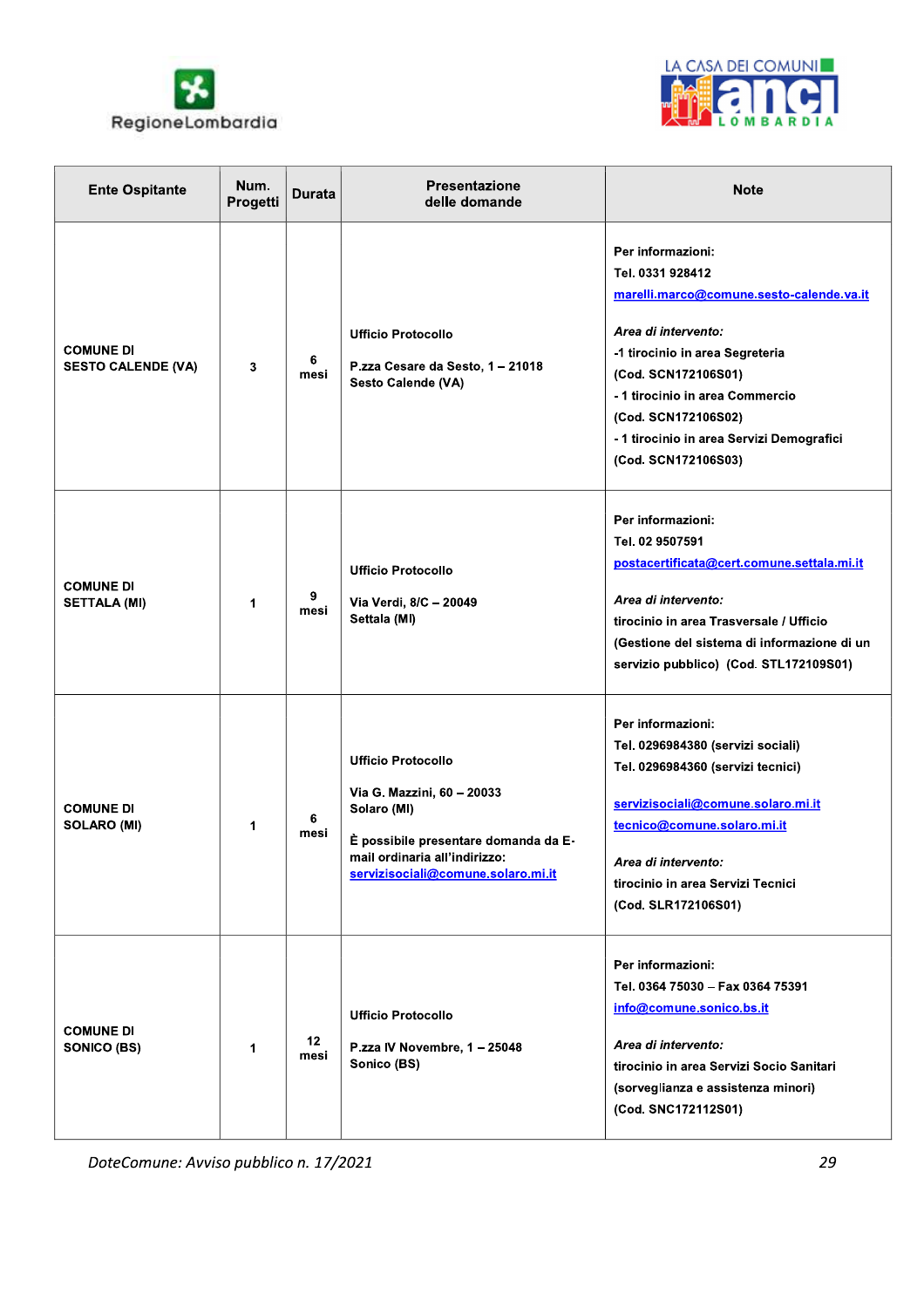



| <b>Ente Ospitante</b>                                | Num.<br>Progetti | <b>Durata</b>   | <b>Presentazione</b><br>delle domande                                               | <b>Note</b>                                                                                                                                                                                                                                                                                                                                      |
|------------------------------------------------------|------------------|-----------------|-------------------------------------------------------------------------------------|--------------------------------------------------------------------------------------------------------------------------------------------------------------------------------------------------------------------------------------------------------------------------------------------------------------------------------------------------|
| <b>COMUNE DI</b><br><b>SUELLO (LC)</b>               | 1                | 12<br>mesi      | <b>Ufficio Tributi</b><br>Via Roma, 3 - 23867<br>Suello (LC)                        | Per informazioni:<br>Tel. 031 655715<br>tributi@comune.suello.lc.it<br>Area di intervento:<br>tirocinio in area Amministrativa - Contabile<br>(Cod. SLL172112S01)                                                                                                                                                                                |
| <b>COMUNE DI</b><br><b>TORREVECCHIA PIA</b><br>(PV)  | 1                | 9<br>mesi       | <b>Ufficio Protocollo</b><br>Via Roma, 1 - 27010<br>Torrevecchia Pia (PV)           | Per informazioni:<br>Tel. 0382 68502 - Fax 0382 68339<br>cultura@comune.torrevecchiapia.pv.it<br>Area di intervento:<br>tirocinio in area Istruzione e Assistenza<br>(Cod. TVP172109S01)                                                                                                                                                         |
| <b>COMUNE DI</b><br><b>TOSCOLANO MADERNO</b><br>(BS) | 4                | $12 \,$<br>mesi | <b>Ufficio Protocollo</b><br>Via Trento, 5 - 25088<br><b>Toscolano Maderno (BS)</b> | Per informazioni:<br>Tel. 0365 546070 - Fax 0365 540808<br>servizisociali@comune.toscolanomaderno.b<br><u>s.it</u><br>Area di intervento:<br>- 1 tirocinio in area Contabile<br>(Cod. TMD172112S01)<br>- 2 tirocini in area Cultura<br>(Cod. TMD172112S02)<br>- 1 tirocinio in area Trasversale / Ufficio<br>Lavori Pubblici (Cod. TMD172112S04) |
| <b>COMUNE DI</b><br><b>TREMEZZINA (CO)</b>           | 1                | 12<br>mesi      | <b>Ufficio Protocollo</b><br>Via Santo Stefano, 7 - 22016<br>Tremezzina (CO)        | Per informazioni:<br>Tel. 0344 55187<br>biblioteche@comune.tremezzina.co.it<br>Area di intervento:<br>tirocinio in area Sociale (asilo nido)<br>(Cod. TRZ172112S01)                                                                                                                                                                              |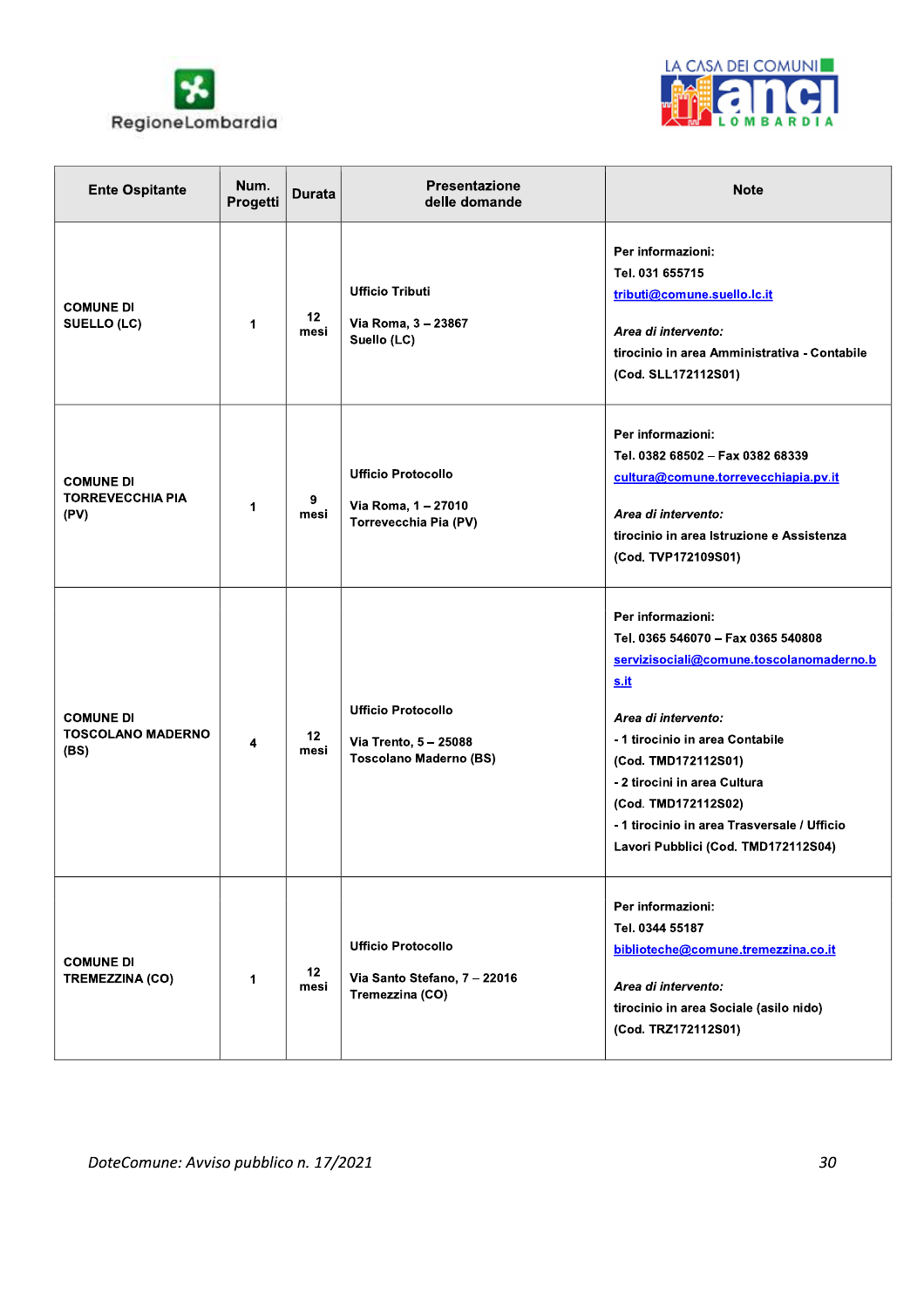



| <b>Ente Ospitante</b>                         | Num.<br>Progetti | <b>Durata</b>   | <b>Presentazione</b><br>delle domande                                              | <b>Note</b>                                                                                                                                                                                                                                                                    |
|-----------------------------------------------|------------------|-----------------|------------------------------------------------------------------------------------|--------------------------------------------------------------------------------------------------------------------------------------------------------------------------------------------------------------------------------------------------------------------------------|
| <b>COMUNE DI</b><br><b>TURATE (CO)</b>        | $\mathbf{2}$     | $12 \,$<br>mesi | <b>Ufficio Protocollo</b><br>Via Vittorio Emanuele, 2-22078<br>Turate (CO)         | Per informazioni:<br>Tel. 02 96425206<br>urpturate@comune.turate.co.it<br>protocollo@comune.turate.co.it<br>Area di intervento:<br>-1 tirocinio in area Biblioteca - Cultura<br>(Cod. TRT172112S01)<br>-1 tirocinio in area Polizia Locale e<br>Segreteria (Cod. TRT172112S02) |
| <b>COMUNE DI</b><br><b>USMATE VELATE (MB)</b> | 1                | 12<br>mesi      | <b>Ufficio Protocollo</b><br>Corso Italia, 22 - 20865<br><b>Usmate Velate (MB)</b> | Per informazioni:<br>Tel. 039 6757053<br>protocollo@comune.usmatevelate.mb.it<br>Area di intervento:<br>tirocinio in area Trasversale / Ufficio<br>(Cod. UVT172112S01)                                                                                                         |
| <b>COMUNE DI</b><br><b>VALSOLDA (CO)</b>      | 1                | 9<br>mesi       | <b>Ufficio Protocollo</b><br>Via M. Bellotti, 21 - 22010<br>Valsolda (CO)          | Per informazioni:<br>Tel. 0344 68121 - Fax 0344 68834<br>info@comune.valsolda.co.it<br>Area di intervento:<br>tirocinio in area Amministrativa - Ufficio<br>Turistico (Cod. VSD172109S01)                                                                                      |
| <b>COMUNE DI</b><br><b>VALSOLDA (CO)</b>      | 1                | 12<br>mesi      | <b>Ufficio Protocollo</b><br>Via M. Bellotti, 21 - 22010<br>Valsolda (CO)          | Per informazioni:<br>Tel. 0344 68121 - Fax 0344 68834<br>info@comune.valsolda.co.it<br>Area di intervento:<br>tirocinio in area Tecnica - Ufficio Tecnico<br>(Cod. VSD172112S02)                                                                                               |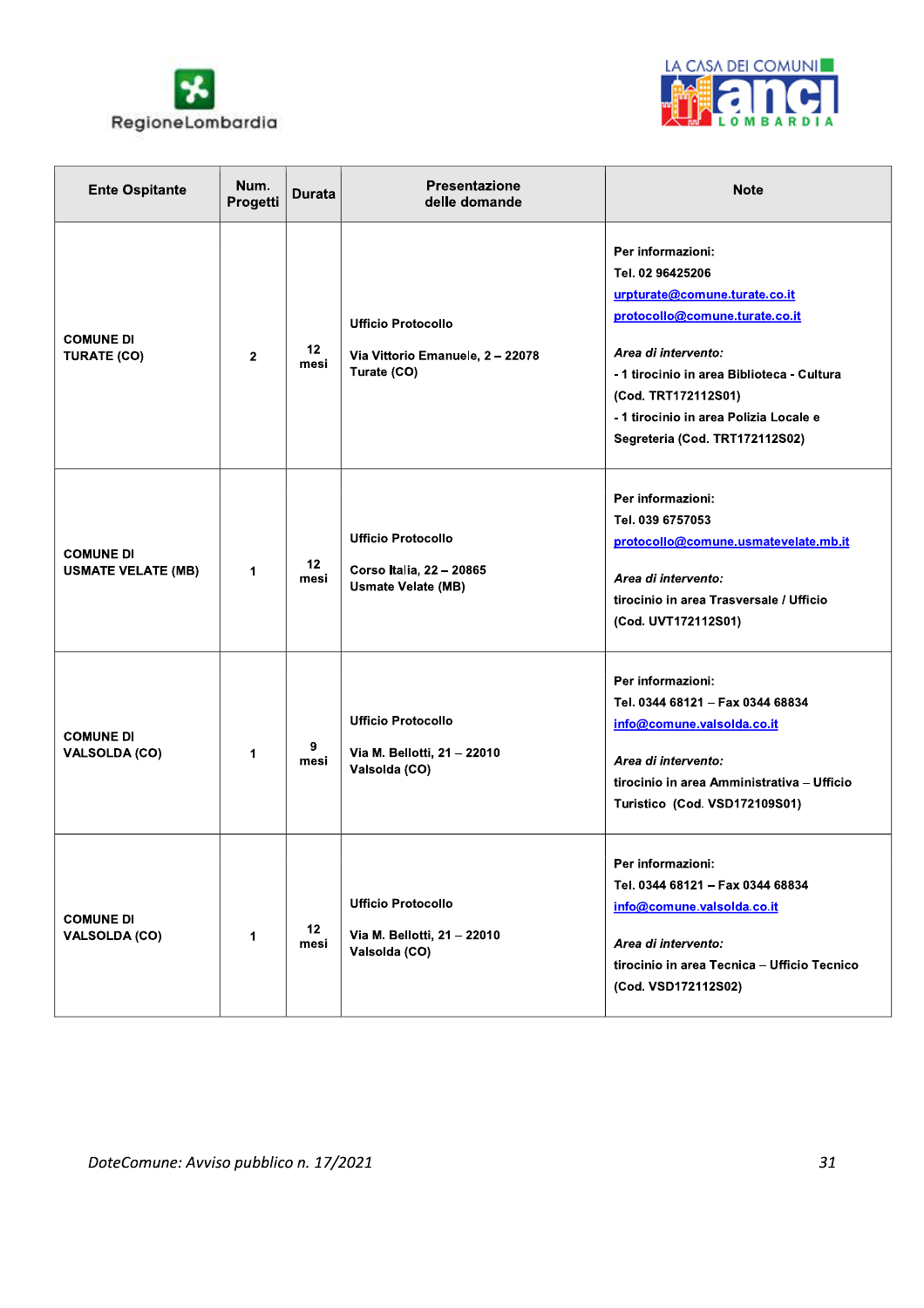



| <b>Ente Ospitante</b>                     | Num.<br>Progetti | <b>Durata</b>           | <b>Presentazione</b><br>delle domande                                                                                                                                                                                  | <b>Note</b>                                                                                                                                                                                                       |  |
|-------------------------------------------|------------------|-------------------------|------------------------------------------------------------------------------------------------------------------------------------------------------------------------------------------------------------------------|-------------------------------------------------------------------------------------------------------------------------------------------------------------------------------------------------------------------|--|
| <b>COMUNE DI</b><br><b>VARENNA (LC)</b>   | 1                | 12 <sub>2</sub><br>mesi | <b>Ufficio Protocollo</b><br>P.zza Venini, 2 - 23829<br>Varenna (LC)<br>È possibile presentare domanda posta<br>certificata personale e da E-mail ordinaria<br>all'indirizzo:<br>varenna@comune.varenna.legalmailpa.it | Per informazioni:<br>Tel. 0341 830119<br>Area di intervento:<br>tirocinio in area Trasversale / Ufficio<br>(Cod. VRN172112S01)                                                                                    |  |
| <b>COMUNE DI</b><br><b>VERDELLO (BG)</b>  | 1                | 12<br>mesi              | <b>Ufficio Protocollo</b><br>Via Cavour, 23/A - 24049<br>Verdello (BG)                                                                                                                                                 | Per informazioni:<br>Tel. 035 0690511 Int.5 e poi Int.2<br>resp.amministrativo@comune.verdello.bg.it<br>Area di intervento:<br>tirocinio in area Ufficio Segreteria / Anagrafe<br>(Cod. VRD172112S01)             |  |
| <b>COMUNE DI</b><br><b>VIGNATE (MI)</b>   | 1                | 9<br>mesi               | <b>Ufficio Protocollo</b><br>Via Roma, 19 - 20052<br>Vignate (MI)                                                                                                                                                      | Per informazioni:<br>Tel. 02 95080808 - Fax 02 9560538<br>r.collodi@comune.vignate.mi.it<br>Area di intervento:<br>tirocinio in area Amministrativa servizi alla<br>persona (Cod. VGT172109S01)                   |  |
| <b>COMUNE DI</b><br><b>VIMODRONE (MI)</b> | 1                | 12 <sup>2</sup><br>mesi | <b>Ufficio Protocollo</b><br>Via Battisti, 56 - 20055<br>Vimodrone (MI)                                                                                                                                                | Per informazioni:<br>Tel. 02 25077231<br>s.dellatorre@comune.vimodrone.milano.it<br>protocollo@comune.vimodrone.milano.it<br>Area di intervento:<br>tirocinio in area Servizio Informatico<br>(Cod. VMD172112S01) |  |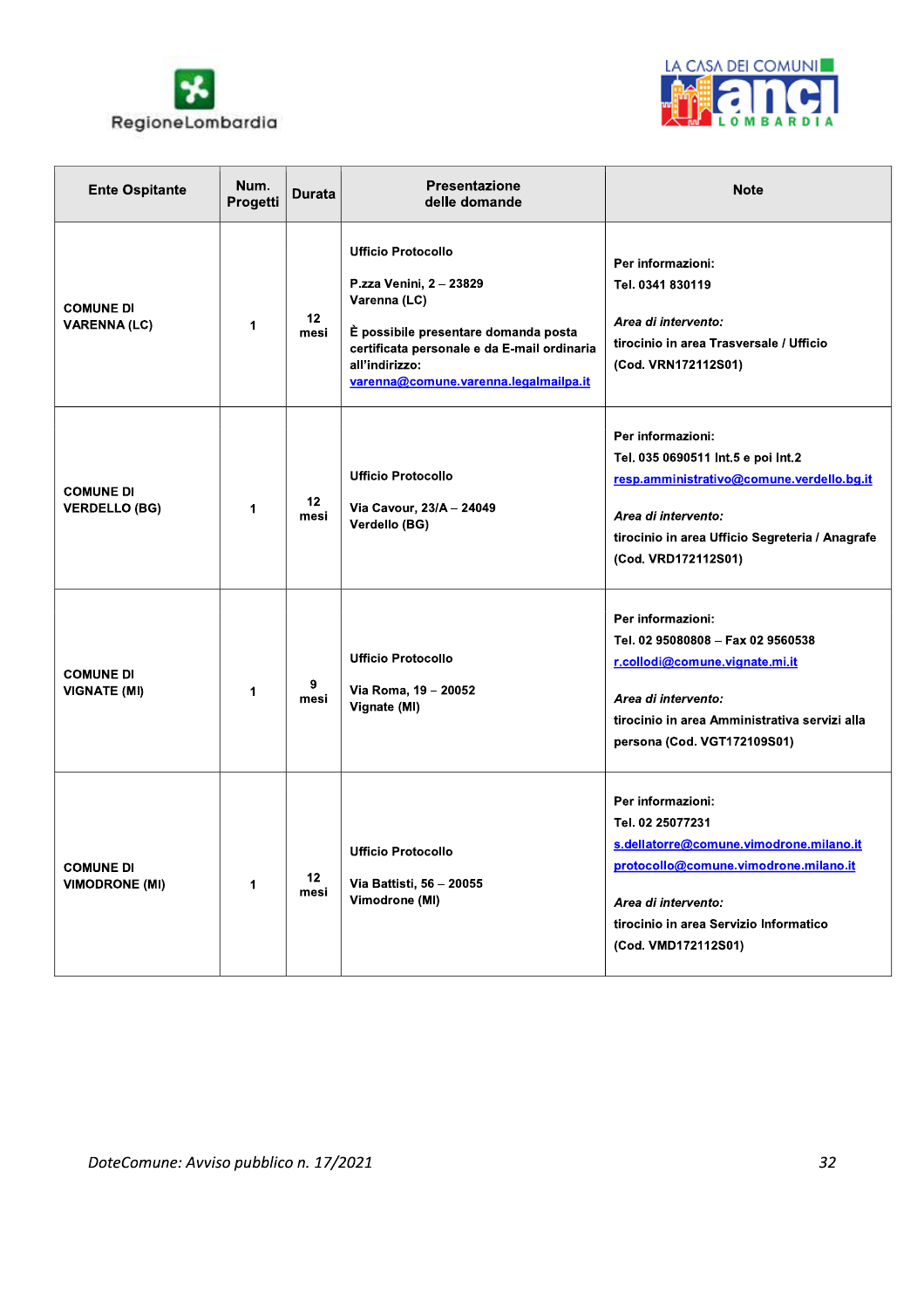



| <b>Ente Ospitante</b>                                                                                   | Num.<br>Progetti | <b>Durata</b>            | <b>Presentazione</b><br>delle domande                                    | <b>Note</b>                                                                                                                                                                                                                                                                                                                                                                                                                                                                                                                                                          |
|---------------------------------------------------------------------------------------------------------|------------------|--------------------------|--------------------------------------------------------------------------|----------------------------------------------------------------------------------------------------------------------------------------------------------------------------------------------------------------------------------------------------------------------------------------------------------------------------------------------------------------------------------------------------------------------------------------------------------------------------------------------------------------------------------------------------------------------|
| <b>COMUNITA' MONTANA</b><br><b>VALSASSINA</b><br><b>VALVARRONE VAL</b><br><b>D'ESINO E RIVIERA (LC)</b> | 1                | $12 \,$<br>mesi          | <b>Ufficio Protocollo</b><br>Via Fornace Merlo, 2 - 23816<br>Barzio (LC) | Per informazioni:<br>Tel. 0341 910144 - Fax 0341 910154<br>ragioneria@valsassina.it<br>Area di intervento:<br>tirocinio in area Settore Amministrativo -<br>Finanziario / Settore Tecnico<br>(Cod. CMV172112S01)                                                                                                                                                                                                                                                                                                                                                     |
| <b>PROVINCIA DI LECCO</b><br>(LC)                                                                       | 6                | 12<br>mesi               | <b>Ufficio Protocollo</b><br>P.zza Stazione, 4 - 23900<br>Lecco (LC)     | Per informazioni:<br>Tel. 0341 295552 - 0341 295706<br>antonella.bellani@provincia.lecco.it<br>Area di intervento:<br>- 3 tirocini in area Amministrativa presso<br>Direzioni Appalto e Bilancio<br>(Cod. PLC172112S01)<br>- 1 tirocinio in area Comunicazione<br>Territoriale presso Villa Monastero<br>(Cod. PLC172112S04)<br>- 1 tirocinio in area Amministrativa /<br>Segreteria presso centro per l'impiego di<br>Lecco (Cod. PLC172112S05)<br>-1 tirocinio in area Amministrativa /<br>Segreteria presso centro per l'impiego di<br>Merate (Cod. PLC172112S06) |
| UNIONE DI COMUNI<br><b>LOMBARDA TERRE DEI</b><br><b>MALASPINA (PV)</b>                                  | 1                | 12 <sup>12</sup><br>mesi | <b>Ufficio Protocollo</b><br>Via Roma, 45 - 27050<br>Ponte Nizza (PV)    | Per informazioni:<br>Tel. 0383 59131 (Sede Unione)<br>Tel. 0383 59144 (Referente Mogni Claudia)<br>Fax 0383 549018 (Sede Unione)<br>Fax 0383 549017<br>info@unioneterremalaspina.it<br>info@comune.cecima.pv.it<br>Area di intervento:<br>tirocinio in area Ambiente (Ufficio Tecnico)<br>(Cod. UTM172112S01)                                                                                                                                                                                                                                                        |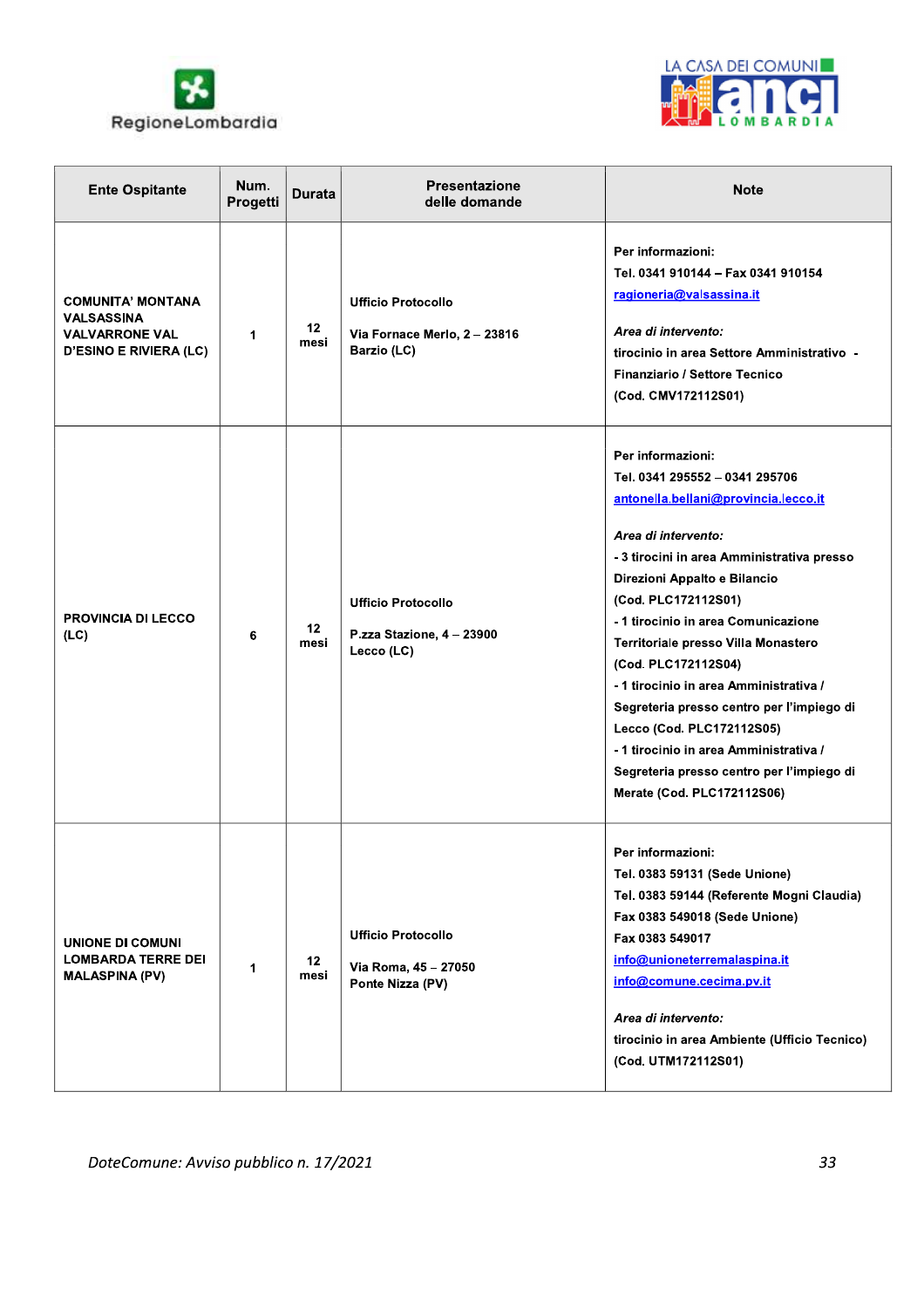



DoteComune prevede lo svolgimento di un percorso che si declina in attività di formazione d'aula e di tirocinio personalizzato presso un Ente Ospitante, nel rispetto delle norme previste dall'accordo di regolamentazione di DoteComune 2021.

ANCI Lombardia, per lo svolgimento delle attività formative e per la certificazione delle competenze connesse a DoteComune si avvarrà della collaborazione di AnciLab (Ente Accreditato ai sistemi di formazione e lavoro della Regione Lombardia), di seguito Ente Promotore.

L'Ente Ospitante si impegna a realizzare presso le proprie sedi tirocini di DoteComune della durata di 3, 6, 9, o 12 mesi a seconda del progetto scelto (Tabella A). L'Ente Ospitante non può realizzare più di un tirocinio extra-curriculare con il medesimo tirocinante, fatta salva la possibilità di prorogare il tirocinio entro i limiti di durata dello stesso e previa richiesta all'Ente Promotore.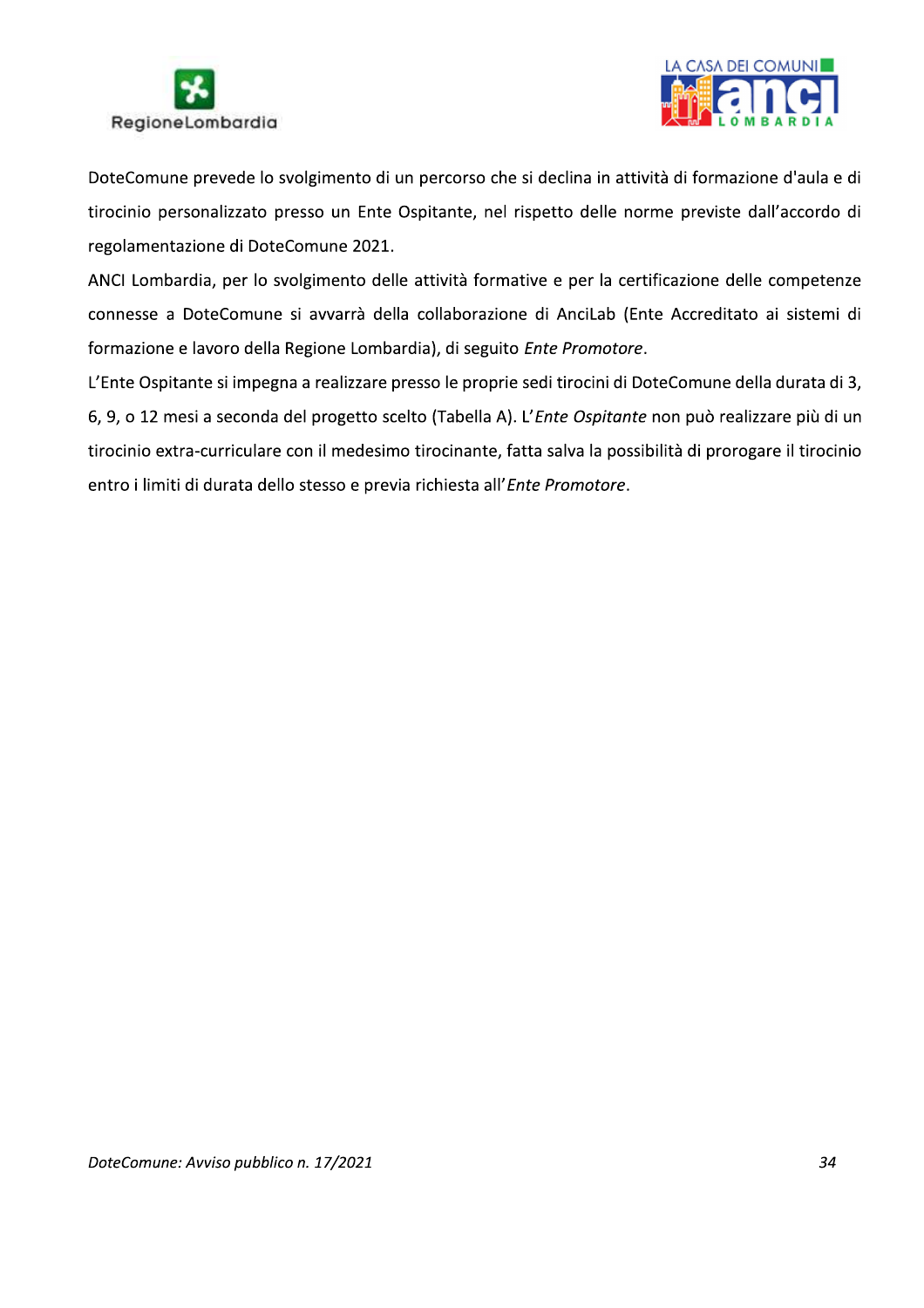



RegioneLombardia<br>
RegioneLombardia<br>
Articolo 2<br>
(Ambiti d'intervento)<br>
Gli assegnatari della DoteComune risponderanno a un progetto formativo individuale in uno o più dei<br>
seguenti ambiti, con esclusione delle competenze a

- 
- 
- stampa ed editoria;
- trasporti e logistica;
- servizi di public utilities;
- servizi turistici;
- servizi culturali e di spettacolo;
- servizi socio sanitari;
- servizi di educazione e formazione
- area comune;
- COMPETENZA TRASVERSALE OBBLIGATORIA: operare in sicurezza e nel rispetto delle norme di igiene e di salvaguardia ambientale, identificando e prevenendo situazioni di rischio per sé, per altri e per l'ambiente. (Tutti gli assegnatari di DoteComune riceveranno adeguata formazione in materia di tutela della salute e sicurezza nei luoghi di lavoro in base all'art. 37 del D.Lgs 81/08 "Testo Unico sulla salute e sicurezza sul lavoro").

Inoltre, un campione sperimentale, composto dal 5% circa dei tirocinanti, seguirà l'iter di certificazione competenze secondo il modello regionale riferito alle competenze acquisite in ambito non formale e informale.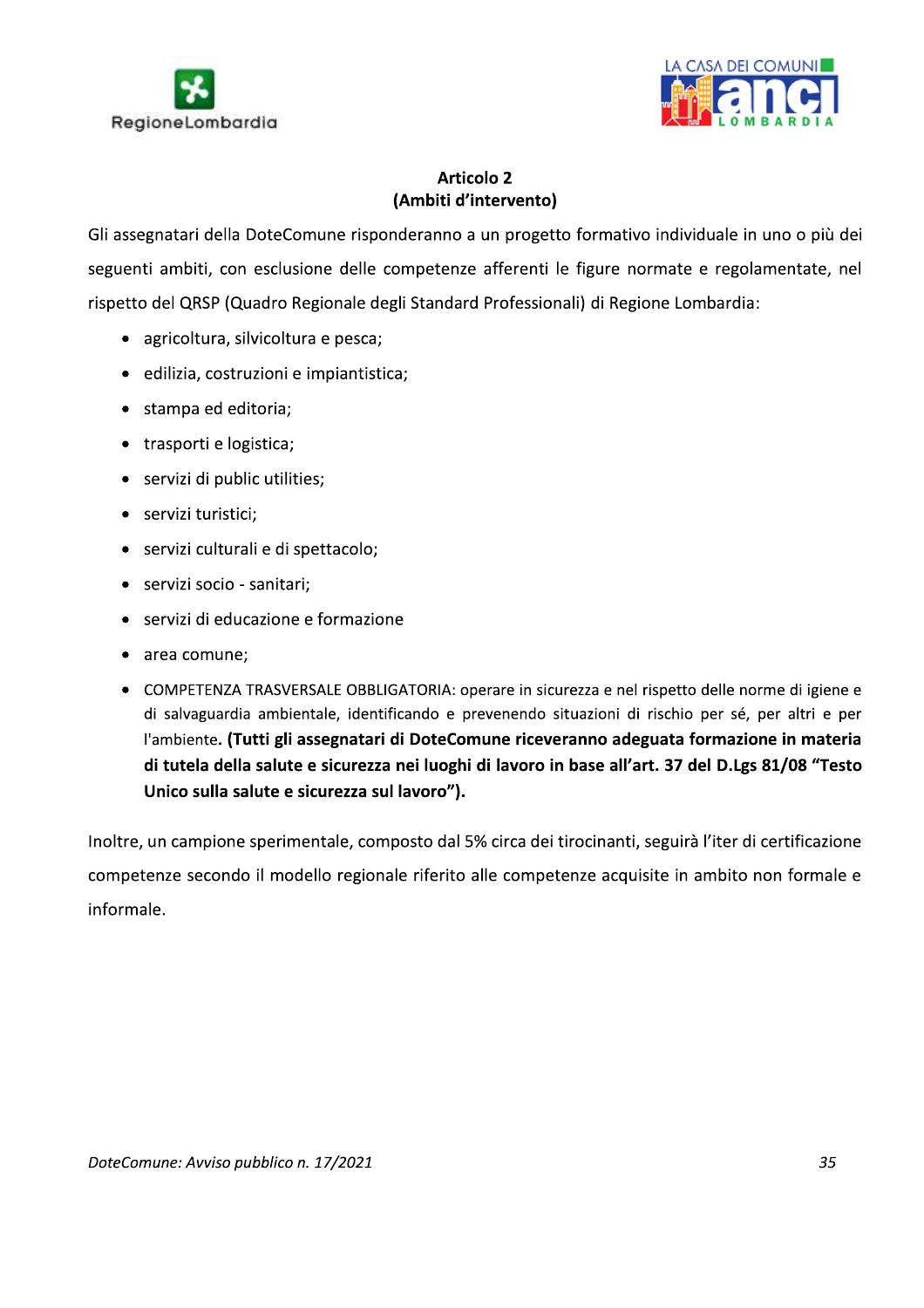



### (Criteri di ammissibilità dei richiedenti)

Sono destinatari del Programma "Dote Comune 2021" cittadini disoccupati ai sensi del Dlgs 150/2015 e dell'art. 4 co. 15 quater del DL 4/2019 come convertito dalla legge 26/2019, di età uguale o superiore ai 18 anni, residenti o domiciliati in Lombardia.

Non possono accedere al suddetto Programma: i soggetti titolari di pensione di vecchiaia e di pensione anticipata; i soggetti occupati che siano impossibilitati a partecipare alle attività formative e a garantire la presenza quotidiana nella sede operativa per lo svolgimento di 4 ore di attività come previsto dai progetti di tirocinio.

Compatibilmente con quanto previsto al punto precedente, possono partecipare al Programma i soggetti percettori di ammortizzatori sociali (NASPI e altre indennità).

Possono essere altresì destinatari di iniziative coerenti con il presente programma anche i percettori di reddito di cittadinanza.

E' possibile presentare domanda per la partecipazione a un solo progetto e in un solo Ente Ospitante inserito nella Tabella A del presente Avviso.

I Candidati selezionati dovranno effettuare autonomamente, attraverso il seguente link https://did.anpal.gov.it/ o attraverso un Centro Per l'Impiego, la Dichiarazione di Immediata Disponibilità al lavoro (DID) entro l'avvio del tirocinio. Lo stato di disoccupazione deve essere mantenuto fino alla data di avvio del tirocinio. A seguito dell'avvio di DoteComune, Ancilab (ente accreditato per i servizi al lavoro) contatterà i candidati selezionati per la sottoscrizione del Patto di Servizio Personalizzato (PSP). La DID e il PSP sono obbligatori in quanto la partecipazione a DoteComune costituisce assolvimento del percorso di politica attiva previsto dal D.lgs 150/2015.

Qualora, nell'ambito del presente Avviso, non siano selezionati utilmente candidati cui assegnare le Doti, l'Ente Proponente, se richiesto dall'*Ente Ospitante*, può proporre la copertura dei posti vacanti segnalando i candidati in esubero presso altre sedi. L'Ente Ospitante provvederà, in questo caso, alla valutazione delle nuove candidature pervenute. In alternativa le posizioni non assegnate saranno inserite nell'Avviso immediatamente successivo.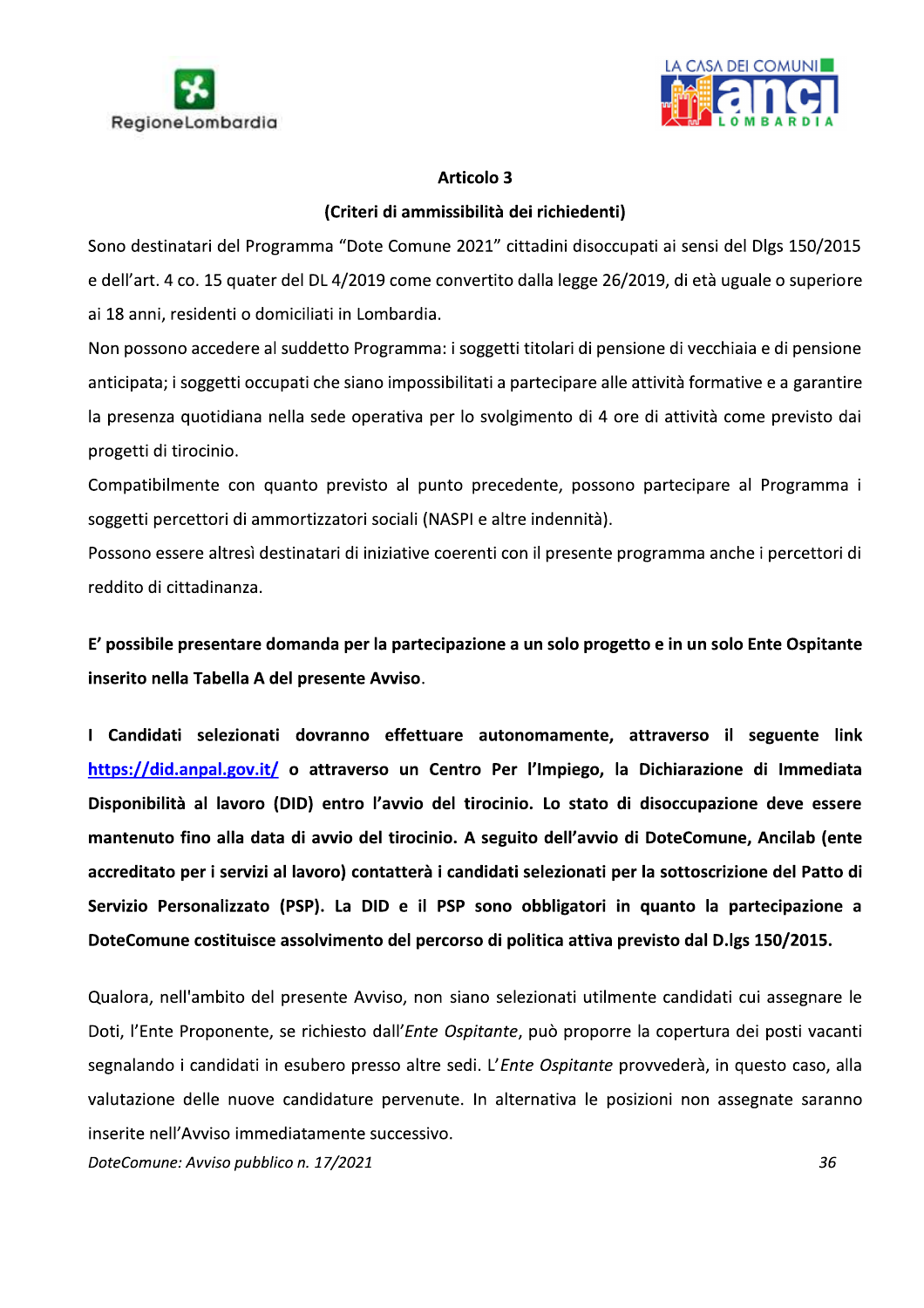



## (Durata e modalità di svolgimento dei progetti)

La durata di un progetto di DoteComune è di 3, 6, 9, o 12 mesi consecutivi.

Il monte orario di attività svolto dall'assegnatario/a è stabilito in base al numero di mesi di cui è costituito il progetto (Allegato 1), considerato un impegno medio settimanale di circa 20 ore. Il progetto dovrà comunque concludersi entro i tempi previsti dal progetto assegnato.

Su richiesta specifica e motivata dell'Ente Ospitante all'Ente Promotore, accompagnata dal consenso scritto dell'assegnatario/a, i progetti della durata di tre, sei e nove mesi possono essere prorogati fino al raggiungimento del limite massimo di dodici mesi continuativi.

L'assegnatario/a si impegna a frequentare almeno il 75% delle ore complessive di formazione d'aula previste dal suo progetto. La frequenza, rilevata dai previsti registri di presenza, al di sotto della soglia sopra indicata, salvo casi eccezionali giustificati, comporterà l'esclusione dell'assegnatario/a dal progetto e da tutti i benefici ad esso connessi.

In linea con l'obiettivo di sostenere il reimpiego dei lavoratori in un momento di profonda trasformazione del mercato del lavoro e al fine di rispondere alle nuove esigenze di riqualificazione professionale post Covid19, il percorso formativo individuale prevede anche corsi di formazione finalizzati alla promozione dello sviluppo sostenibile, etico ed inclusivo, attraverso l'innovazione e la digitalizzazione al servizio delle persone, delle comunità e dei territori. La partecipazione è obbligatoria.

Durante lo svolgimento del progetto l'assegnatario/a è tenuto/a a:

- svolgere le attività previste dal progetto formativo individuale;
- rispettare le norme in materia di igiene, sicurezza e salute sui luoghi di lavoro;
- mantenere la necessaria riservatezza per quanto attiene ai dati, informazioni in merito a  $\bullet$ persone, processi produttivi e prodotti, acquisiti durante lo svolgimento del *progetto*;
- rispettare scrupolosamente l'accordo di regolamentazione di DoteComune 2021.

L'assegnatario/a si impegna a svolgere le attività di formazione d'aula e tirocinio secondo gli orari e le modalità indicate dall'Ente Ospitante e dall'Ente Promotore.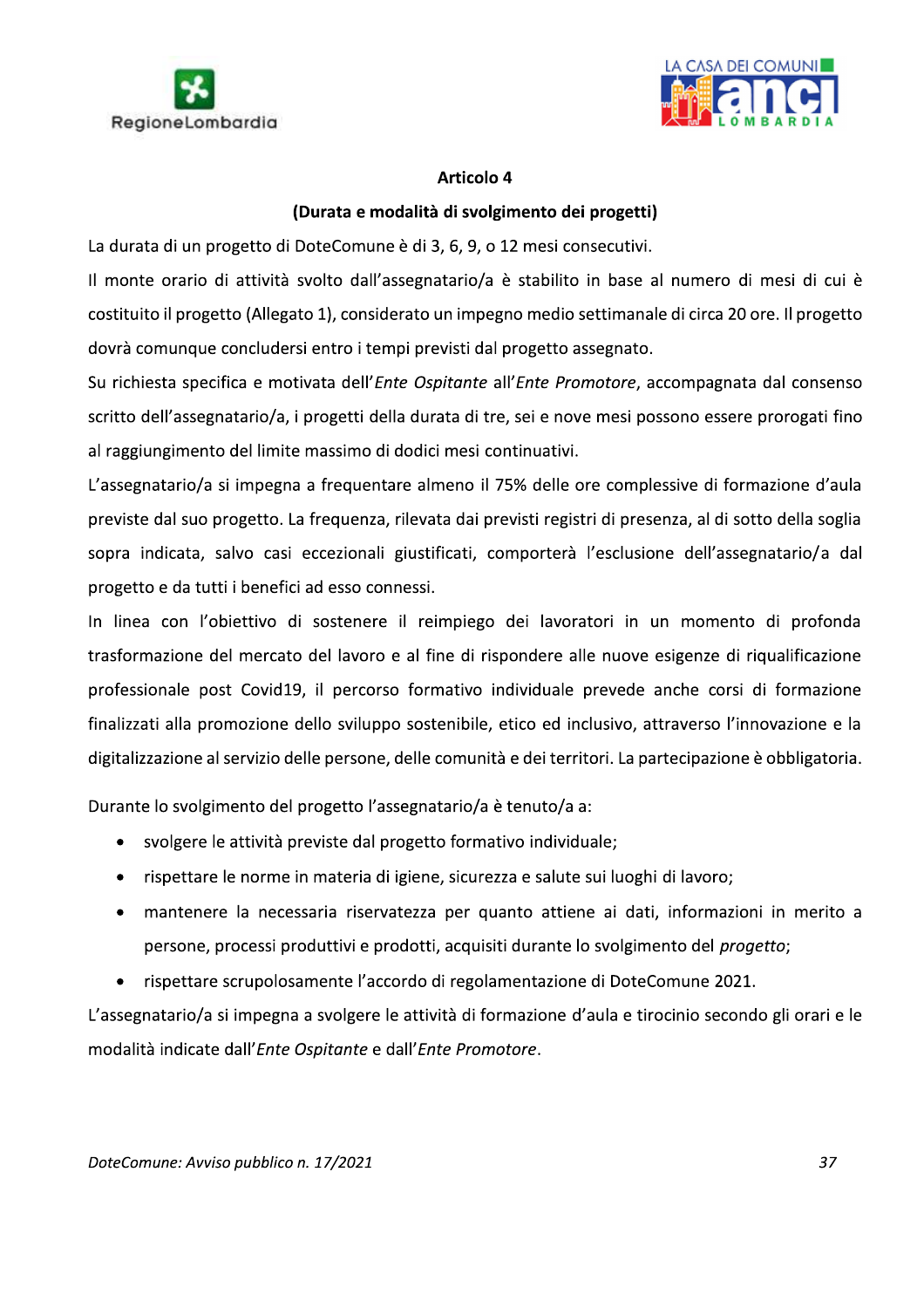



## (Indennità e garanzie riconosciute all'assegnatario/a)

All'assegnatario/a saranno garantiti:

- un progetto formativo di tirocinio individuale attivato sulla base di una convenzione tra Ente  $\bullet$ Promotore ed Ente Ospitante e sottoscritta, per presa visione, dall'assegnatario/a;
- · indennità mensile di partecipazione forfettaria pari a 300 euro considerata quale reddito assimilato a quello di lavoro dipendente;
- · un'attestazione rilasciata dal soggetto promotore di svolgimento del tirocinio, attestante la tipologia di tirocinio, la sede ed il periodo di svolgimento in caso di partecipazione almeno al 70% della durata prevista dal Progetto formativo individuale;
- · alla fine del tirocinio, la possibilità di sostenere un esame per il rilascio di un attestato di competenze eventualmente acquisite durante il periodo di tirocinio, con riferimento al QRSP (Quadro regionale degli standard professionale) della Regione Lombardia;
- · apertura di una propria posizione INAIL e di una copertura INAIL;
- copertura assicurativa per infortunio, morte e RC verso terzi comprese le spese mediche per infortunio;
- comunicazioni (avvio, eventuale proroga e cessazione) previste a norma di legge (Modello UNILAV) alla Provincia di competenza.

L'esclusione o il ritiro dell'assegnatario/a comporta la perdita di tutti i benefici connessi allo svolgimento del progetto a decorrere dalla data di questi eventi.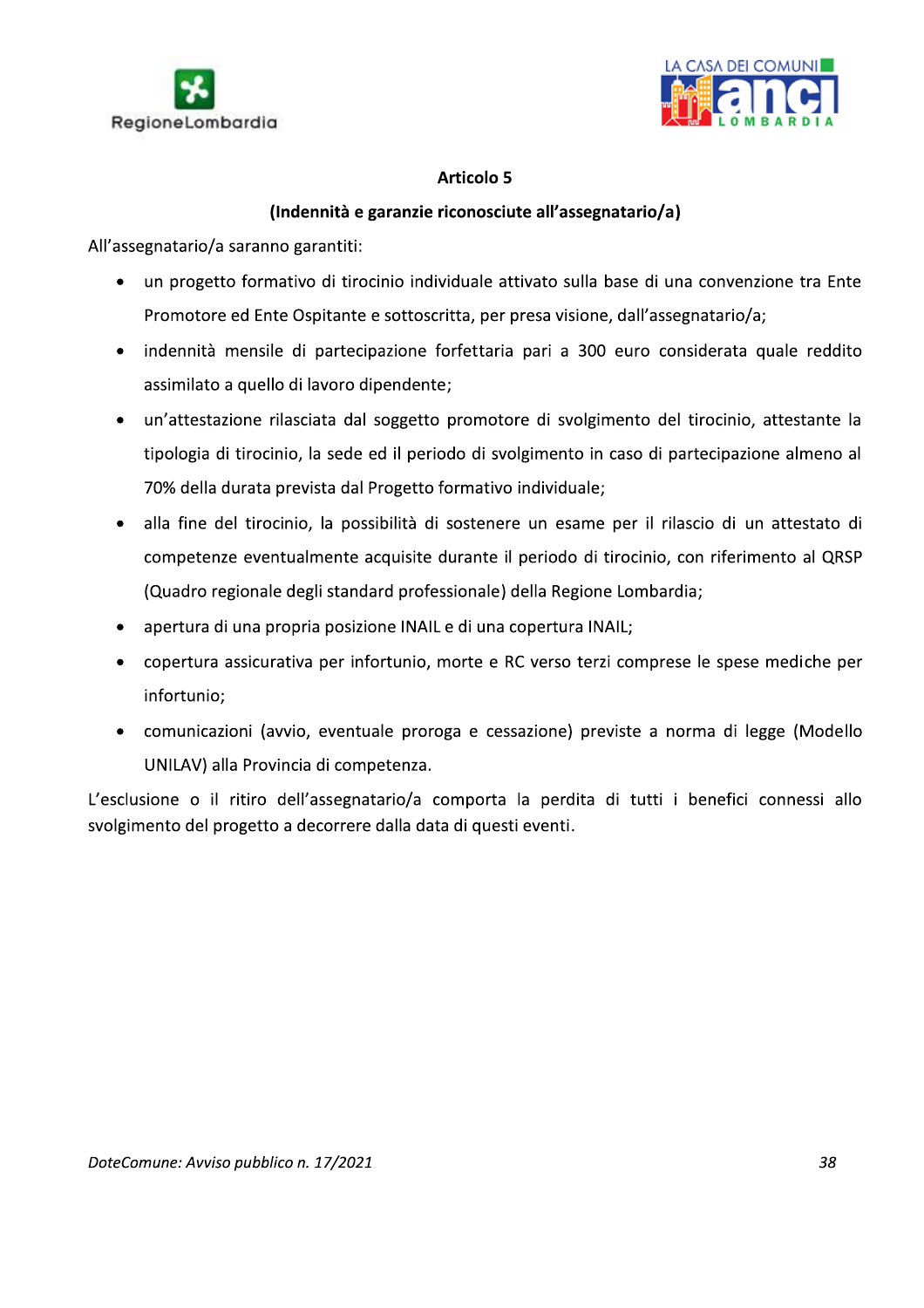



## (Modalità di corresponsione del compenso)

L'indennità all'assegnatario/a sarà corrisposta entro 30 giorni dalla chiusura di ogni singolo trimestre come previsto anche nell'accordo di regolamentazione di DoteComune 2021.

Nello specifico:

- in unica soluzione posticipata per i progetti di tre mesi;
- in due soluzioni trimestrali posticipate per quelli di 6 mesi;
- in tre soluzioni trimestrali posticipate per quelli di 9 mesi;
- in quattro soluzioni trimestrali posticipate per quelli di 12 mesi;

L'Ente Promotore si assume gli obblighi di tracciabilità dei flussi finanziari di cui alla Legge 13.08.2010 n. 136 (Piano straordinario contro le mafie, nonché delega al Governo in materia di normativa antimafia).

### **Articolo 7**

## (Termini e modalità di presentazione della domanda)

La domanda di partecipazione, (Allegato 2 del presente Avviso), deve pervenire entro e non oltre giovedì 21 Aprile 2022 secondo le modalità indicate per ogni Ente Ospitante nella tabella A di cui all'articolo 1.

Se in tabella A è indicata l'ubicazione dell'ufficio preposto all'accoglimento della domanda di partecipazione, la stessa deve pervenirvi a mezzo del servizio postale o consegnata personalmente esclusivamente negli orari di apertura del suddetto ufficio. Per le domande inviate a mezzo del servizio postale farà fede il timbro di protocollo dell'Ente Ospitante prescelto.

La domanda può anche essere consegnata all'Ente Promotore o all'Ente Proponente, previo accordo con gli stessi e nel rispetto dei termini di scadenza dell'avviso. Nella domanda deve essere indicato l'Ente Ospitante e la durata del tirocinio secondo la Tabella A, di cui all'art. 1.

Il mancato rispetto del termine per la presentazione delle domande comporta l'esclusione dall'avviso, ma non preclude la possibilità di ripresentare la domanda in avvisi successivi.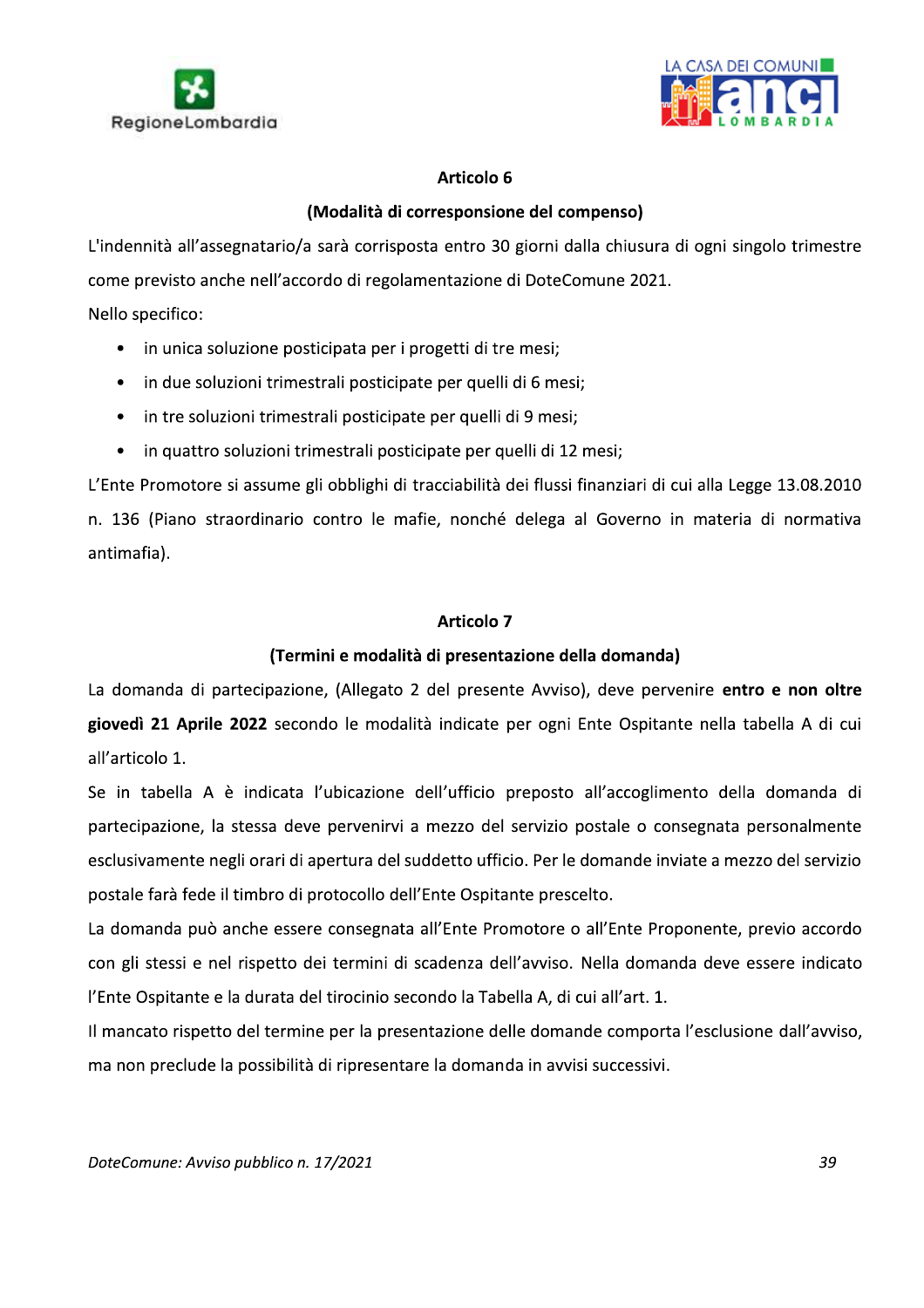



### (Documentazione da presentare)

Per partecipare alla selezione, i candidati dovranno presentare:

- domanda di partecipazione (Allegato 2);  $\bullet$
- curriculum vitae in formato europeo firmato in originale;  $\bullet$
- copia della carta d'identità o passaporto in corso di validità (per cittadini italiani e comunitari);  $\bullet$
- copia del passaporto e della carta o permesso di soggiorno (per cittadini non comunitari);  $\bullet$
- copia del codice fiscale;  $\bullet$
- dichiarazione di valore del livello di scolarità raggiunta (solo per titoli di studi conseguiti  $\blacktriangle$ all'estero);
- eventuali copie delle certificazioni relative ai titoli che i candidati ritengano opportuno  $\bullet$ presentare agli effetti della valutazione di merito.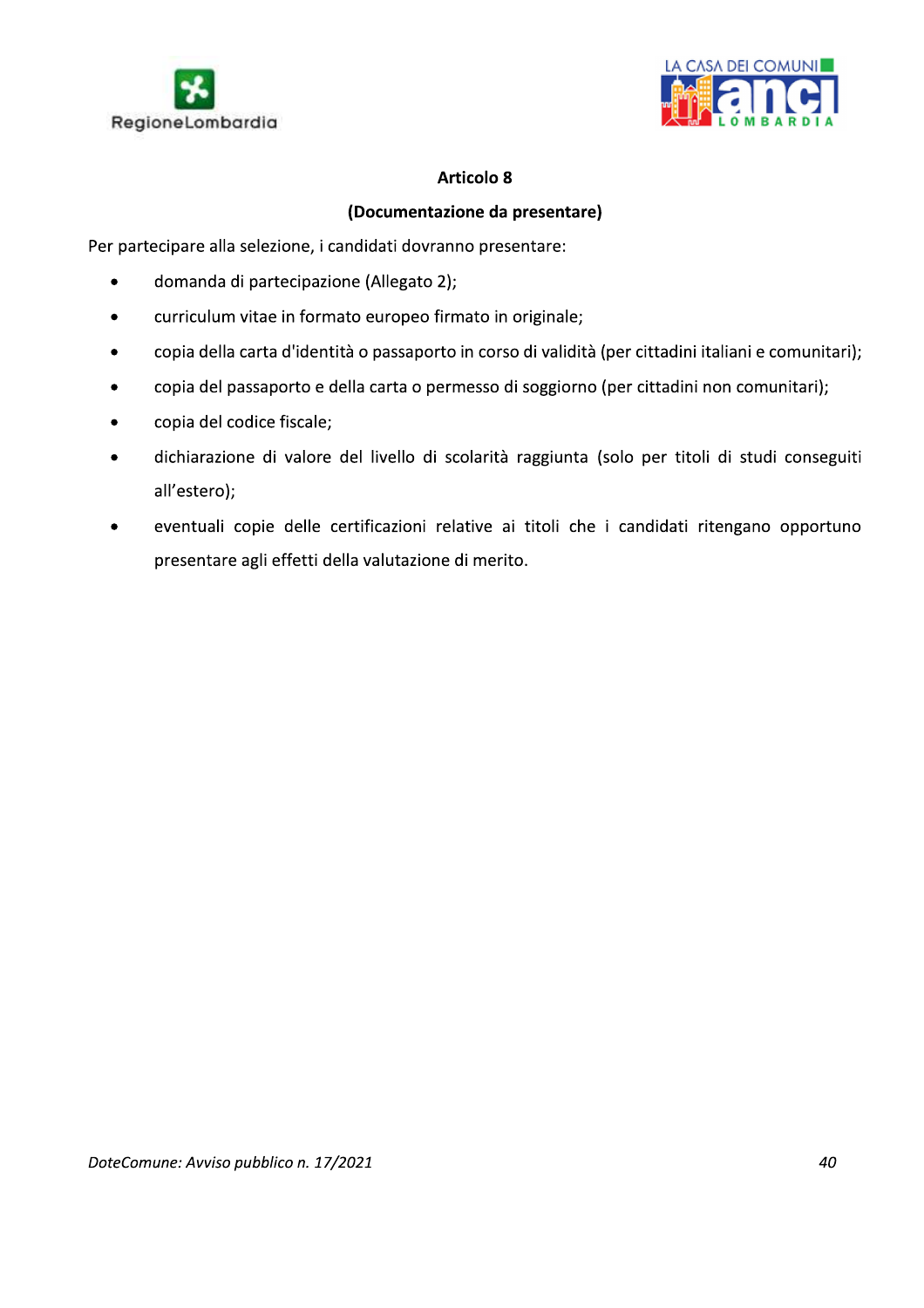



## (Modalità e criteri di valutazione dei candidati)

I candidati che presentano regolare domanda di partecipazione saranno convocati per sostenere il colloquio di selezione individuale presso l'Ente Ospitante prescelto.

Ogni Ente Ospitante, in accordo con l'Ente Promotore, deciderà la modalità di svolgimento del colloquio nel rispetto delle disposizioni ministeriali e regionali vigenti in materia di emergenza epidemiologica da covid-19. Le modalità di convocazione al colloquio sono comunicate da ogni singolo Ente Ospitante. La mancata presentazione al colloquio di selezione sarà considerata a tutti gli effetti una rinuncia del candidato senza che sia data allo stesso ulteriore comunicazione. I risultati delle selezioni saranno resi noti secondo le modalità comunicate in fase di colloquio da ogni singolo Ente Ospitante.

In fase di selezione saranno valutati:

a) titoli di studio: max 9 punti;

b) eventuali master/dottorati di ricerca/specializzazione post laurea: max 3 punti;

c) conoscenze linguistiche/informatiche: max 8 punti;

d) colloquio individuale: max 50 punti.

Al colloquio individuale saranno valutate le seguenti voci: precedenti esperienze del candidato ritenute utili al progetto (max 10 punti), adeguatezza del candidato al progetto (max 10 punti), conoscenze e condivisione da parte del candidato degli obiettivi perseguiti dal progetto e interesse per l'acquisizione delle competenze previste (max 10 punti), adattabilità del candidato alle esigenze del progetto (max 10 punti), altri elementi di valutazione ritenuti utili (max 10 punti).

Qualora il rapporto esistente tra il numero delle domande di partecipazione e quello dei posti previsti nell'avviso per uno specifico Ente Ospitante fosse superiore a 10 candidati per ogni posto o nel caso vi fossero almeno 100 domande, gli Enti Ospitanti hanno facoltà di invitare al colloquio individuale un numero limitato di candidati/e, in ogni caso in numero pari almeno a un quinto del totale dei candidati, da individuare in ordine decrescente in base ai punteggi attribuiti per i titoli del curriculum in base ai punti dalla a) alla c) dei criteri sopra esposti.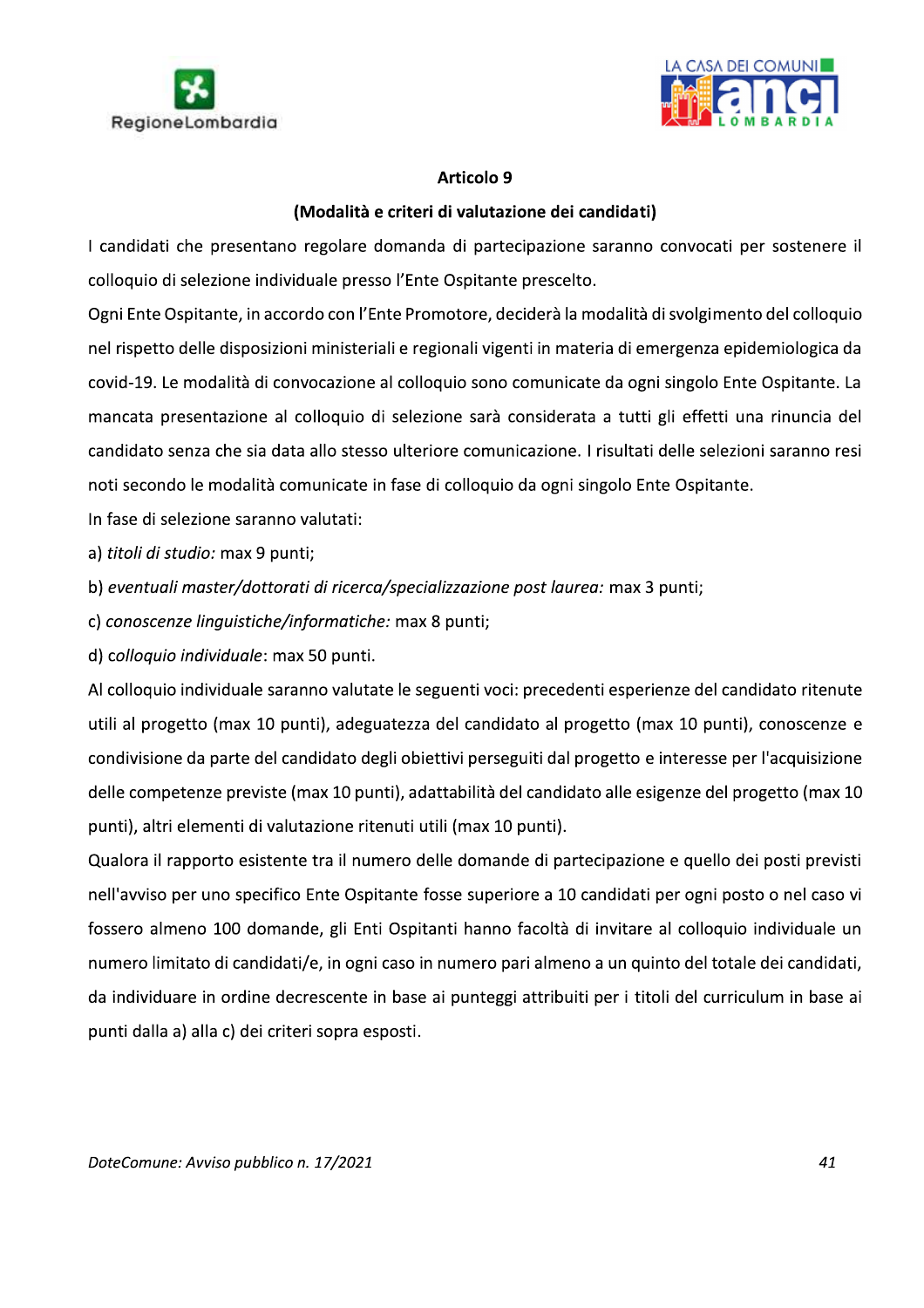



Qualora, entro la data di scadenza dell'Avviso, il numero delle domande pervenute presso l'Ente Ospitante risultasse pari o inferiore al numero delle posizioni disponibili presso lo stesso, è facoltà dell'Ente Promotore, su richiesta dell'Ente Ospitante, riproporre le posizioni nell'Avviso successivo. L'Ente Ospitante comunicherà ai candidati tale decisione a mezzo raccomandata.

### Articolo 10

### (Maternità)

Il progetto formativo individuale si considera sospeso, e non interrotto, nei periodi di astensione obbligatoria per maternità, secondo la previsione contenuta nell'art. 7 del decreto ministeriale n. 142 del 1998.

### Articolo 11

### (Guida di automezzi)

L'assegnatario/a, previo accordo con l'Ente Ospitante, è autorizzato a utilizzare, qualora il progetto formativo lo richiedesse, gli automezzi a disposizione dell'ente stesso.

Nell'uso di tali mezzi l'assegnatario/a dovrà osservare prudenza e il totale rispetto delle norme del Codice della Strada. Eventuali contravvenzioni elevate durante l'utilizzo dell'automezzo saranno a carico dell'assegnatario/a.

La copertura assicurativa dei rischi connessi alla guida dell'automezzo (infortuni del conducente e responsabilità civile verso terzi) è a carico dell'Ente Ospitante.

L'uso dei mezzi propri da parte dell'assegnatario/a è autorizzato solo per il tragitto casa-Ente Ospitante e viceversa.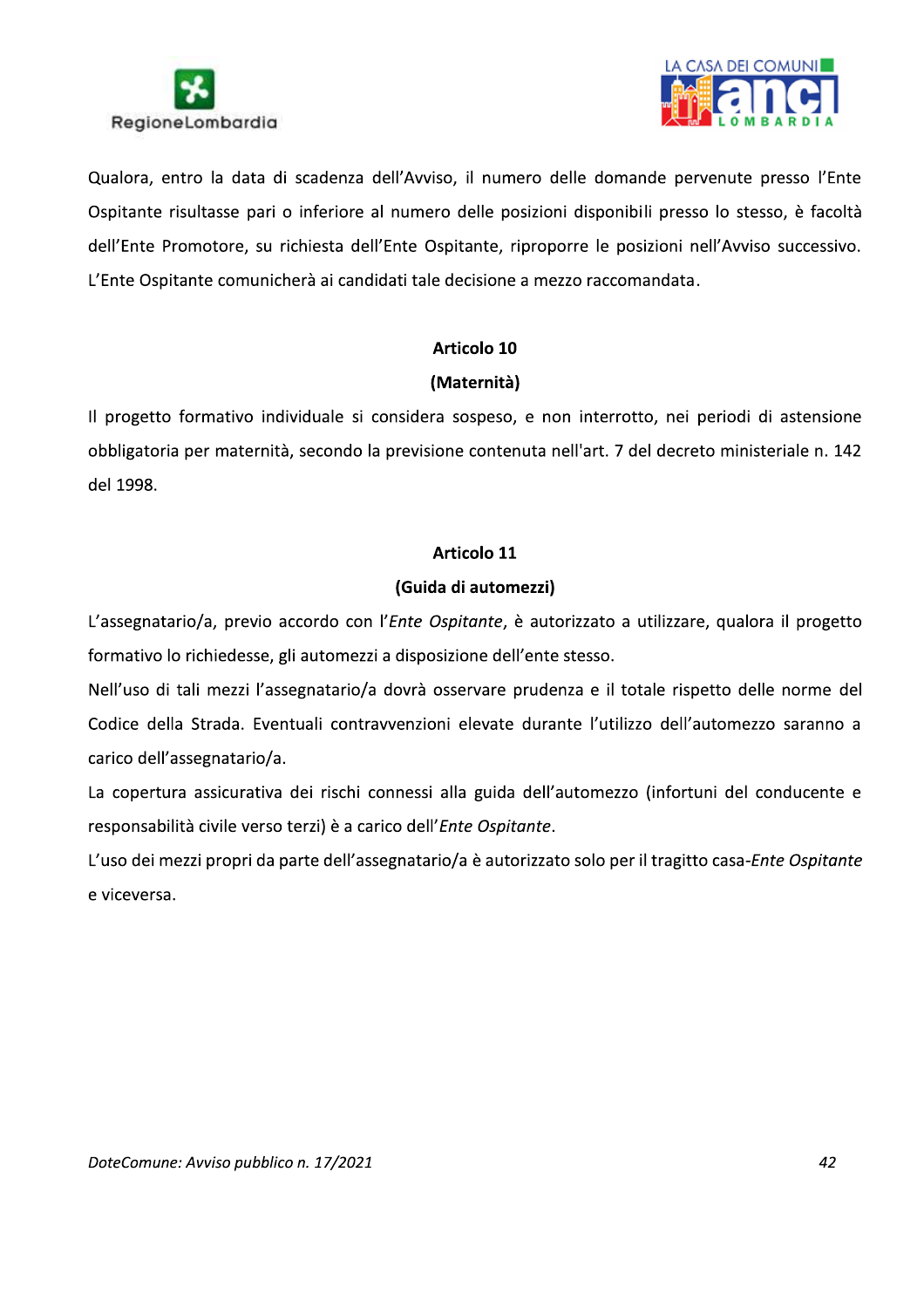



## (Trattamento dei giorni di malattia e permessi)

In caso di malattia e/o infortunio, le ore di tirocinio non svolte dovranno essere recuperate in tempi e modi concordati con l'Ente Ospitante e con l'Ente Promotore.

I permessi concordati con l'Ente Ospitante sono da recuperare in tempi e modi concordati con l'Ente Ospitante e con l'Ente Promotore e comunque entro la data di scadenza fissata.

### Articolo 13

### (Esclusione o ritiro dell'assegnatario/a dal progetto)

L'Ente Ospitante si impegna a far svolgere all'assegnatario/a esclusivamente le attività previste dal progetto formativo individuale. In caso di comportamenti giudicati non idonei con le finalità del progetto, è facoltà dell'Ente Promotore, su richiesta motivata dell'Ente Ospitante, di escludere dal progetto l'assegnatario/a. La comunicazione dell'esclusione avverrà a mezzo lettera raccomandata da parte dell'Ente Ospitante dopo accordi con l'Ente Promotore.

L'assegnatario/a che intende recedere prima della scadenza dal progetto deve farlo comunicando all'Ente Promotore e/o all'Ente Ospitante tale intenzione con comunicazione scritta.

L'esclusione da parte dell'Ente Promotore o il ritiro da parte dell'assegnatario/a comportano la sospensione di tutti i benefici connessi allo svolgimento del progetto.

E' facoltà dell'Ente Promotore concludere anticipatamente il progetto in caso di mancato rispetto da parte dell'Ente Ospitante degli impegni connessi alla realizzazione dello stesso.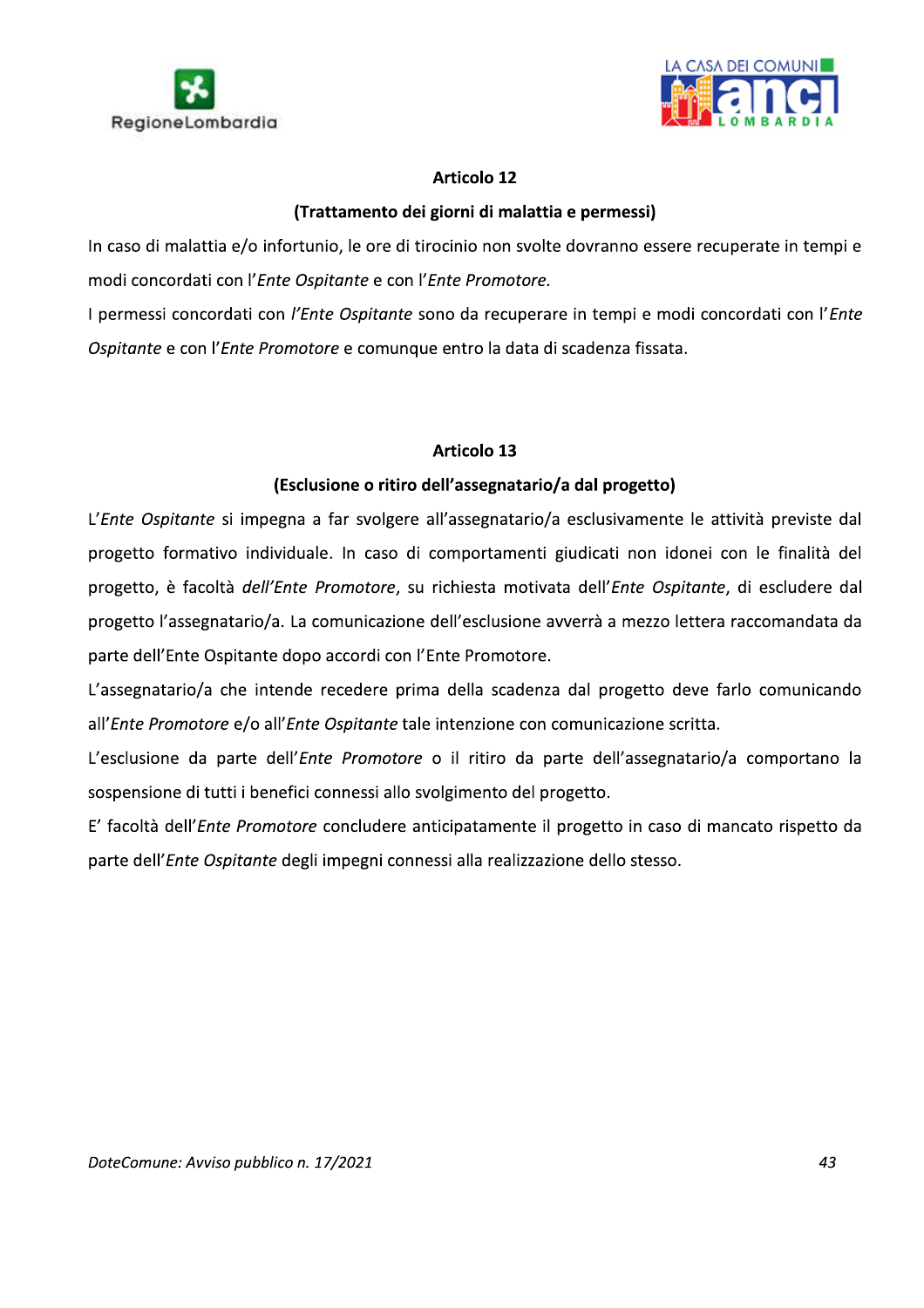



**Examplicazione del Regolamento UE 2016/679 relativo alla protezione delle persone fisiche con riguardo<br>
In applicazione del Regolamento UE 2016/679 relativo alla protezione delle persone fisiche con riguardo<br>
al trattamen**  $a$ ) ANCI Lombardia agisce in qualita di Titolare, con Ancilab srl, del trattamento dei dati del candidato. ANCI Lombardia via Rovello, 2 - 20121 Milano Tel. 02.72629601 info@dotecomune.it AnciLab srl via Rovello, 2 - 20121 Milano Tel 02.72629640 info@dotecomune.it Data Protection Officer è Andrea Ottonello dpo@ancilab.it

b) i Titolari tratteranno i dati del candidato, nel rispetto delle disposizioni che disciplinano l'attuazione del programma DoteComune 2021, per le seguenti finalità:

- 1. organizzazione, convocazione e supporto all'Ente ospitante nello svolgimento dei colloqui di selezione, pubblicazione graduatoria;
- 2. in caso di esito positivo della procedura di selezione e conseguente assegnazione della Dote, svolgimento delle attività connesse alla realizzazione del progetto formativo e di tirocinio. In tale ambito il trattamento dei dati del candidato è finalizzato ad adempiere ad obblighi previsti dalla legge o da un regolamento: produzione dei cedolini, erogazione delle indennità, adempimenti COB, eventuali adempimenti DID e PSP, conservazione dei fogli firme e presenza, test, verbale esame, foglio firme esami, relazione tutor, attestato certificazione, comunicazioni dati a Regione nell'ambito delle attività di monitoraggio;
- 3. i Titolari si riservano la facoltà di trattare i dati dei candidati anche per informarli di altre iniziative analoghe.

Il trattamento dei dati personali forniti sarà improntato ai principi di correttezza, liceità, trasparenza, sarà effettuato per mezzo delle operazioni indicate all'art. 4, n. 2, del GDPR sia in formato cartaceo che elettronico e/o in modalità automatizzata, e mediante l'adozione di misure di sicurezza appropriate a garantire un livello di sicurezza adeguato al rischio.

 $\emph{c)}$  i Titolari potranno comunicare i dati personali del candidato alle seguenti categorie di destinatari, nel rispetto delle finalità precedentemente indicate:

- Regione Lombardia;
- Ente ospitante;
- Soggetti esterni affidatari dei servizi di consulenza ed elaborazione paghe e consulenza contabile e fiscale;
- Compagnia Assicurativa

d) L'eventuale trasferimento di dati personali del candidato a un paese terzo o a un'organizzazione internazionale avviene nel rispetto delle garanzie previste dall'art 46 del Regolamento RGPD.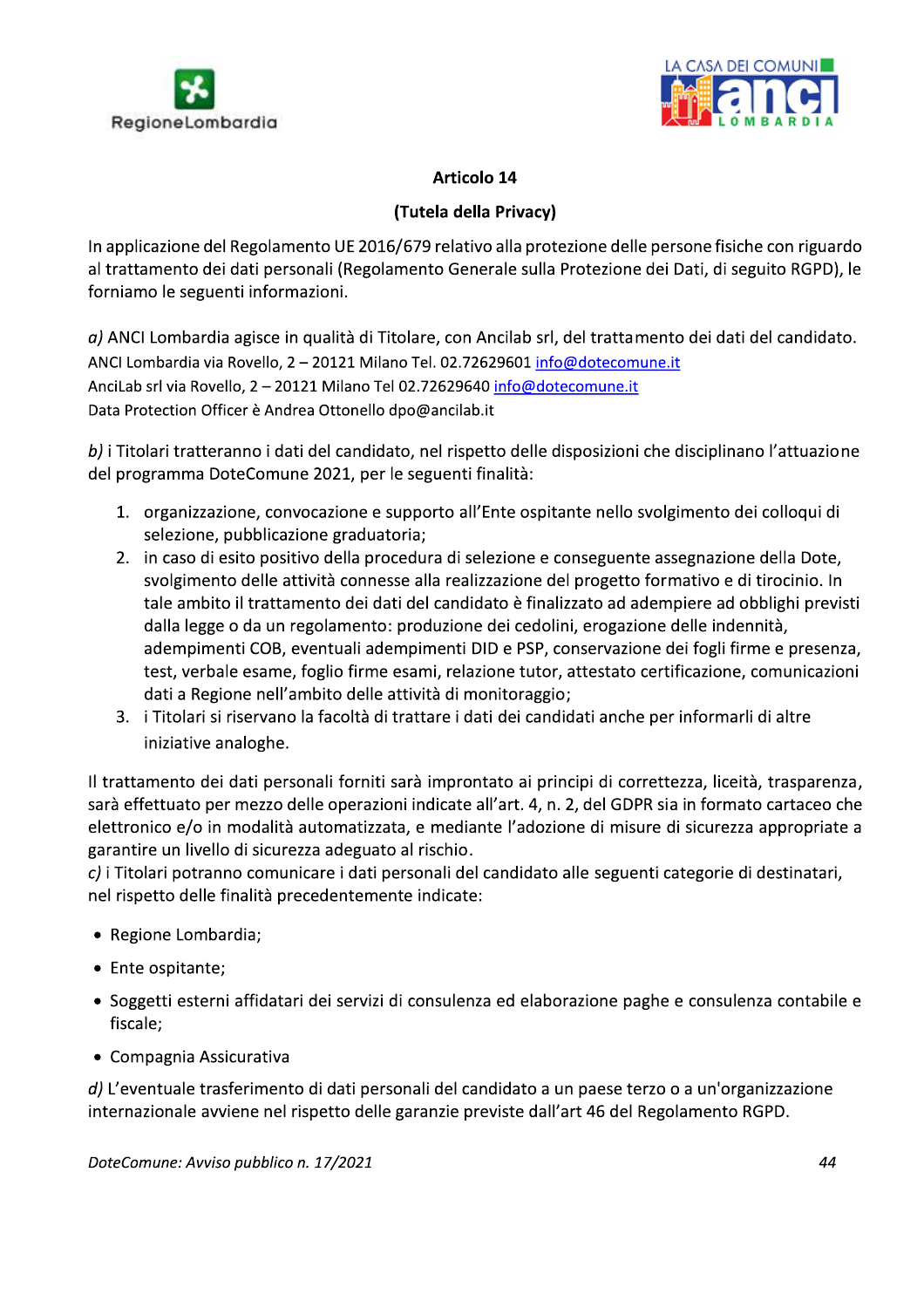



e) i dati personali del candidato saranno conservati per il periodo definito dalle disposizioni vigenti in materia di conservazione documentale e in riferimento ai termini per lo svolgimento delle attività di controllo.

f) il candidato ha il diritto di richiedere ai Titolari del trattamento l'accesso ai suoi dati personali e la rettifica o la cancellazione degli stessi o la limitazione del loro trattamento o di opporsi al loro trattamento; il candidato può inoltre esercitare il diritto alla portabilità dei dati che lo riguardano

g) per i trattamenti dei propri dati personali per i quali abbia espresso il consenso, il candidato ha il diritto di revocare il consenso in qualsiasi momento senza pregiudicare la liceità del trattamento basata sul consenso prestato prima della revoca

h) Al candidato è riconosciuto il diritto di proporre reclamo innanzi all'Autorità Garante della Privacy in conformità alle disposizioni contenute nell'art. 77 del RGPD

i) la comunicazione ai Titolari dei propri dati personali da parte del candidato è un requisito necessario per lo svolgimento delle procedure di selezione e, in caso di esito positivo della procedura di selezione e conseguente assegnazione della Dote, per consentire ai Titolari di svolgere le attività connesse alla realizzazione del progetto formativo e di tirocinio. Pertanto, la mancata comunicazione impedisce il perfezionamento della candidatura al programma Dotecomune 2021.

j) I dati personali del candidato non sono sottoposti ad alcun processo decisionale automatizzato, compresa la profilazione.

## Articolo 15

## (Informazioni)

Il presente avviso e la relativa modulistica sono reperibili sui siti web www.dotecomune.it e www.anci.lombardia.it e sui siti degli Enti e Comuni coinvolti.

Ulteriori informazioni possono essere richieste, dal lunedì al venerdì, dalle 9.00 alle 13.00 e dalle 14.00

alle 18.00, al numero telefonico 02.72629640 e all'indirizzo e-mail info@dotecomune.it

Milano, 07 Aprile 2022.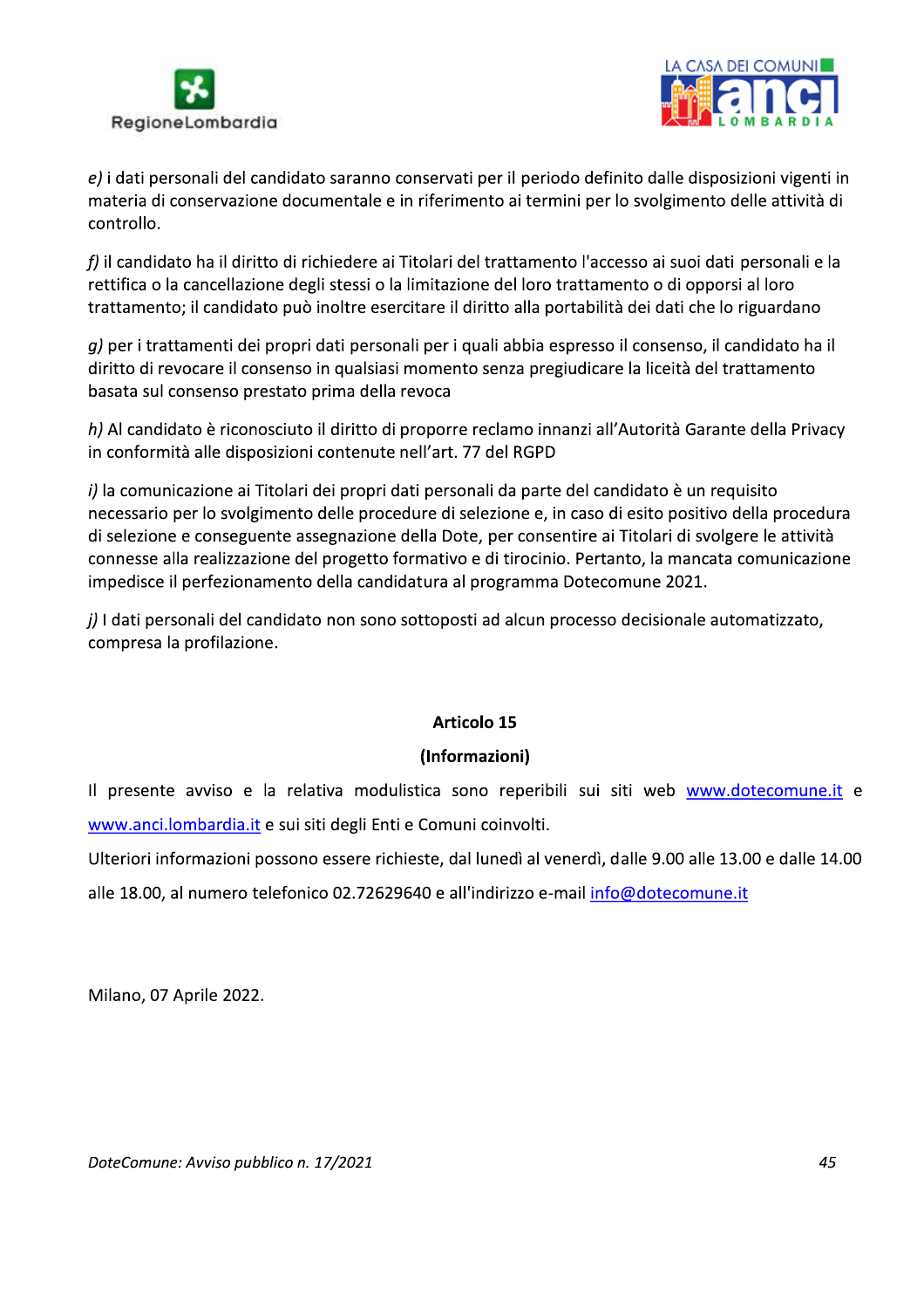



# Allegato 1

| <b>ATTIVITA' relative a</b> | <b>PROFILO A</b> | <b>PROFILO B</b> | <b>PROFILO C</b> | <b>PROFILO D</b> |
|-----------------------------|------------------|------------------|------------------|------------------|
| <b>DoteComune</b>           | 3 mesi           | 6 mesi           | 9 mesi           | 12 mesi          |
| Formazione d'aula           | 18 ore           | 36 ore           | 54 ore           | 72 ore           |
| Tirocinio                   | 240 ore          | 480 ore          | 720 ore          | 960 ore          |
| <b>TOTALE</b>               | <b>258 ore</b>   | <b>516 ore</b>   | 774 ore          | 1032 ore         |
| (monte orario)              |                  |                  |                  |                  |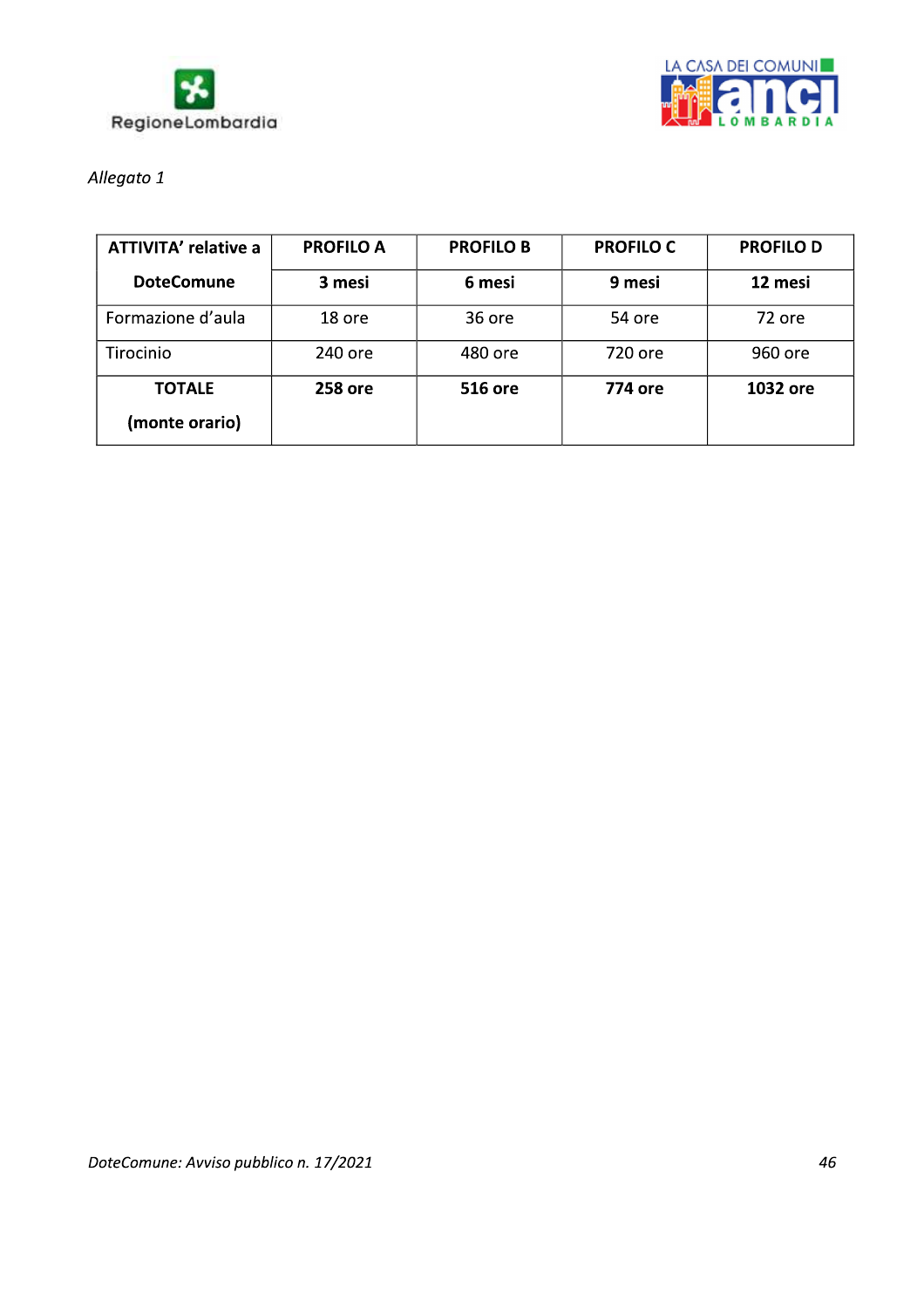



Allegato 2

## Domanda di partecipazione a DoteComune

Il/La sottoscritto/a:

## **CHIEDE**

di essere ammesso/a a svolgere "DoteComune" presso codesto Ente per la durata di ........... mesi.

A tal fine, ai sensi e per gli effetti delle disposizioni contenute negli articoli 46 e 47 del decreto del Presidente della Repubblica 28 dicembre 2000, n° 445 e consapevole delle conseguenze derivanti da dichiarazioni mendaci ai sensi dell'articolo 76 del predetto D.P.R. n° 445/2000, sotto la propria responsabilità

## **DICHIARA DI**

| Essere domiciliato/a (solo se diverso dalla residenza): |  |
|---------------------------------------------------------|--|
|                                                         |  |
|                                                         |  |
|                                                         |  |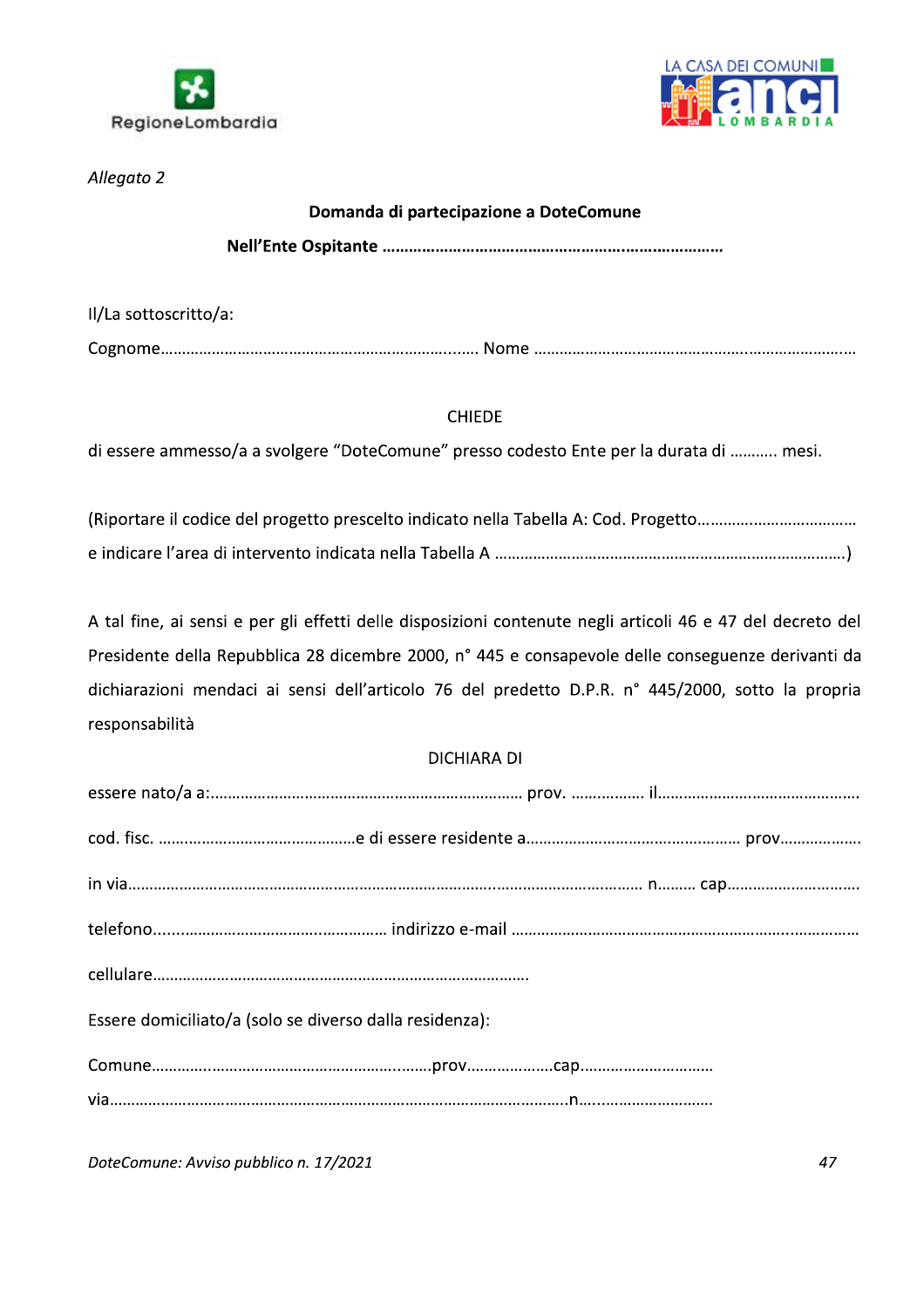



Dichiara inoltre (cancellare la voce che non interessa):

- di essere cittadino/a italiano/a o comunitario/a o extracomunitario/a con regolare permesso di  $\overline{a}$ soggiorno;
- di essere disponibile / di non essere disponibile, qualora in seguito alle selezioni effettuate non  $\overline{a}$ risulti immediatamente beneficiario della dote, ad essere assegnato ad altro progetto.

Dichiara altresì, sotto la propria responsabilità:

- che le dichiarazioni contenute nella presente domanda ("Allegato 2") sono rispondenti al vero;
- di non aver presentato ulteriori domande di partecipazione ad altri progetti di DoteComune  $\overline{a}$ presso altri Enti inclusi nel presente avviso;
- di non aver già svolto un tirocinio extra-curriculare nell'Ente Ospitante;
- di essere (è obbligatorio indicare la propria condizione):  $\ddot{\phantom{1}}$ 
	- $\Box$  Disoccupato\*
	- $\Box$  Percettore di ammortizzatori sociali

\* Ai sensi dell'art. 19 del D.Lgs. 150/2015. In tale contesto rientrano anche gli studenti in possesso dei requisiti previsti dall'art. Articolo 3 "Criteri di ammissibilità dei richiedenti" previsto nel presente Avviso di selezione DoteComune 2021 (persone disoccupate di età uguale o superiore ai 18 anni e residenti o domiciliati in Regione Lombardia).